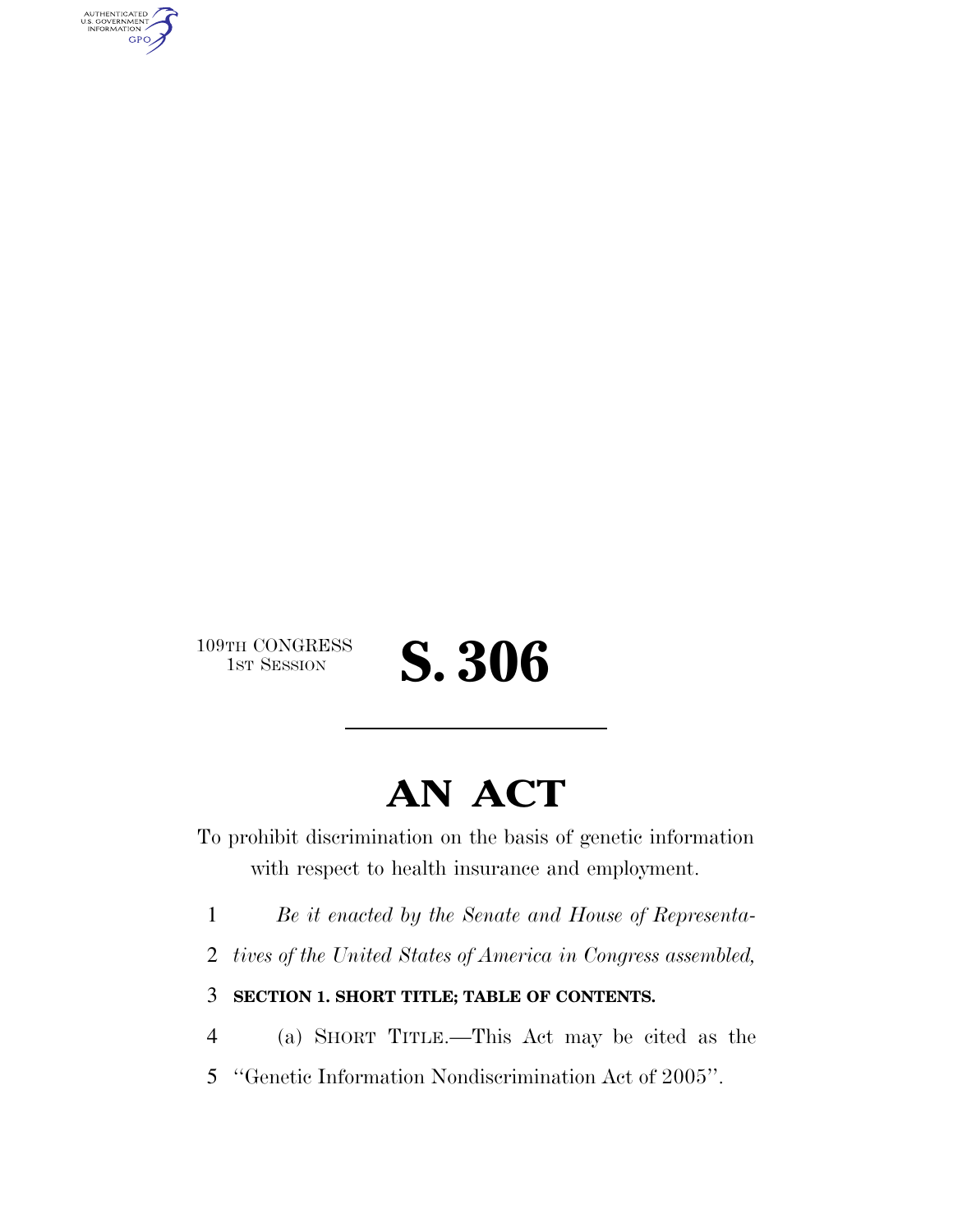## 1 (b) TABLE OF CONTENTS.—The table of contents of

## 2 this Act is as follows:

Sec. 1. Short title; table of contents. Sec. 2. Findings.

#### TITLE I—GENETIC NONDISCRIMINATION IN HEALTH INSURANCE

Sec. 101. Amendments to Employee Retirement Income Security Act of 1974. Sec. 102. Amendments to the Public Health Service Act.

Sec. 103. Amendments to title XVIII of the Social Security Act relating to medigap.

Sec. 104. Privacy and confidentiality.

Sec. 105. Assuring coordination.

Sec. 106. Regulations; effective date.

#### TITLE II—PROHIBITING EMPLOYMENT DISCRIMINATION ON THE BASIS OF GENETIC INFORMATION

- Sec. 201. Definitions.
- Sec. 202. Employer practices.
- Sec. 203. Employment agency practices.
- Sec. 204. Labor organization practices.
- Sec. 205. Training programs.
- Sec. 206. Confidentiality of genetic information.
- Sec. 207. Remedies and enforcement.
- Sec. 208. Disparate impact.
- Sec. 209. Construction.
- Sec. 210. Medical information that is not genetic information.
- Sec. 211. Regulations.
- Sec. 212. Authorization of appropriations.
- Sec. 213. Effective date.

#### TITLE III—MISCELLANEOUS PROVISION

Sec. 301. Severability.

#### 3 **SEC. 2. FINDINGS.**

- 4 Congress makes the following findings:
- 5 (1) Deciphering the sequence of the human ge-
- 6 nome and other advances in genetics open major
- 7 new opportunities for medical progress. New knowl-
- 8 edge about the genetic basis of illness will allow for
- 9 earlier detection of illnesses, often before symptoms
- 10 have begun. Genetic testing can allow individuals to
- 11 take steps to reduce the likelihood that they will con-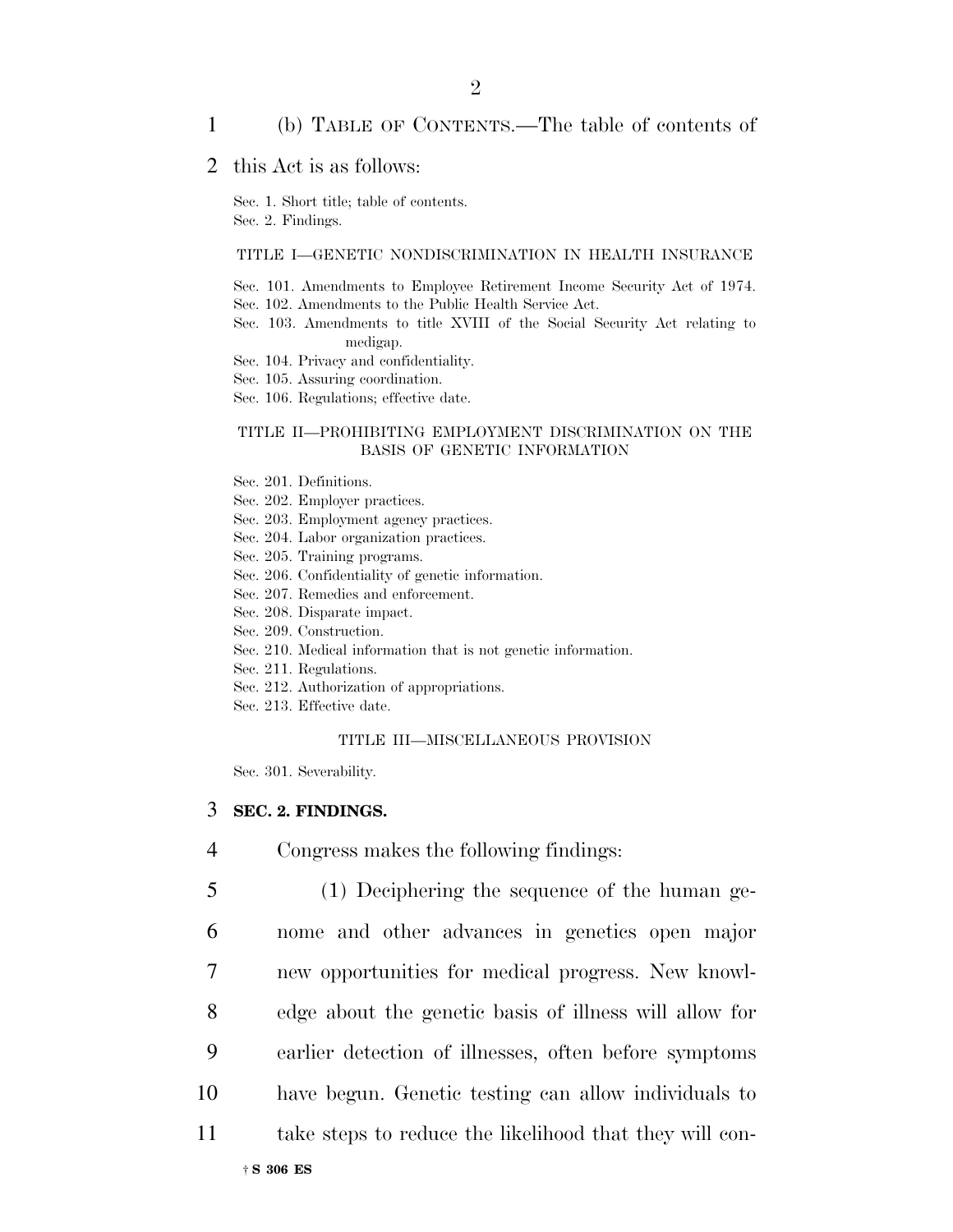tract a particular disorder. New knowledge about ge- netics may allow for the development of better thera- pies that are more effective against disease or have fewer side effects than current treatments. These advances give rise to the potential misuse of genetic information to discriminate in health insurance and employment.

 (2) The early science of genetics became the basis of State laws that provided for the sterilization of persons having presumed genetic ''defects'' such as mental retardation, mental disease, epilepsy, blindness, and hearing loss, among other conditions. The first sterilization law was enacted in the State of Indiana in 1907. By 1981, a majority of States adopted sterilization laws to ''correct'' apparent ge- netic traits or tendencies. Many of these State laws have since been repealed, and many have been modi- fied to include essential constitutional requirements of due process and equal protection. However, the current explosion in the science of genetics, and the history of sterilization laws by the States based on early genetic science, compels Congressional action in this area.

 (3) Although genes are facially neutral markers, many genetic conditions and disorders are associated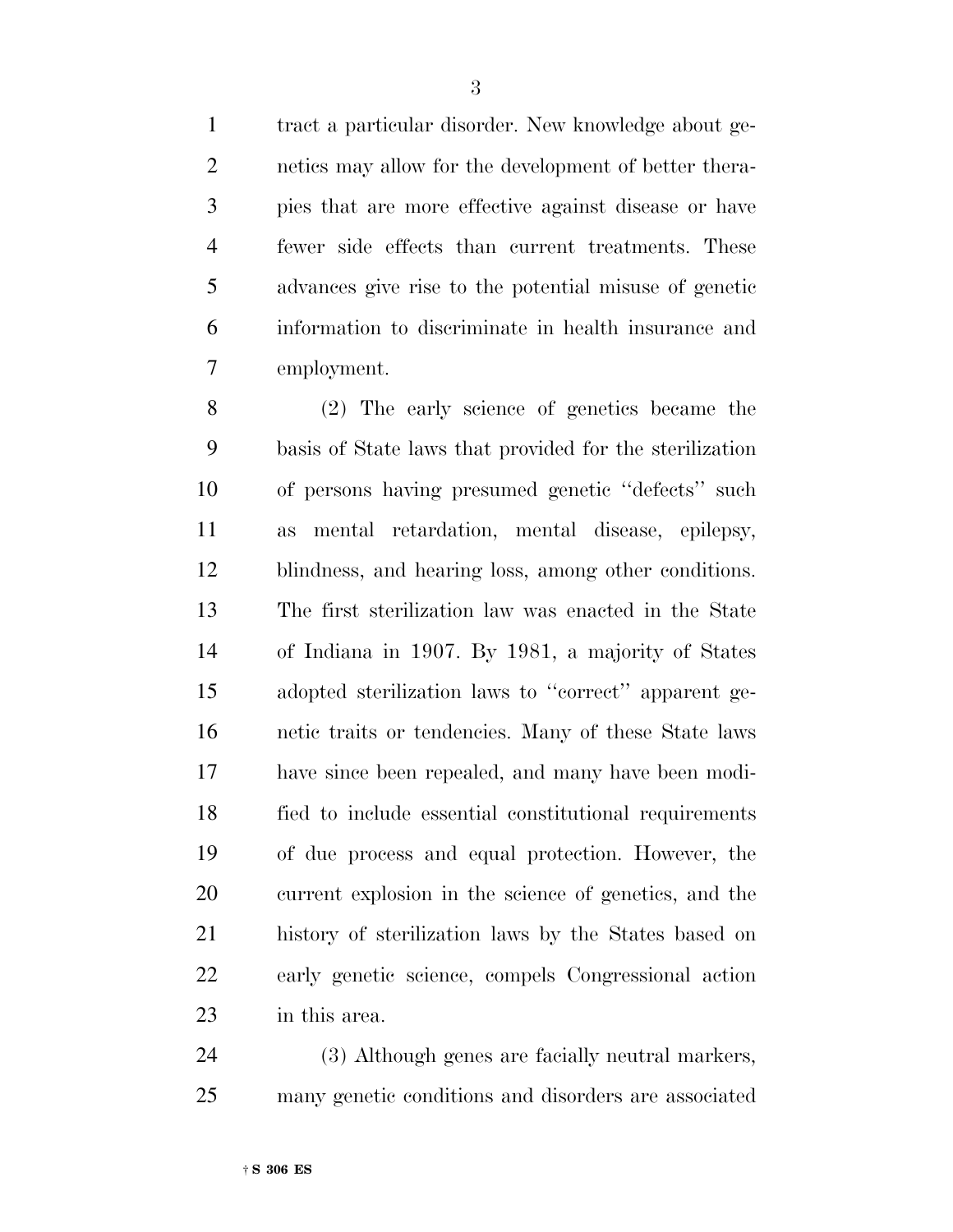with particular racial and ethnic groups and gender. Because some genetic traits are most prevalent in particular groups, members of a particular group may be stigmatized or discriminated against as a re- sult of that genetic information. This form of dis- crimination was evident in the 1970s, which saw the advent of programs to screen and identify carriers of sickle cell anemia, a disease which afflicts African- Americans. Once again, State legislatures began to enact discriminatory laws in the area, and in the early 1970s began mandating genetic screening of all African Americans for sickle cell anemia, leading to discrimination and unnecessary fear. To alleviate some of this stigma, Congress in 1972 passed the National Sickle Cell Anemia Control Act, which withholds Federal funding from States unless sickle cell testing is voluntary.

 (4) Congress has been informed of examples of genetic discrimination in the workplace. These in- clude the use of pre-employment genetic screening at Lawrence Berkeley Laboratory, which led to a court decision in favor of the employees in that case *Nor- man-Bloodsaw v. Lawrence Berkeley Laboratory* (135 F.3d 1260, 1269 (9th Cir. 1998)). Congress clearly has a compelling public interest in relieving the fear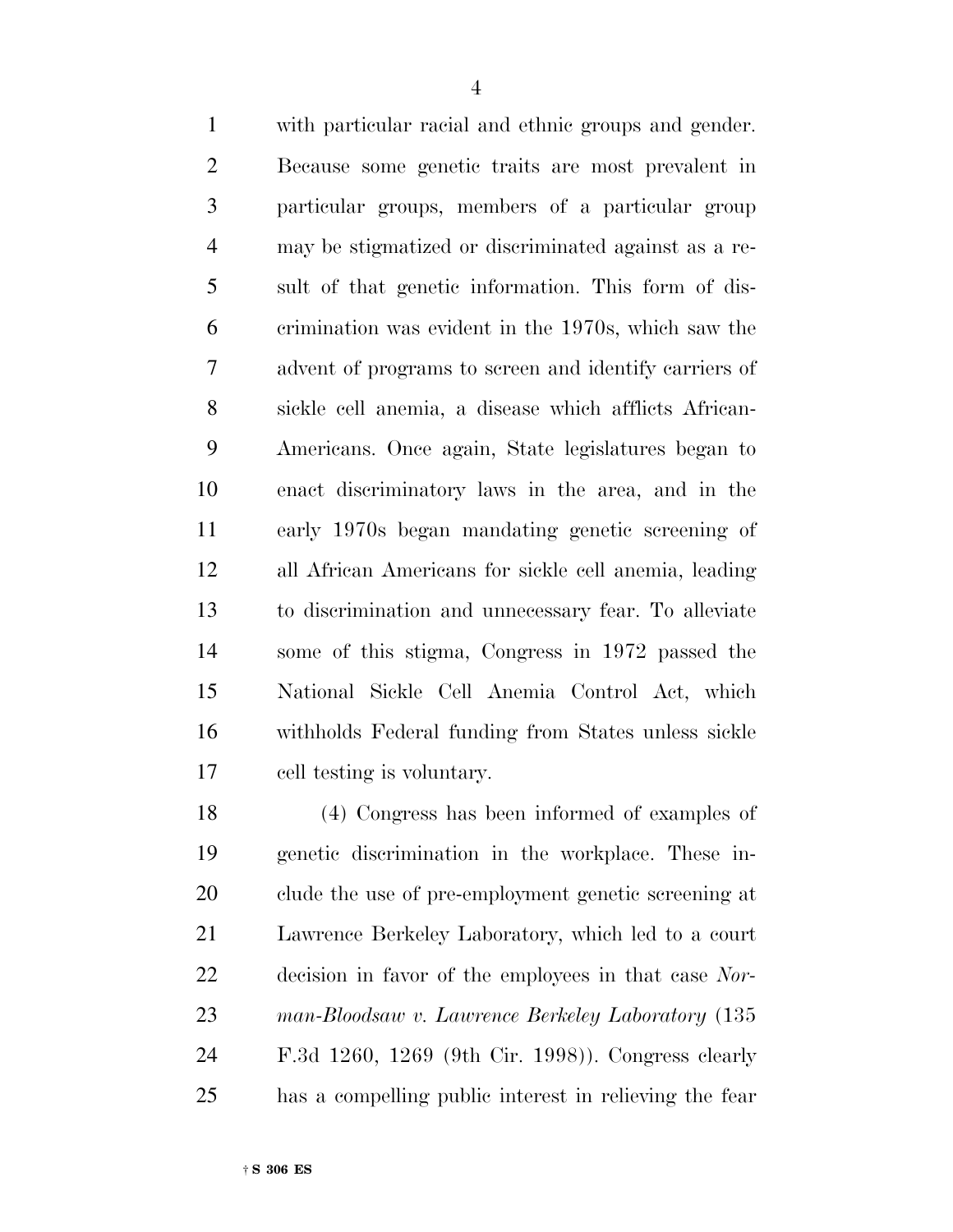of discrimination and in prohibiting its actual prac-2 tice in employment and health insurance.

 (5) Federal law addressing genetic discrimina- tion in health insurance and employment is incom- plete in both the scope and depth of its protections. Moreover, while many States have enacted some type of genetic non-discrimination law, these laws vary widely with respect to their approach, application, and level of protection. Congress has collected sub- stantial evidence that the American public and the medical community find the existing patchwork of State and Federal laws to be confusing and inad- equate to protect them from discrimination. There- fore Federal legislation establishing a national and uniform basic standard is necessary to fully protect the public from discrimination and allay their con- cerns about the potential for discrimination, thereby allowing individuals to take advantage of genetic testing, technologies, research, and new therapies.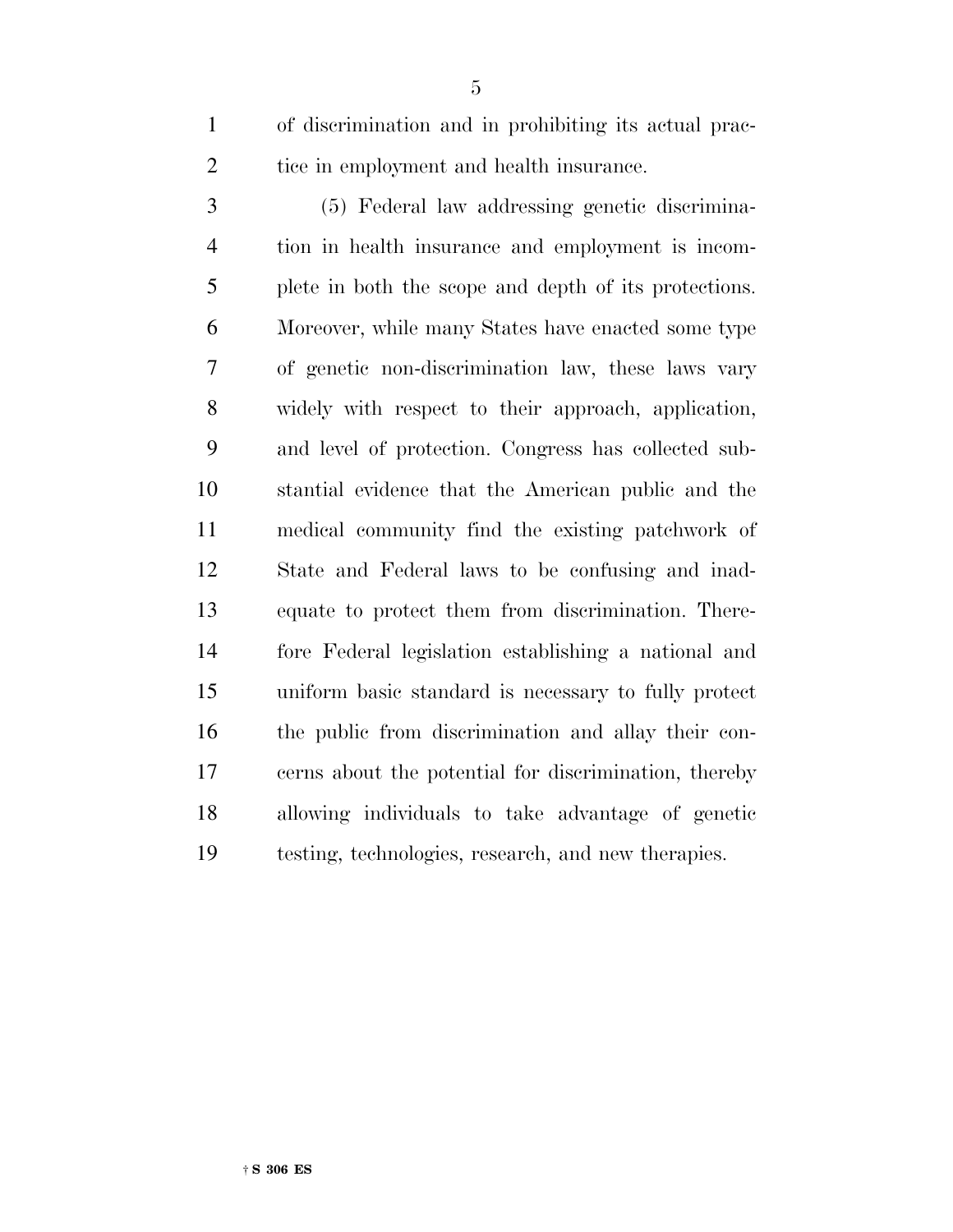# **TITLE I-GENETIC NON- DISCRIMINATION IN HEALTH INSURANCE**

 **SEC. 101. AMENDMENTS TO EMPLOYEE RETIREMENT IN-COME SECURITY ACT OF 1974.**

 (a) PROHIBITION OF HEALTH DISCRIMINATION ON THE BASIS OF GENETIC INFORMATION OR GENETIC SERVICES.—

 (1) NO ENROLLMENT RESTRICTION FOR GE-10 NETIC SERVICES.—Section  $702(a)(1)(F)$  of the Em- ployee Retirement Income Security Act of 1974 (29 12 U.S.C.  $1182(a)(1)(F)$  is amended by inserting be- fore the period the following: ''(including informa- tion about a request for or receipt of genetic services by an individual or family member of such indi-vidual)".

 (2) NO DISCRIMINATION IN GROUP PREMIUMS 18 BASED ON GENETIC INFORMATION.—Section 702(b) of the Employee Retirement Income Security Act of 1974 (29 U.S.C. 1182(b)) is amended—

21 (A) in paragraph  $(2)(A)$ , by inserting be- fore the semicolon the following: ''except as pro-vided in paragraph (3)''; and

(B) by adding at the end the following: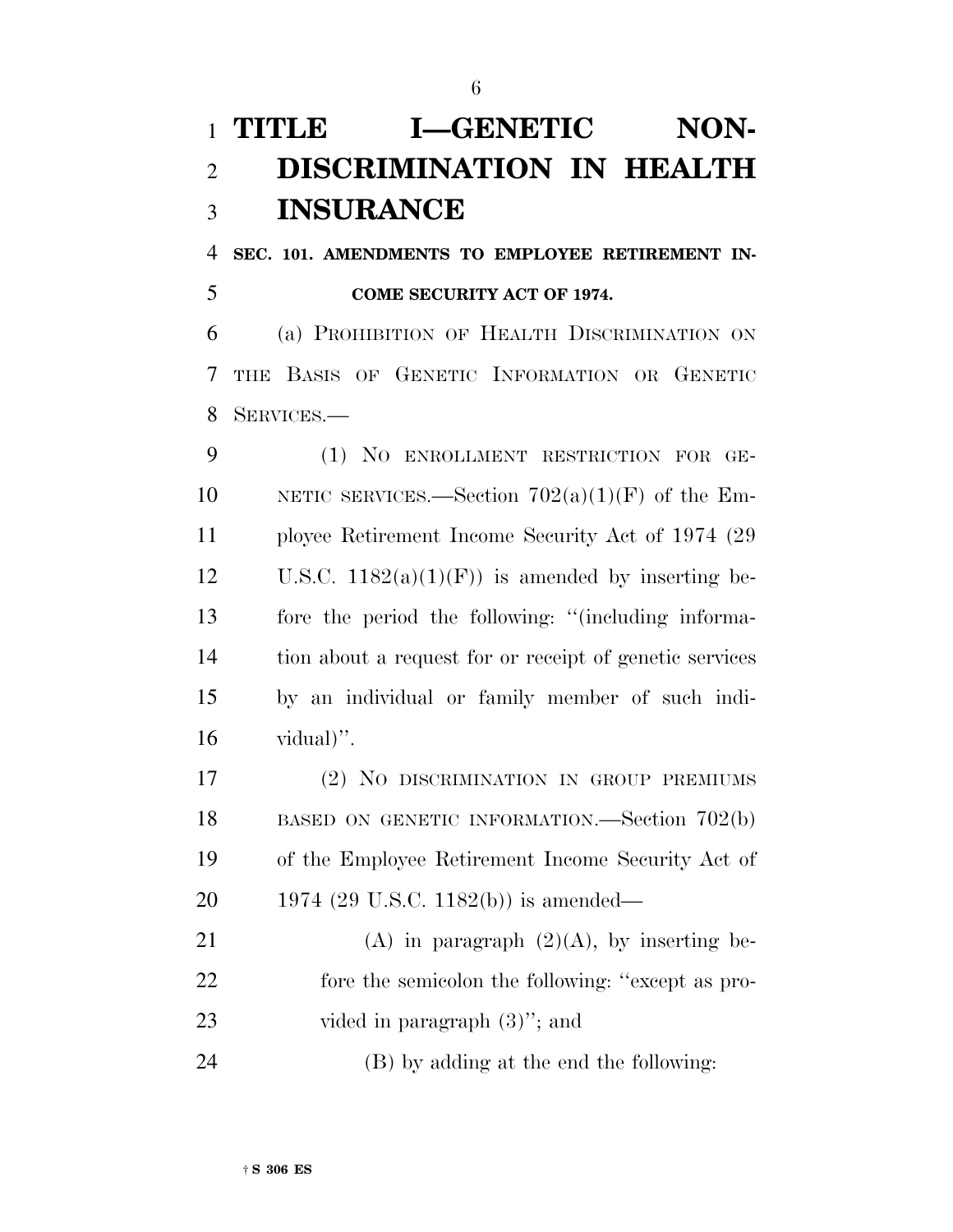1 ''(3) NO DISCRIMINATION IN GROUP PREMIUMS BASED ON GENETIC INFORMATION.—For purposes of this section, a group health plan, or a health in- surance issuer offering group health insurance cov- erage in connection with a group health plan, shall not adjust premium or contribution amounts for a group on the basis of genetic information concerning an individual in the group or a family member of the individual (including information about a request for or receipt of genetic services by an individual or family member of such individual).''.

 (b) LIMITATIONS ON GENETIC TESTING.—Section 702 of the Employee Retirement Income Security Act of 1974 (29 U.S.C. 1182) is amended by adding at the end the following:

16 "(c) GENETIC TESTING.—

17 "(1) LIMITATION ON REQUESTING OR REQUIR- ING GENETIC TESTING.—A group health plan, or a health insurance issuer offering health insurance coverage in connection with a group health plan, shall not request or require an individual or a family member of such individual to undergo a genetic test. 23 "(2) RULE OF CONSTRUCTION.—Nothing in this part shall be construed to—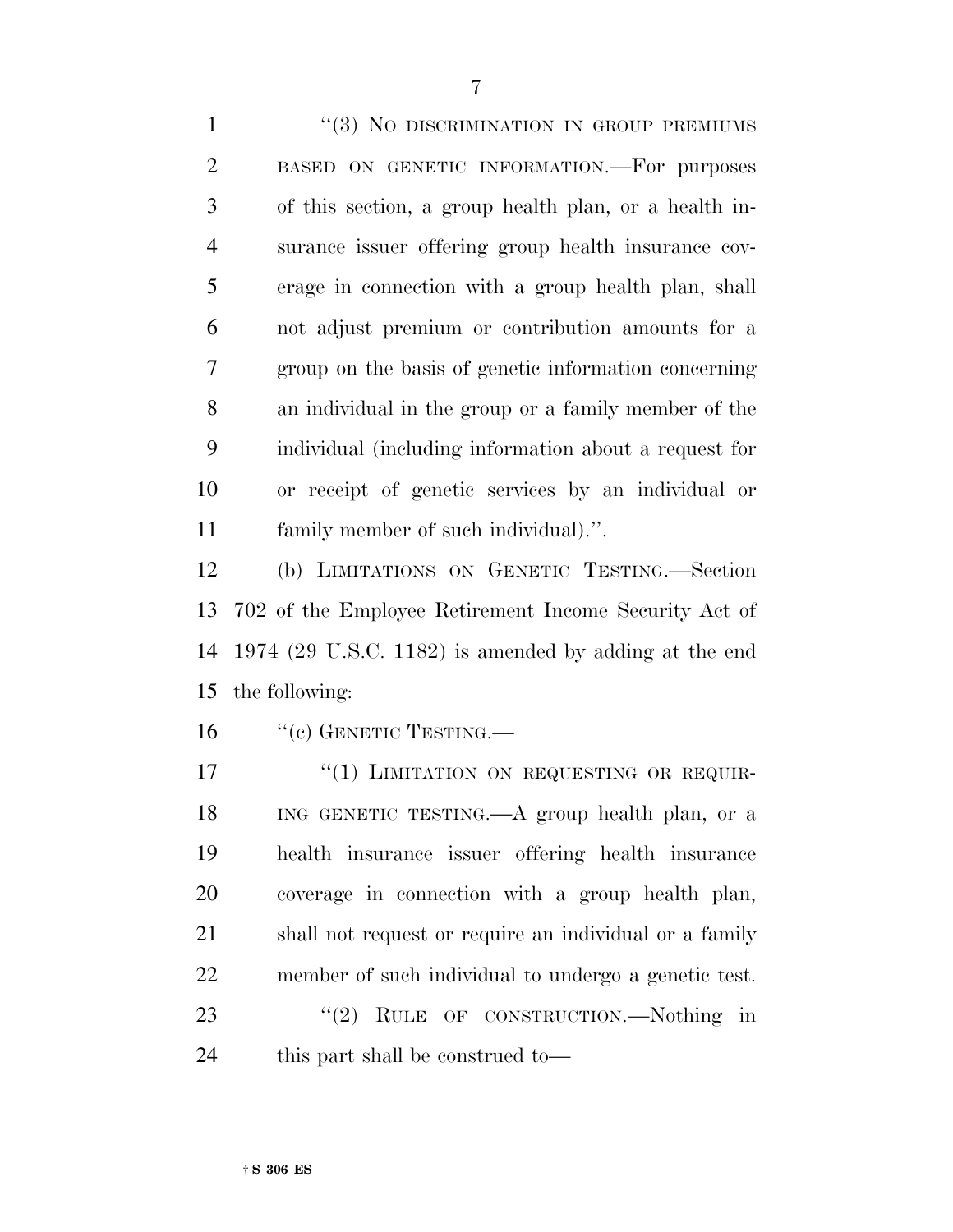1 ''(A) limit the authority of a health care professional who is providing health care serv- ices with respect to an individual to request that such individual or a family member of such individual undergo a genetic test; ''(B) limit the authority of a health care professional who is employed by or affiliated with a group health plan or a health insurance issuer and who is providing health care services to an individual as part of a bona fide wellness program to notify such individual of the avail- ability of a genetic test or to provide informa- tion to such individual regarding such genetic test; or  $\langle ^{\prime}(C)$  authorize or permit a health care pro- fessional to require that an individual undergo a genetic test. ''(d) APPLICATION TO ALL PLANS.—The provisions 19 of subsections  $(a)(1)(F)$ ,  $(b)(3)$ , and  $(c)$  shall apply to group health plans and health insurance issuers without 21 regard to section  $732(a)$ .". (c) REMEDIES AND ENFORCEMENT.—Section 502 of the Employee Retirement Income Security Act of 1974 (29 U.S.C. 1132) is amended by adding at the end the following: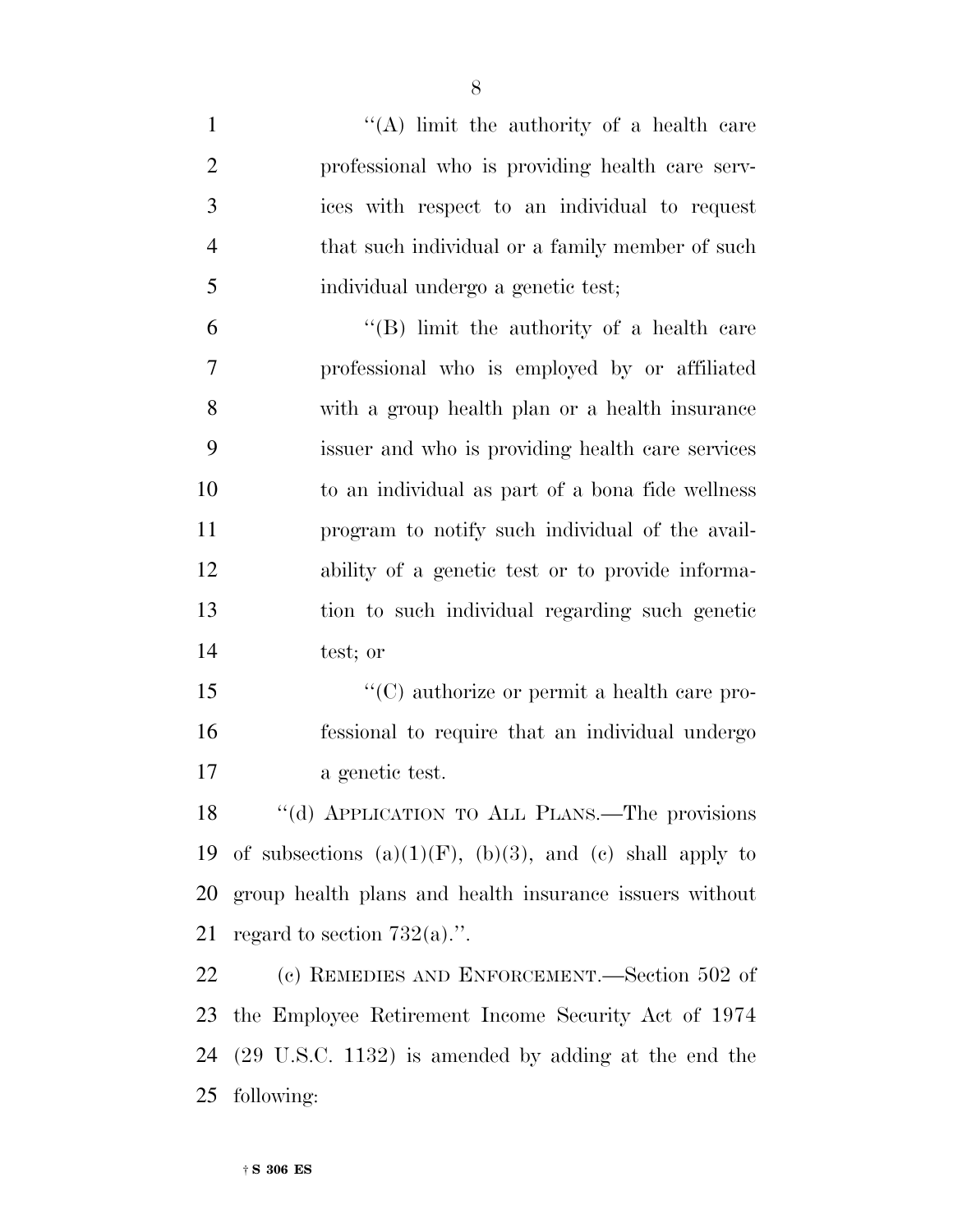1 "(n) ENFORCEMENT OF GENETIC NONDISCRIMINA-TION REQUIREMENTS.—

3 "(1) INJUNCTIVE RELIEF FOR IRREPARABLE HARM.—With respect to any violation of subsection 5 (a)(1)(F), (b)(3), or (c) of section 702, a participant or beneficiary may seek relief under subsection  $502(a)(1)(B)$  prior to the exhaustion of available ad- ministrative remedies under section 503 if it is dem- onstrated to the court, by a preponderance of the evidence, that the exhaustion of such remedies would cause irreparable harm to the health of the partici- pant or beneficiary. Any determinations that already have been made under section 503 in such case, or that are made in such case while an action under this paragraph is pending, shall be given due consid- eration by the court in any action under this sub-section in such case.

18 "(2) EQUITABLE RELIEF FOR GENETIC NON-DISCRIMINATION.—

20 "(A) REINSTATEMENT OF BENEFITS WHERE EQUITABLE RELIEF HAS BEEN AWARD- ED.—The recovery of benefits by a participant or beneficiary under a civil action under this section may include an administrative penalty under subparagraph (B) and the retroactive re-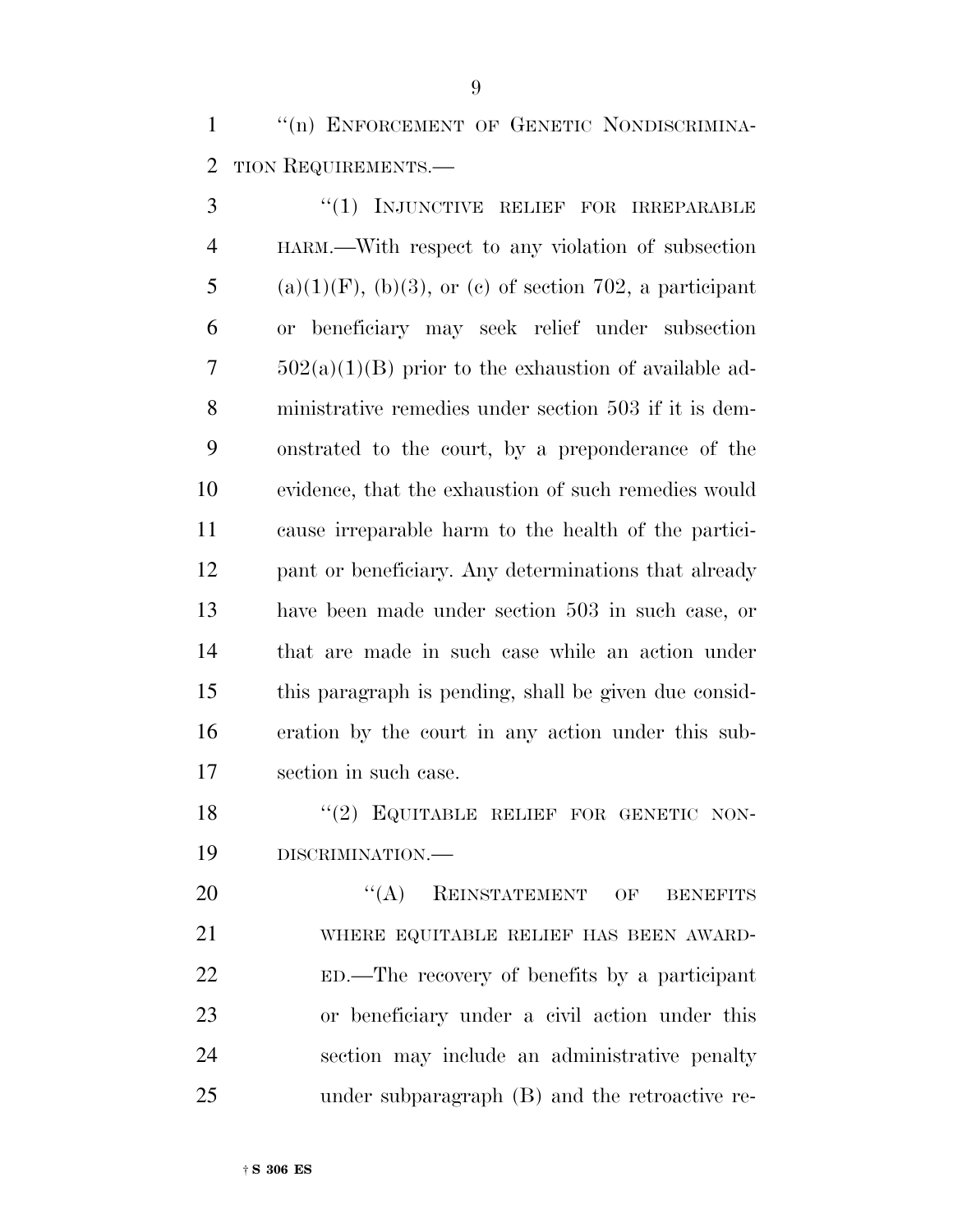| $\mathbf{1}$   | instatement of coverage under the plan involved       |
|----------------|-------------------------------------------------------|
| $\overline{2}$ | to the date on which the participant or bene-         |
| 3              | ficiary was denied eligibility for coverage if—       |
| $\overline{4}$ | "(i) the civil action was commenced                   |
| 5              | under subsection $(a)(1)(B)$ ; and                    |
| 6              | "(ii) the denial of coverage on which                 |
| 7              | such civil action was based constitutes a             |
| 8              | violation of subsection (a) $(1)(F)$ , (b) $(3)$ , or |
| 9              | $(e)$ of section 702.                                 |
| 10             | "(B) ADMINISTRATIVE PENALTY.-                         |
| 11             | "(i) IN GENERAL.—An administrator                     |
| 12             | who fails to comply with the requirements             |
| 13             | of subsection $(a)(1)(F)$ , $(b)(3)$ , or $(c)$ of    |
| 14             | section 702 with respect to a participant or          |
| 15             | beneficiary may, in an action commenced               |
| 16             | under subsection $(a)(1)(B)$ , be personally          |
| 17             | liable in the discretion of the court, for a          |
| 18             | penalty in the amount not more than \$100             |
| 19             | for each day in the noncompliance period.             |
| 20             | "(ii) NONCOMPLIANCE PERIOD.-For                       |
| 21             | purposes of clause (i), the term 'non-                |
| 22             | compliance period' means the period—                  |
| 23             | "(I) beginning on the date that a                     |
| 24             | failure described in clause (i) occurs;               |
| 25             | and                                                   |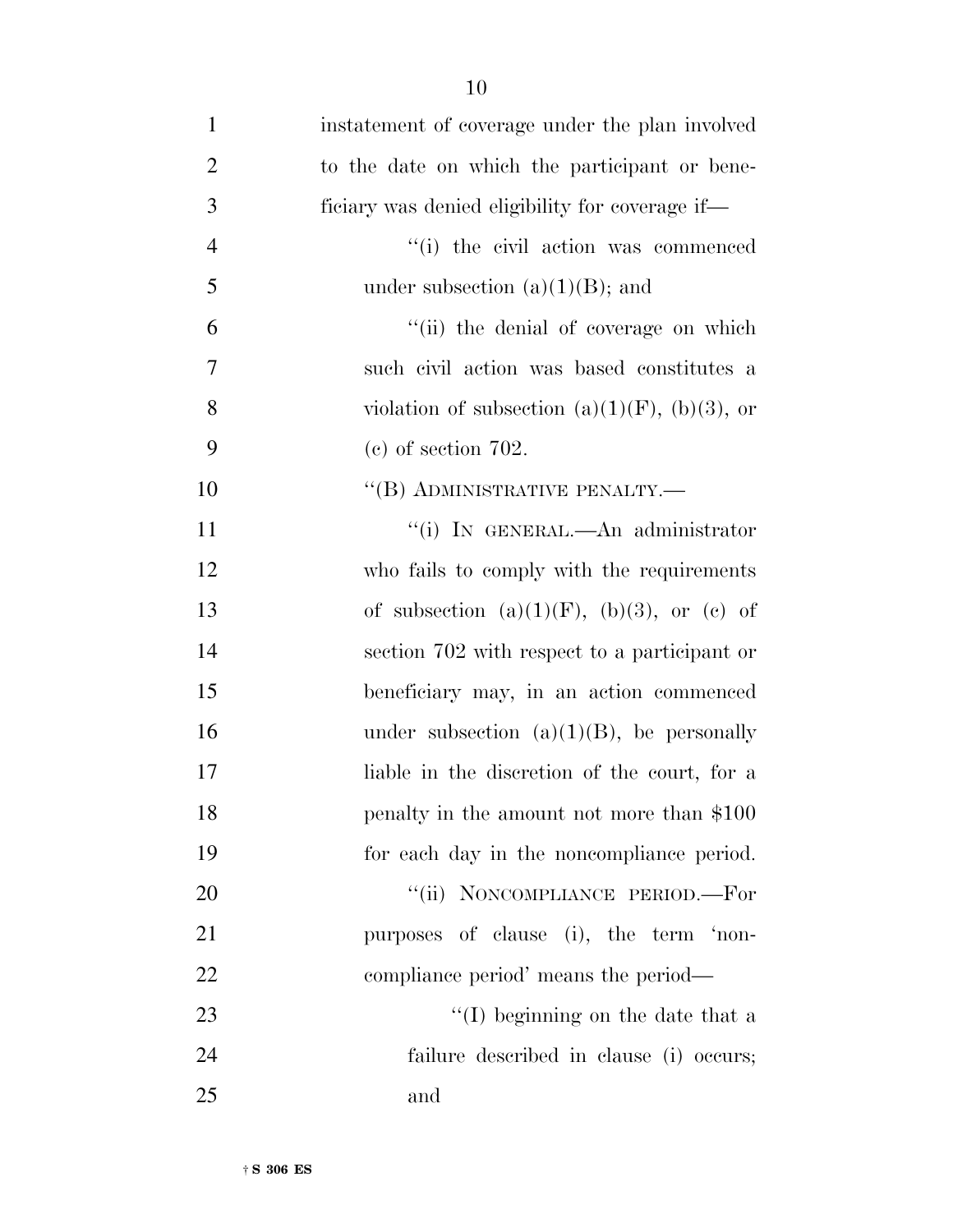| $\mathbf{1}$   | $\lq\lq$ (II) ending on the date that                      |
|----------------|------------------------------------------------------------|
| $\overline{2}$ | such failure is corrected.                                 |
| 3              | "(iii) PAYMENT TO PARTICIPANT OR                           |
| $\overline{4}$ | BENEFICIARY.—A penalty collected under                     |
| 5              | this subparagraph shall be paid to the par-                |
| 6              | ticipant or beneficiary involved.                          |
| 7              | "(3) SECRETARIAL ENFORCEMENT AUTHOR-                       |
| 8              | ITY.                                                       |
| 9              | "(A) GENERAL RULE.—The Secretary has                       |
| 10             | the authority to impose a penalty on any failure           |
| 11             | of a group health plan to meet the requirements            |
| 12             | of subsection $(a)(1)(F)$ , $(b)(3)$ , or $(c)$ of section |
| 13             | 702.                                                       |
| 14             | "(B) AMOUNT.—                                              |
| 15             | "(i) IN GENERAL.—The amount of                             |
| 16             | the penalty imposed by subparagraph (A)                    |
| 17             | shall be \$100 for each day in the non-                    |
| 18             | compliance period with respect to each in-                 |
| 19             | dividual to whom such failure relates.                     |
| 20             | "(ii) NONCOMPLIANCE PERIOD.-For                            |
| 21             | purposes of this paragraph, the term 'non-                 |

compliance period' means, with respect to

24 ''(I) beginning on the date such

any failure, the period—

failure first occurs; and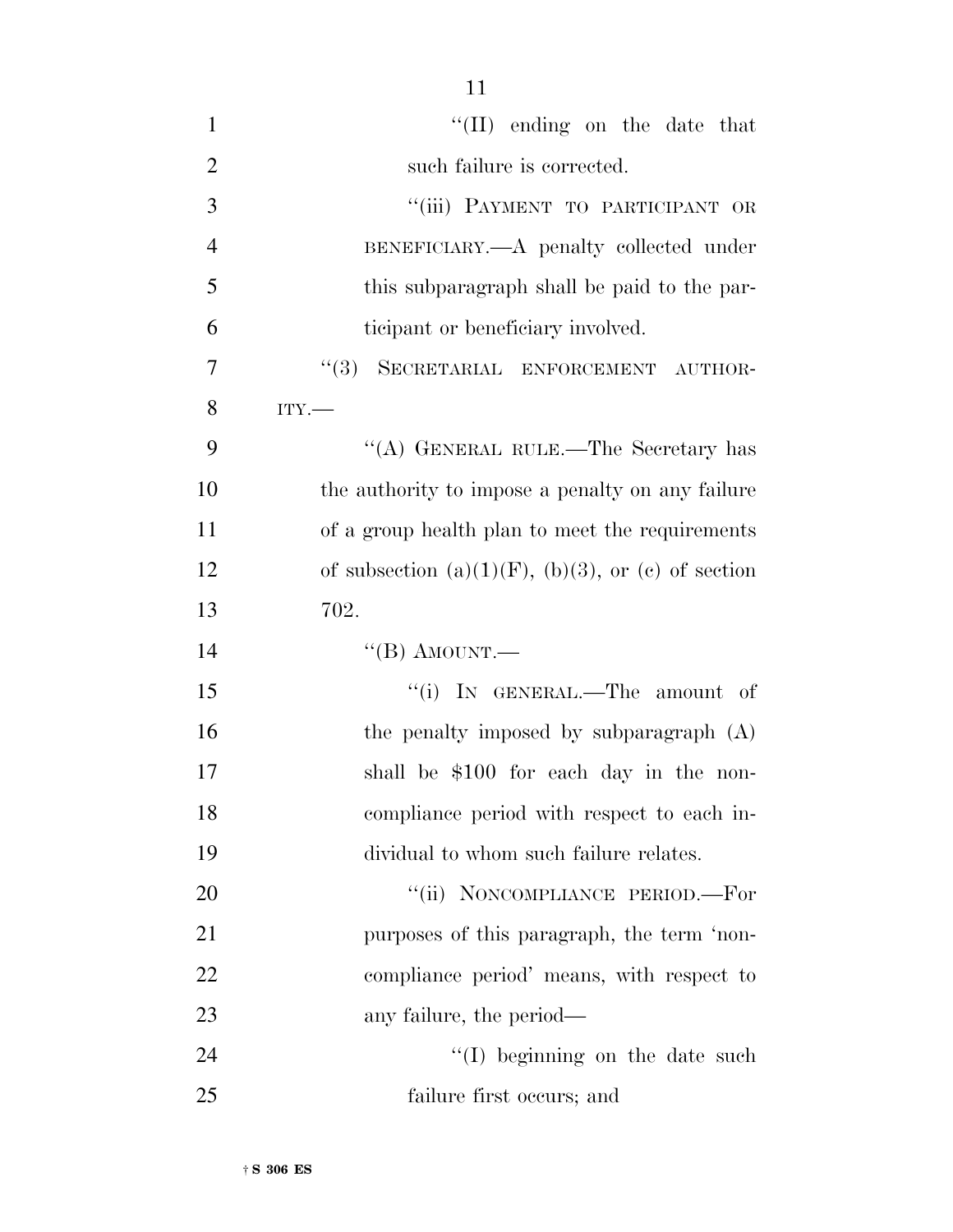| $\mathbf{1}$   | $\lq\lq$ (II) ending on the date such           |
|----------------|-------------------------------------------------|
| $\overline{2}$ | failure is corrected.                           |
| 3              | "(C) MINIMUM PENALTIES WHERE FAIL-              |
| $\overline{4}$ | URE DISCOVERED.—Notwithstanding clauses (i)     |
| 5              | and (ii) of subparagraph $(D)$ :                |
| 6              | "(i) IN GENERAL.—In the case of 1 or            |
| 7              | failures with respect to<br>more<br>an          |
| 8              | individual—                                     |
| 9              | "(I) which are not corrected be-                |
| 10             | fore the date on which the plan re-             |
| 11             | ceives a notice from the Secretary of           |
| 12             | such violation; and                             |
| 13             | $\lq\lq(\text{II})$ which occurred or continued |
| 14             | during the period involved;                     |
| 15             | the amount of penalty imposed by subpara-       |
| 16             | $graph(A)$ by reason of such failures with      |
| 17             | respect to such individual shall not be less    |
| 18             | than $$2,500$ .                                 |
| 19             | HIGHER MINIMUM PENALTY<br>``(ii)                |
| 20             | WHERE VIOLATIONS ARE MORE THAN DE               |
| 21             | MINIMIS.—To the extent violations for           |
| 22             | which any person is liable under this para-     |
| 23             | graph for any year are more than de mini-       |
| 24             | mis, clause (i) shall be applied by sub-        |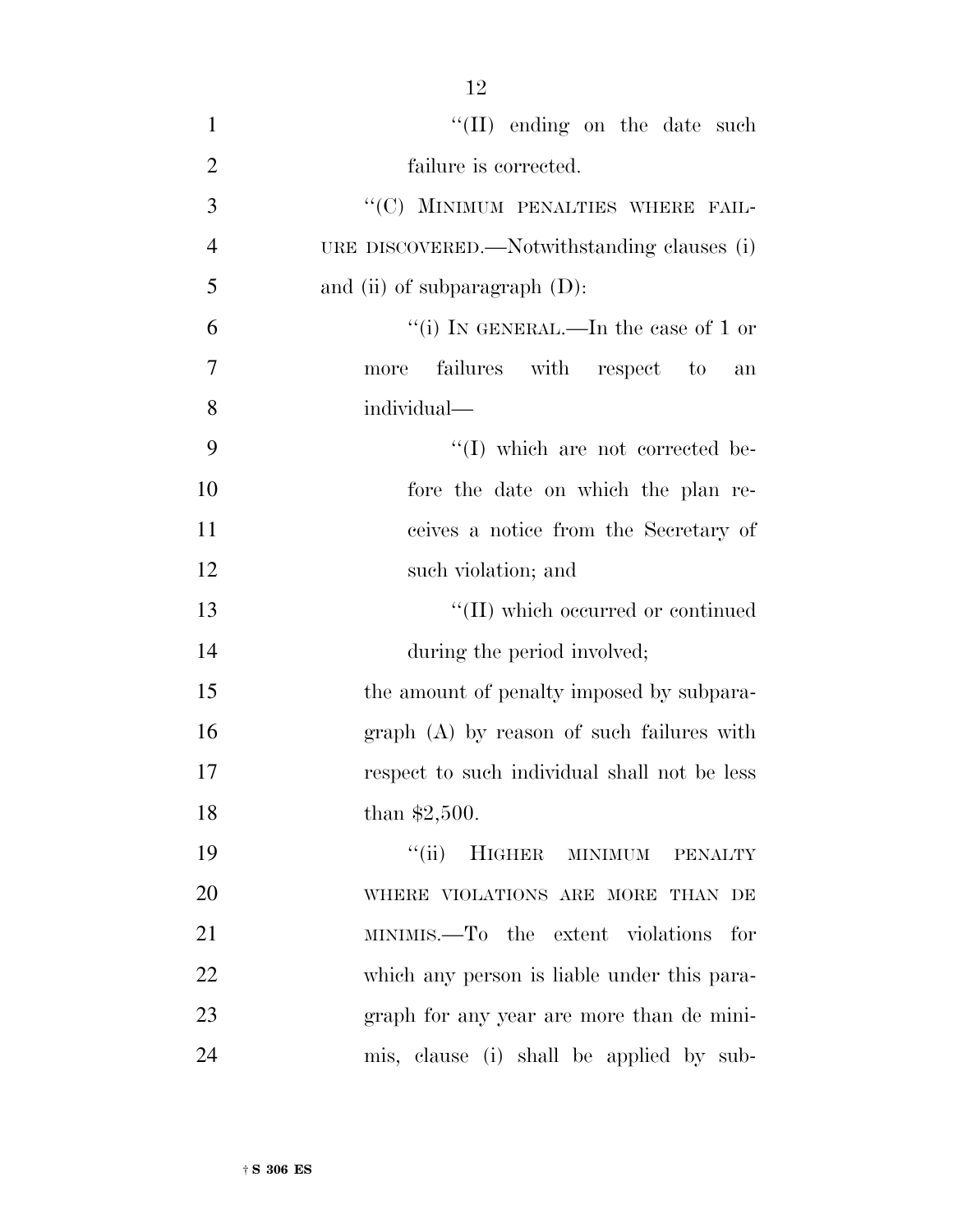1 stituting '\$15,000' for '\$2,500' with re-2 spect to such person.

3 "(D) LIMITATIONS.—

4 "(i) PENALTY NOT TO APPLY WHERE FAILURE NOT DISCOVERED EXERCISING REASONABLE DILIGENCE.—No penalty shall be imposed by subparagraph (A) on any failure during any period for which it is established to the satisfaction of the Secretary that the person otherwise liable for such penalty did not know, and exer- cising reasonable diligence would not have 13 known, that such failure existed.

14 "(ii) PENALTY NOT TO APPLY TO 15 FAILURES CORRECTED WITHIN CERTAIN 16 PERIODS.—No penalty shall be imposed by 17 subparagraph (A) on any failure if—

18 ''(I) such failure was due to rea-19 sonable cause and not to willful ne-20 glect; and

21 ''(II) such failure is corrected 22 during the 30-day period beginning on 23 the first date the person otherwise lia-24 ble for such penalty knew, or exer-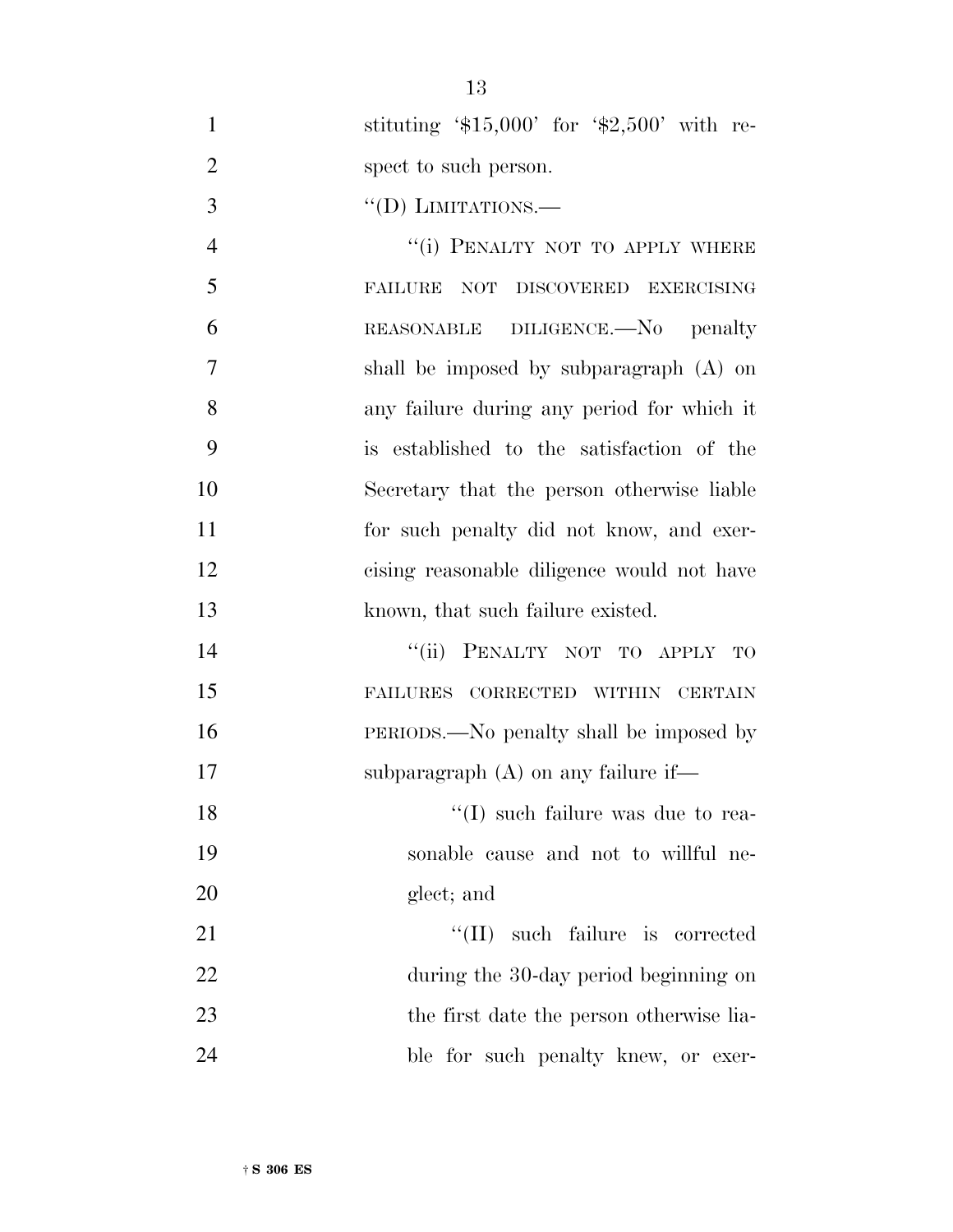| $\mathbf{1}$   | cising reasonable diligence would have                    |
|----------------|-----------------------------------------------------------|
| $\overline{2}$ | known, that such failure existed.                         |
| 3              | "(iii) OVERALL LIMITATION FOR UN-                         |
| $\overline{4}$ | INTENTIONAL FAILURES.-In the case of                      |
| 5              | failures which are due to reasonable cause                |
| 6              | and not to willful neglect, the penalty im-               |
| 7              | posed by subparagraph (A) for failures                    |
| 8              | shall not exceed the amount equal to the                  |
| 9              | $lesser of$ —                                             |
| 10             | $\lq (I)$ 10 percent of the aggregate                     |
| 11             | amount paid or incurred by the em-                        |
| 12             | ployer (or predecessor employer) dur-                     |
| 13             | ing the preceding taxable year for                        |
| 14             | group health plans; or                                    |
| 15             | "(II) $$500,000$ .                                        |
| 16             | "(E) WAIVER BY SECRETARY.—In the case                     |
| 17             | of a failure which is due to reasonable cause             |
| 18             | and not to willful neglect, the Secretary may             |
| 19             | waive part or all of the penalty imposed by sub-          |
| 20             | paragraph $(A)$ to the extent that the payment            |
| 21             | of such penalty would be excessive relative to            |
| 22             | the failure involved.".                                   |
| 23             | (d) DEFINITIONS.—Section $733(d)$ of the Employee         |
| 24             | Retirement Income Security Act of 1974 (29 U.S.C.         |
| 25             | $1191b(d)$ is amended by adding at the end the following: |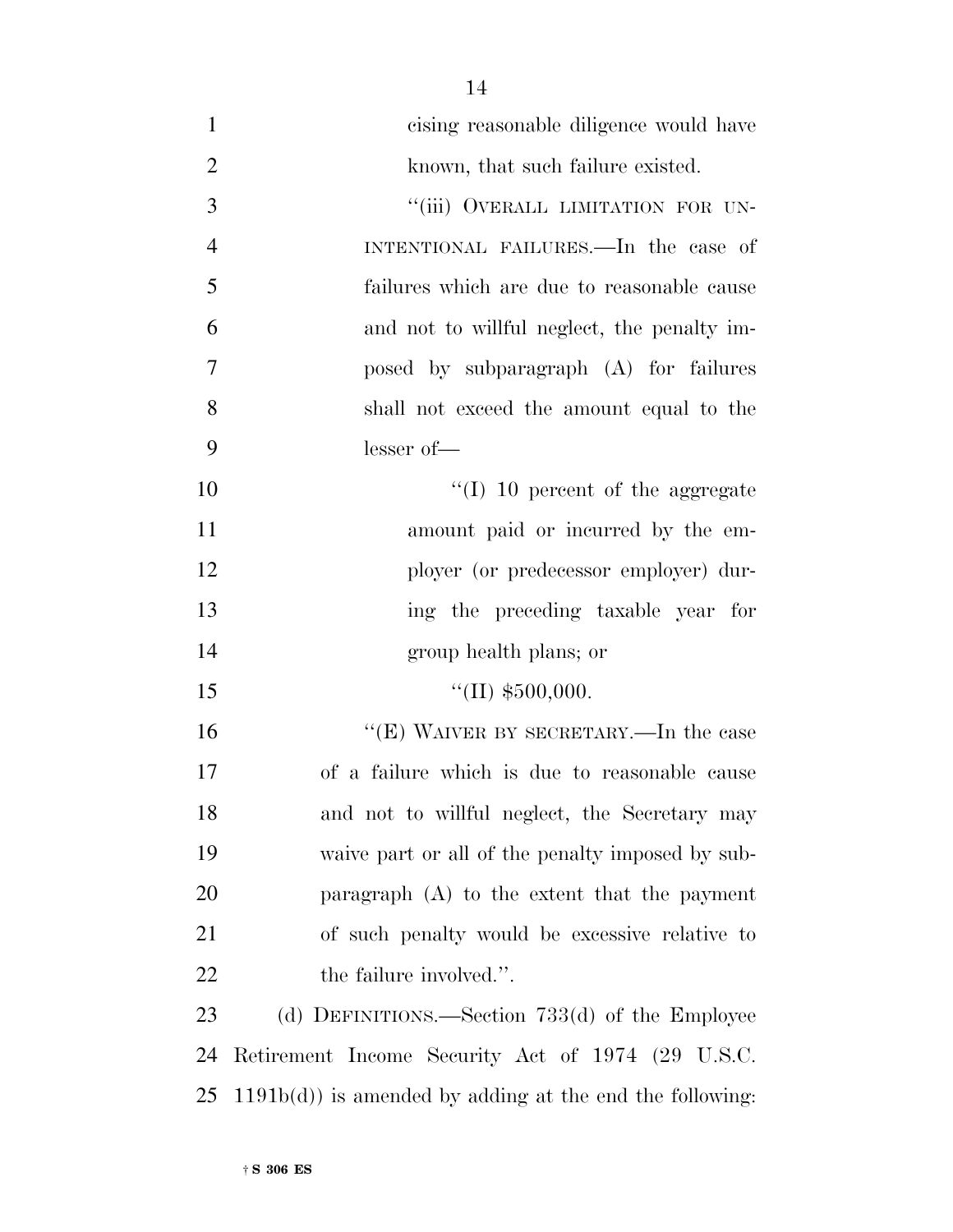| $\mathbf{1}$   | "(5) FAMILY MEMBER.—The term 'family           |
|----------------|------------------------------------------------|
| $\overline{2}$ | member' means with respect to an individual—   |
| 3              | "(A) the spouse of the individual;             |
| $\overline{4}$ | $\lq\lq$ a dependent child of the individual,  |
| 5              | including a child who is born to or placed for |
| 6              | adoption with the individual; and              |
| $\overline{7}$ | "(C) all other individuals related by blood    |
| 8              | to the individual or the spouse or child de-   |
| 9              | scribed in subparagraph $(A)$ or $(B)$ .       |
| 10             | $``(6)$ GENETIC INFORMATION.—                  |
| 11             | "(A) IN GENERAL.—Except as provided in         |
| 12             | subparagraph (B), the term 'genetic informa-   |
| 13             | tion' means information about—                 |
| 14             | "(i) an individual's genetic tests;            |
| 15             | "(ii) the genetic tests of family mem-         |
| 16             | bers of the individual; or                     |
| 17             | "(iii) the occurrence of a disease or          |
| 18             | disorder in family members of the indi-        |
| 19             | vidual.                                        |
| 20             | "(B) EXCLUSIONS.—The term 'genetic in-         |
| 21             | formation' shall not include information about |
| 22             | the sex or age of an individual.               |
| 23             | $``(7)$ GENETIC TEST.—                         |
| 24             | "(A) IN GENERAL.—The term 'genetic             |
| 25             | test' means an analysis of human DNA, RNA,     |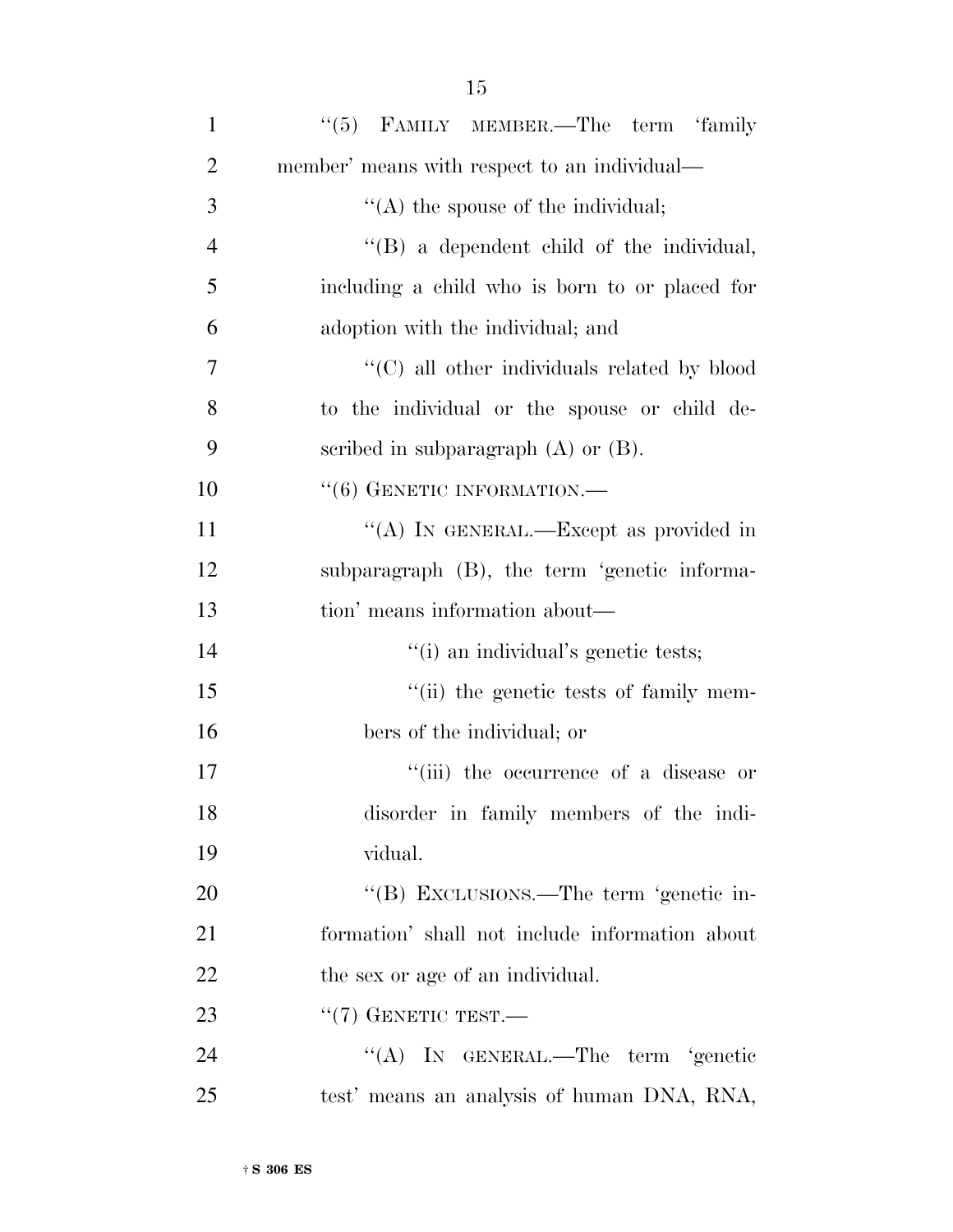| $\mathbf{1}$   | chromosomes, proteins, or metabolites, that de-       |
|----------------|-------------------------------------------------------|
| $\overline{2}$ | tects genotypes, mutations, or chromosomal            |
| 3              | changes.                                              |
| $\overline{4}$ | "(B) EXCEPTIONS.—The term 'genetic                    |
| 5              | test' does not mean—                                  |
| 6              | "(i) an analysis of proteins or metabo-               |
| $\overline{7}$ | that does not detect genotypes,<br>lites              |
| 8              | mutations, or chromosomal changes; or                 |
| 9              | "(ii) an analysis of proteins or me-                  |
| 10             | tabolities that is directly related to a mani-        |
| 11             | fested disease, disorder, or pathological             |
| 12             | condition that could reasonably be detected           |
| 13             | by a health care professional with appro-             |
| 14             | priate training and expertise in the field of         |
| 15             | medicine involved.                                    |
| 16             | "(8) GENETIC SERVICES.—The term 'genetic              |
| 17             | services' means-                                      |
| 18             | "(A) a genetic test;                                  |
| 19             | "(B) genetic counseling (such as obtaining,           |
| 20             | interpreting, or assessing genetic information);      |
| 21             | <b>or</b>                                             |
| 22             | $\lq\lq$ (C) genetic education.".                     |
| 23             | (e) REGULATIONS AND EFFECTIVE DATE.-                  |
| 24             | (1) REGULATIONS.—Not later than 1 year after          |
| 25             | the date of enactment of this title, the Secretary of |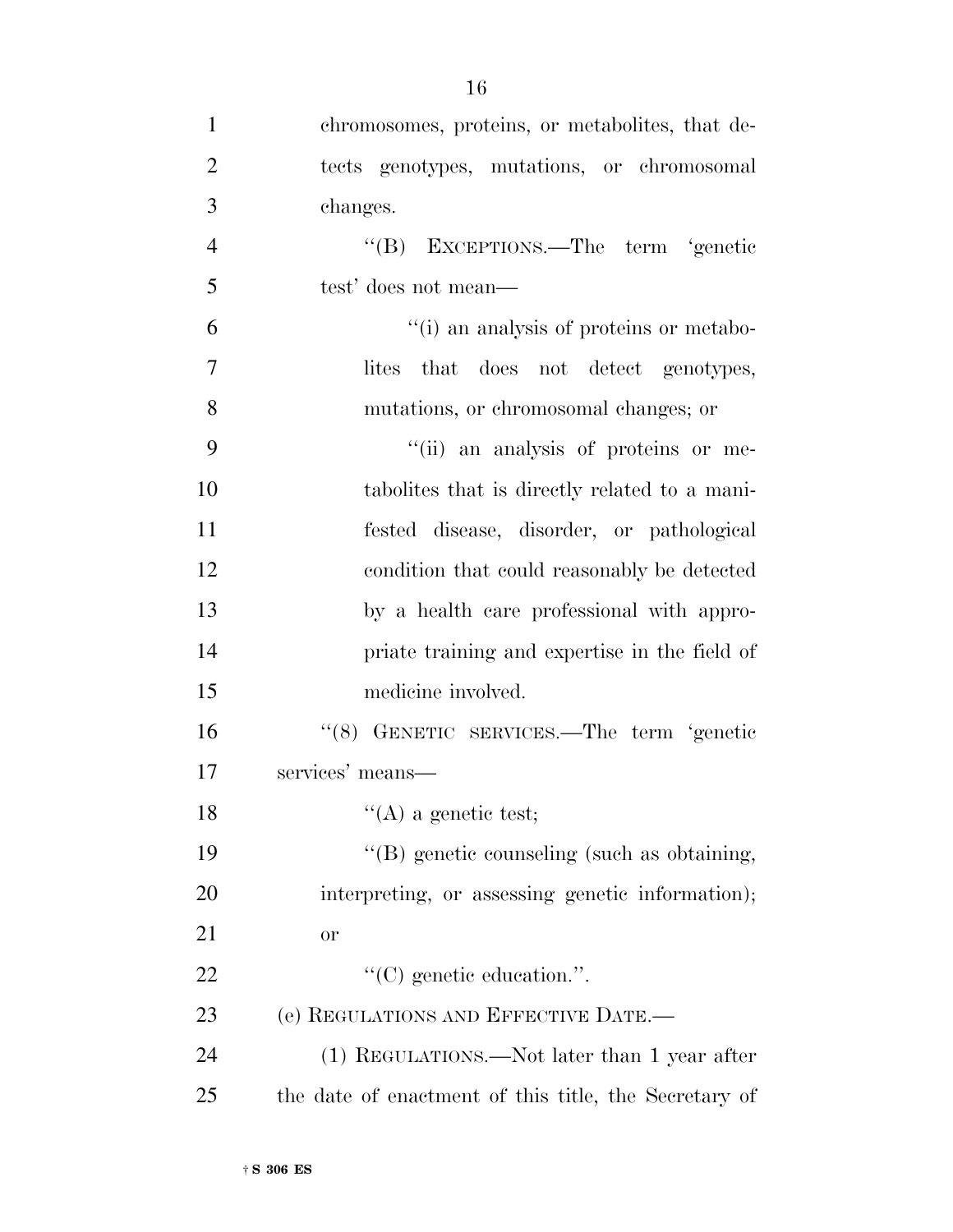Labor shall issue final regulations in an accessible

 format to carry out the amendments made by this section. (2) EFFECTIVE DATE.—The amendments made by this section shall apply with respect to group health plans for plan years beginning after the date that is 18 months after the date of enactment of this title. **SEC. 102. AMENDMENTS TO THE PUBLIC HEALTH SERVICE ACT.** (a) AMENDMENTS RELATING TO THE GROUP MAR- KET.— (1) PROHIBITION OF HEALTH DISCRIMINATION ON THE BASIS OF GENETIC INFORMATION OR GE- NETIC SERVICES.— (A) NO ENROLLMENT RESTRICTION FOR 17 GENETIC SERVICES.—Section  $2702(a)(1)(F)$  of the Public Health Service Act (42 U.S.C.  $300gg-1(a)(1)(F)$  is amended by inserting be- fore the period the following: ''(including infor- mation about a request for or receipt of genetic services by an individual or family member of such individual)''. (B) NO DISCRIMINATION IN GROUP PRE-MIUMS BASED ON GENETIC INFORMATION.—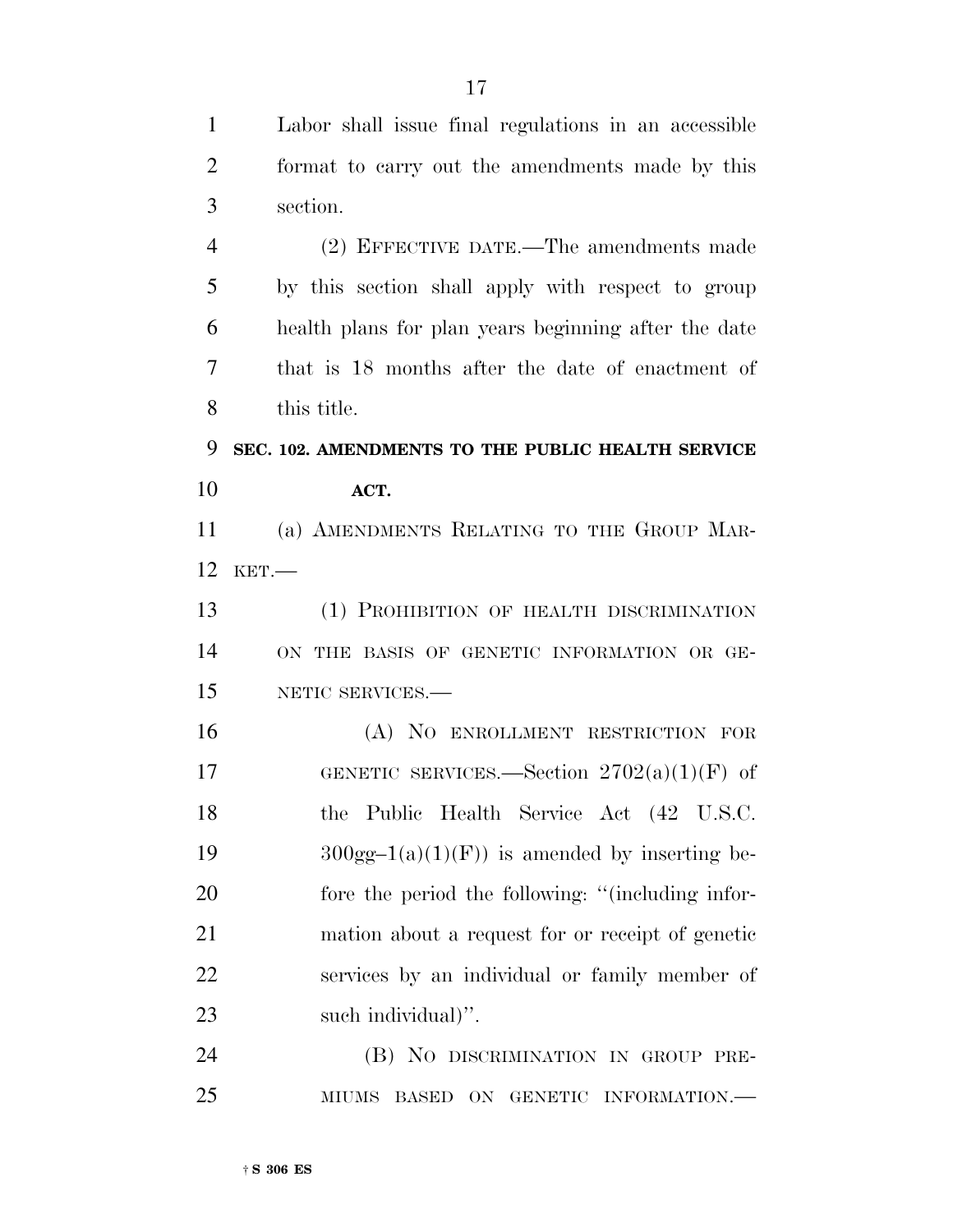| $\mathbf{1}$   | Section 2702(b) of the Public Health Service              |
|----------------|-----------------------------------------------------------|
| $\overline{2}$ | Act $(42 \text{ U.S.C. } 300 \text{gg-1(b)})$ is amended— |
| 3              | (i) in paragraph $(2)(A)$ , by inserting                  |
| $\overline{4}$ | before the semicolon the following: ", ex-                |
| 5              | cept as provided in paragraph $(3)$ "; and                |
| 6              | (ii) by adding at the end the fol-                        |
| $\overline{7}$ | lowing:                                                   |
| 8              | "(3) NO DISCRIMINATION IN GROUP PREMIUMS                  |
| 9              | BASED ON GENETIC INFORMATION.-For purposes                |
| 10             | of this section, a group health plan, or a health in-     |
| 11             | surance issuer offering group health insurance cov-       |
| 12             | erage in connection with a group health plan, shall       |
| 13             | not adjust premium or contribution amounts for a          |
| 14             | group on the basis of genetic information concerning      |
| 15             | an individual in the group or a family member of the      |
| 16             | individual (including information about a request for     |
| 17             | or receipt of genetic services by an individual or        |
| 18             | family member of such individual).".                      |
| 19             | (2) LIMITATIONS ON GENETIC TESTING. Sec-                  |
| 20             | tion 2702 of the Public Health Service Act (42)           |
| 21             | U.S.C. $300gg-1$ ) is amended by adding at the end        |
| 22             | the following:                                            |
| 23             | "(c) GENETIC TESTING.—                                    |
| 24             | "(1) LIMITATION ON REQUESTING OR REQUIR-                  |
| 25             | ING GENETIC TESTING.—A group health plan, or a            |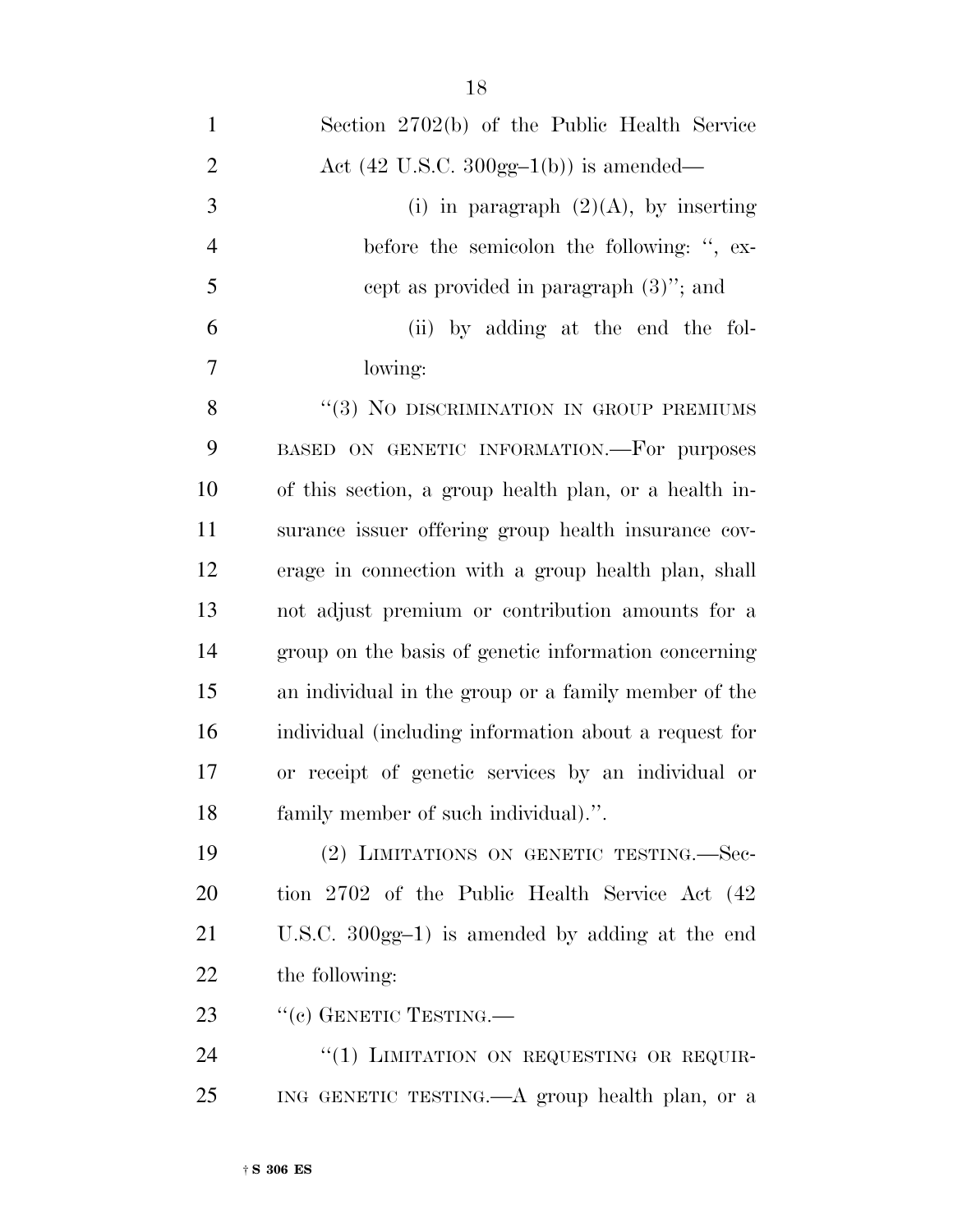| $\mathbf{1}$   | health insurance issuer offering health insurance                |
|----------------|------------------------------------------------------------------|
| $\overline{2}$ | coverage in connection with a group health plan,                 |
| 3              | shall not request or require an individual or a family           |
| $\overline{4}$ | member of such individual to undergo a genetic test.             |
| 5              | "(2) RULE OF CONSTRUCTION.—Nothing in                            |
| 6              | this part shall be construed to—                                 |
| 7              | "(A) limit the authority of a health care                        |
| 8              | professional who is providing health care serv-                  |
| 9              | ices with respect to an individual to request                    |
| 10             | that such individual or a family member of such                  |
| 11             | individual undergo a genetic test;                               |
| 12             | "(B) limit the authority of a health care                        |
| 13             | professional who is employed by or affiliated                    |
| 14             | with a group health plan or a health insurance                   |
| 15             | issuer and who is providing health care services                 |
| 16             | to an individual as part of a bona fide wellness                 |
| 17             | program to notify such individual of the avail-                  |
| 18             | ability of a genetic test or to provide informa-                 |
| 19             | tion to such individual regarding such genetic                   |
| 20             | test; or                                                         |
| 21             | "(C) authorize or permit a health care pro-                      |
| 22             | fessional to require that an individual undergo                  |
| 23             | a genetic test.                                                  |
| 24             | "(d) APPLICATION TO ALL PLANS.—The provisions                    |
| 25             | of subsections $(a)(1)(F)$ , $(b)(3)$ , and $(c)$ shall apply to |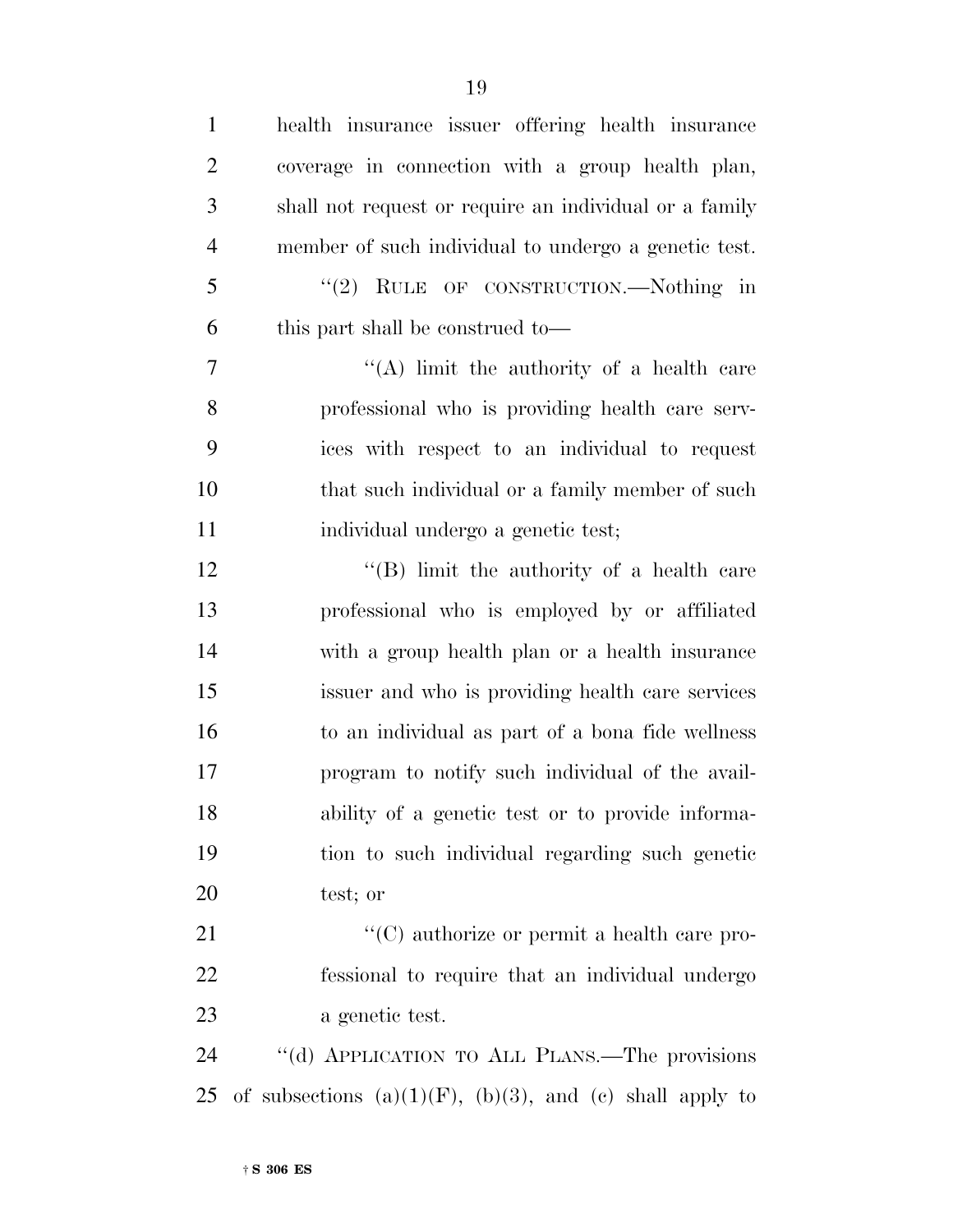group health plans and health insurance issuers without 2 regard to section  $2721(a)$ .".

 (3) REMEDIES AND ENFORCEMENT.—Section 2722(b) of the Public Health Service Act (42 U.S.C. 300gg–22)(b)) is amended by adding at the end the following:

7 "(3) ENFORCEMENT AUTHORITY RELATING TO GENETIC DISCRIMINATION.—

 ''(A) GENERAL RULE.—In the cases de- scribed in paragraph (1), notwithstanding the provisions of paragraph (2)(C), the following provisions shall apply with respect to an action under this subsection by the Secretary with re- spect to any failure of a health insurance issuer in connection with a group health plan, to meet 16 the requirements of subsection  $(a)(1)(F)$ , 17 (b)(3), or (c) of section .

18 "(B) AMOUNT.—

 $\text{``(i)}$  In GENERAL.—The amount of 20 the penalty imposed under this paragraph shall be \$100 for each day in the non- compliance period with respect to each in-dividual to whom such failure relates.

24 "(ii) NONCOMPLIANCE PERIOD.—For purposes of this paragraph, the term 'non-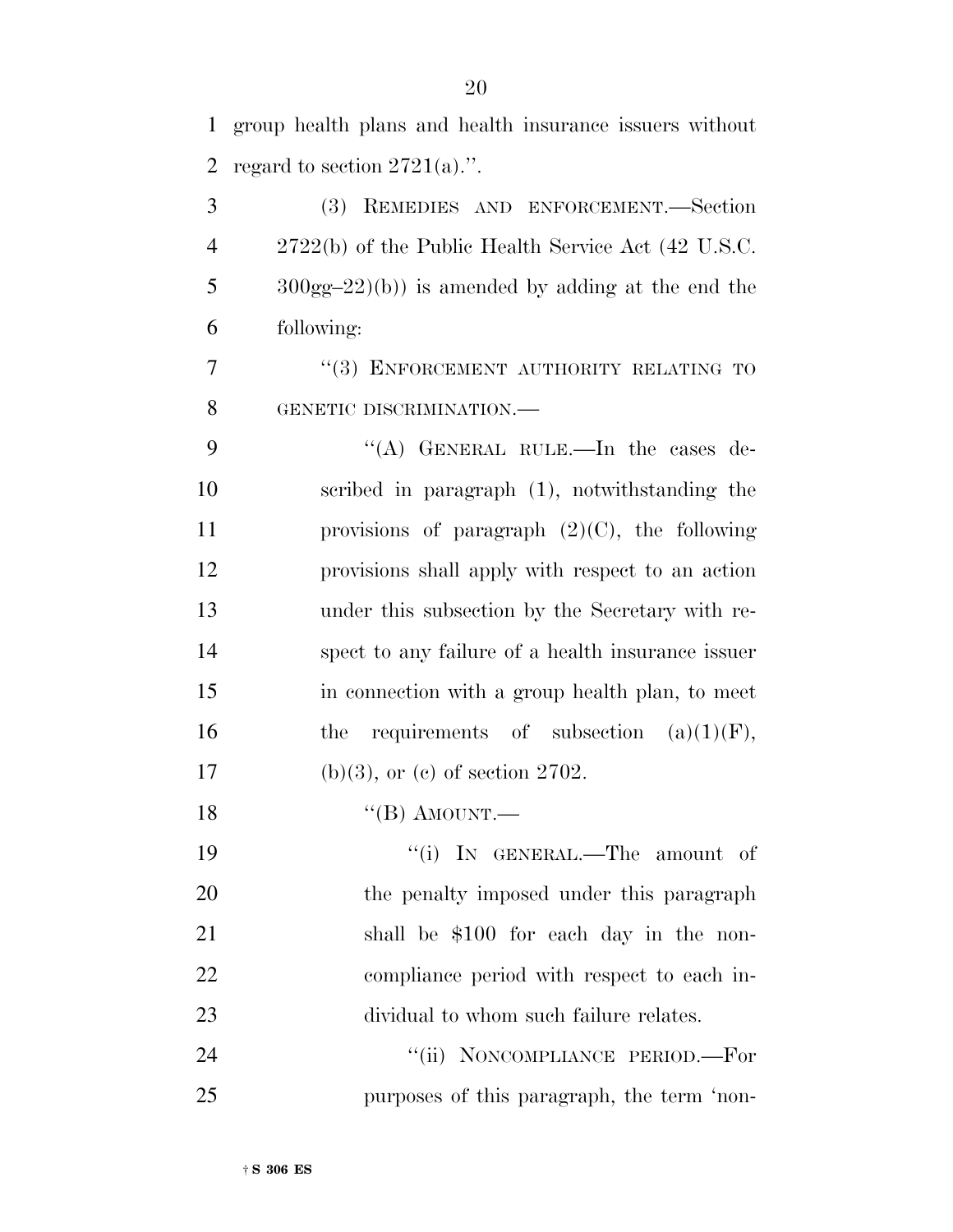| $\mathbf{1}$   | compliance period' means, with respect to    |
|----------------|----------------------------------------------|
| $\overline{2}$ | any failure, the period—                     |
| 3              | $\lq\lq$ (I) beginning on the date such      |
| $\overline{4}$ | failure first occurs; and                    |
| 5              | $\lq\lq$ (II) ending on the date such        |
| 6              | failure is corrected.                        |
| $\tau$         | "(C) MINIMUM PENALTIES WHERE FAIL-           |
| 8              | URE DISCOVERED.—Notwithstanding clauses (i)  |
| 9              | and (ii) of subparagraph $(D)$ :             |
| 10             | "(i) IN GENERAL.—In the case of 1 or         |
| 11             | failures with respect to<br>more<br>an       |
| 12             | individual—                                  |
| 13             | "(I) which are not corrected be-             |
| 14             | fore the date on which the plan re-          |
| 15             | ceives a notice from the Secretary of        |
| 16             | such violation; and                          |
| 17             | "(II) which occurred or continued            |
| 18             | during the period involved;                  |
| 19             | the amount of penalty imposed by subpara-    |
| 20             | $graph(A)$ by reason of such failures with   |
| 21             | respect to such individual shall not be less |
| 22             | than $$2,500$ .                              |
| 23             | ``(ii)<br>HIGHER MINIMUM<br><b>PENALTY</b>   |
| 24             | WHERE VIOLATIONS ARE MORE THAN DE            |

MINIMIS.—To the extent violations for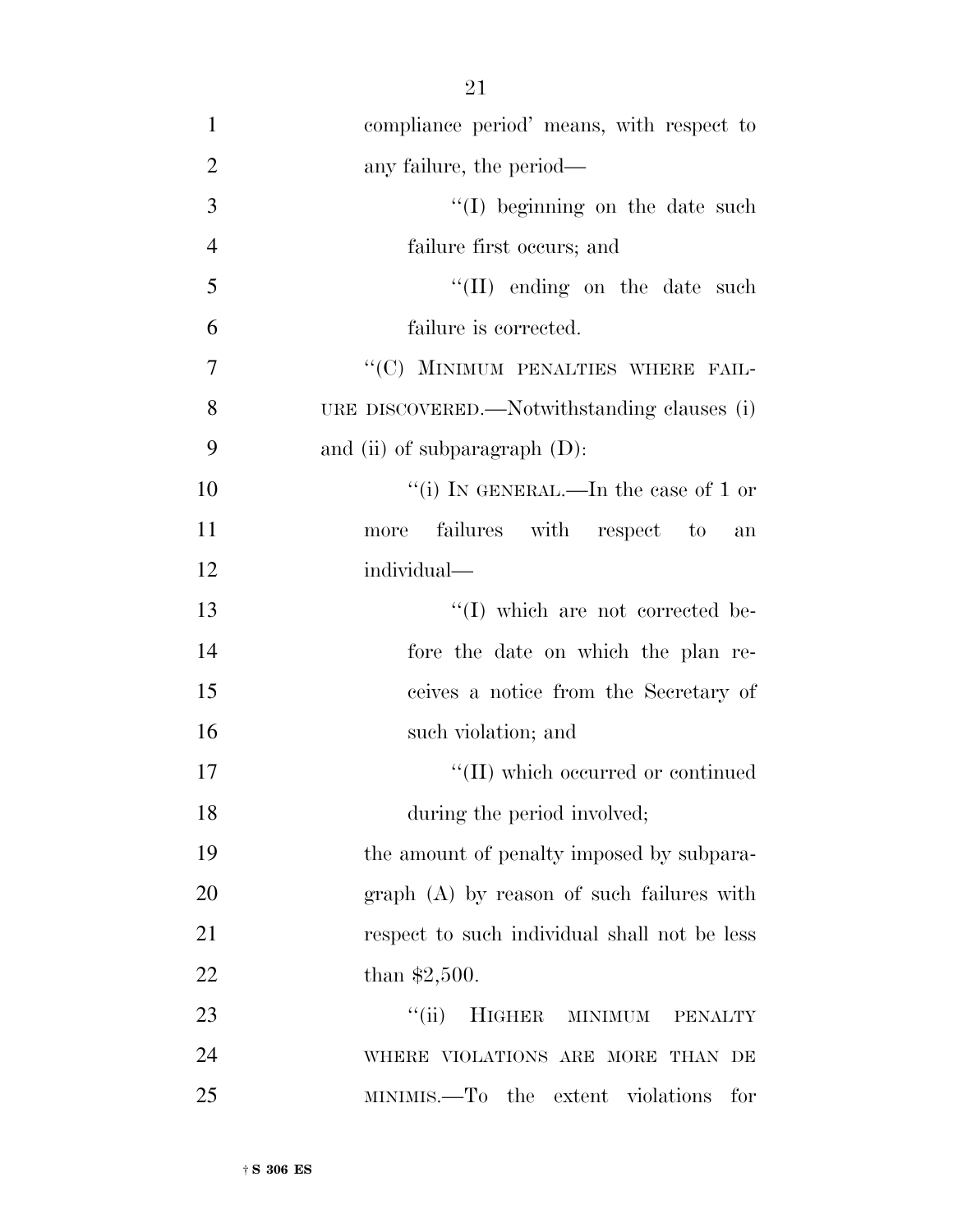| $\mathbf{1}$   | which any person is liable under this para- |
|----------------|---------------------------------------------|
| $\overline{2}$ | graph for any year are more than de mini-   |
| 3              | mis, clause (i) shall be applied by sub-    |
| $\overline{4}$ | stituting $$15,000'$ for $$2,500'$ with re- |
| 5              | spect to such person.                       |
| 6              | $\lq\lq$ (D) LIMITATIONS.—                  |
| 7              | "(i) PENALTY NOT TO APPLY WHERE             |
| 8              | FAILURE NOT DISCOVERED EXERCISING           |
| 9              | REASONABLE DILIGENCE.—No penalty            |
| 10             | shall be imposed by subparagraph $(A)$ on   |
| 11             | any failure during any period for which it  |
| 12             | is established to the satisfaction of the   |
| 13             | Secretary that the person otherwise liable  |
| 14             | for such penalty did not know, and exer-    |
| 15             | cising reasonable diligence would not have  |
| 16             | known, that such failure existed.           |
| 17             | "(ii) PENALTY NOT TO APPLY<br><b>TO</b>     |
| 18             | FAILURES CORRECTED WITHIN CERTAIN           |
| 19             | PERIODS.—No penalty shall be imposed by     |
| 20             | subparagraph $(A)$ on any failure if—       |
| 21             | $\lq\lq$ such failure was due to rea-       |
| 22             | sonable cause and not to willful ne-        |
| 23             | glect; and                                  |
| 24             | "(II) such failure is corrected             |
| 25             | during the 30-day period beginning on       |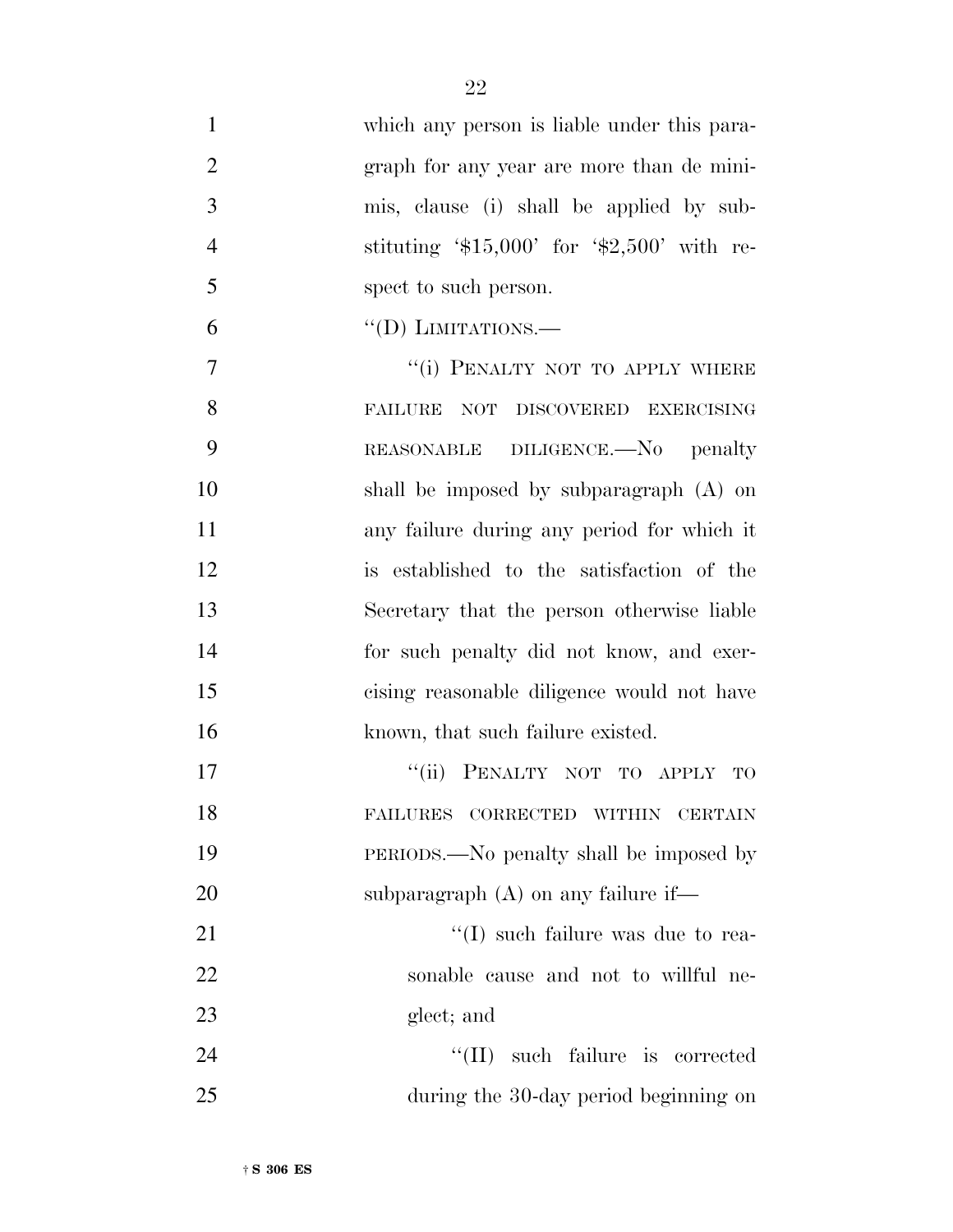| $\mathbf{1}$   | the first date the person otherwise lia-         |
|----------------|--------------------------------------------------|
| $\mathfrak{2}$ | ble for such penalty knew, or exer-              |
| 3              | cising reasonable diligence would have           |
| $\overline{4}$ | known, that such failure existed.                |
| 5              | "(iii) OVERALL LIMITATION FOR UN-                |
| 6              | INTENTIONAL FAILURES.—In the case of             |
| 7              | failures which are due to reasonable cause       |
| 8              | and not to willful neglect, the penalty im-      |
| 9              | posed by subparagraph (A) for failures           |
| 10             | shall not exceed the amount equal to the         |
| 11             | $lesser of$ —                                    |
| 12             | $\lq\lq$ (I) 10 percent of the aggregate         |
| 13             | amount paid or incurred by the em-               |
| 14             | ployer (or predecessor employer) dur-            |
| 15             | ing the preceding taxable year for               |
| 16             | group health plans; or                           |
| 17             | "(II) $$500,000$ .                               |
| 18             | "(E) WAIVER BY SECRETARY.—In the case            |
| 19             | of a failure which is due to reasonable cause    |
| 20             | and not to willful neglect, the Secretary may    |
| 21             | waive part or all of the penalty imposed by sub- |
| 22             | paragraph $(A)$ to the extent that the payment   |
| 23             | of such penalty would be excessive relative to   |
| 24             | the failure involved.".                          |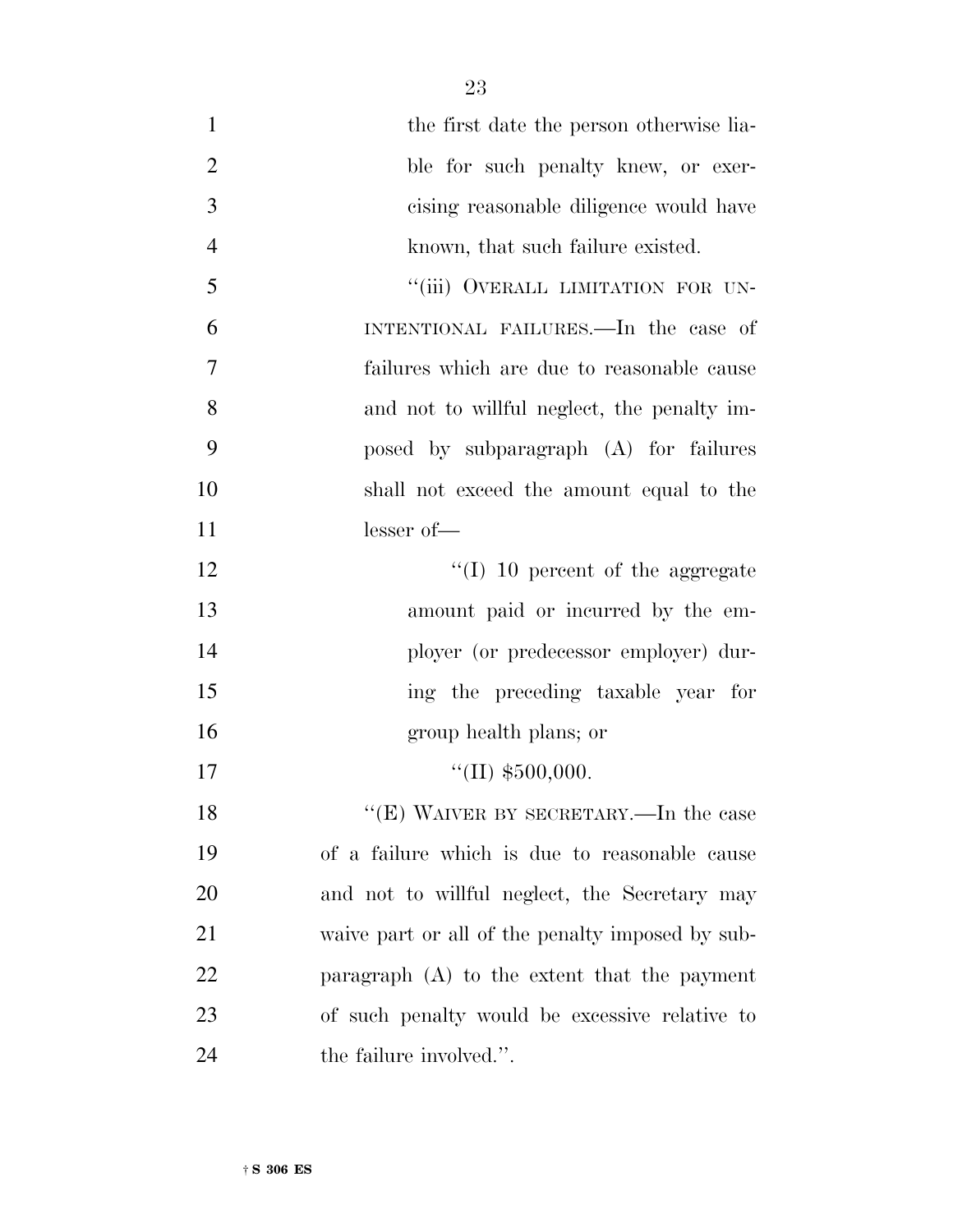| $\mathbf{1}$   | (4) DEFINITIONS.—Section $2791(d)$ of the Pub-                                  |
|----------------|---------------------------------------------------------------------------------|
| $\overline{2}$ | lic Health Service Act $(42 \text{ U.S.C. } 300 \text{gg} - 91 \text{ (d)})$ is |
| 3              | amended by adding at the end the following:                                     |
| $\overline{4}$ | "(15) FAMILY MEMBER.—The term 'family                                           |
| 5              | member' means with respect to an individual—                                    |
| 6              | $\lq\lq$ the spouse of the individual;                                          |
| 7              | $\lq\lq$ a dependent child of the individual,                                   |
| 8              | including a child who is born to or placed for                                  |
| 9              | adoption with the individual; and                                               |
| 10             | "(C) all other individuals related by blood                                     |
| 11             | to the individual or the spouse or child de-                                    |
| 12             | scribed in subparagraph $(A)$ or $(B)$ .                                        |
| 13             | $``(16)$ GENETIC INFORMATION.—                                                  |
| 14             | "(A) IN GENERAL.—Except as provided in                                          |
| 15             | subparagraph (B), the term 'genetic informa-                                    |
| 16             | tion' means information about—                                                  |
| 17             | "(i) an individual's genetic tests;                                             |
| 18             | "(ii) the genetic tests of family mem-                                          |
| 19             | bers of the individual; or                                                      |
| 20             | "(iii) the occurrence of a disease or                                           |
| 21             | disorder in family members of the indi-                                         |
| 22             | vidual.                                                                         |
| 23             | "(B) EXCLUSIONS.—The term 'genetic in-                                          |
| 24             | formation' shall not include information about                                  |
| 25             | the sex or age of an individual.                                                |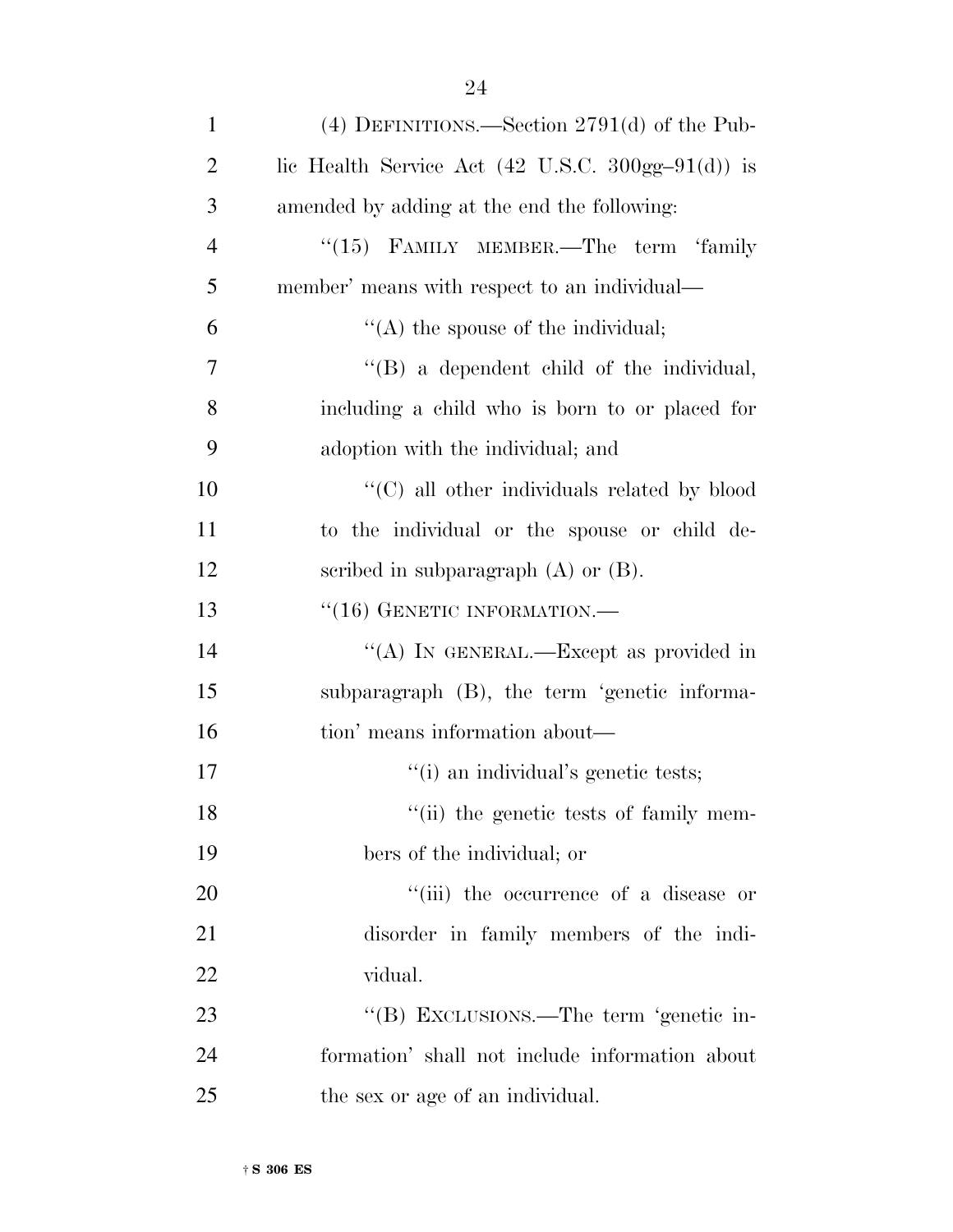|               | "(A) IN GENERAL.—The term 'genetic         |
|---------------|--------------------------------------------|
| $\mathcal{R}$ | test' means an analysis of human DNA, RNA, |

 $\frac{1}{17}$  GENETIC TEST.

 chromosomes, proteins, or metabolites, that de- tects genotypes, mutations, or chromosomal changes.

 ''(B) EXCEPTIONS.—The term 'genetic test' does not mean—

 ''(i) an analysis of proteins or metabo-10 lites that does not detect genotypes, mutations, or chromosomal changes; or

 $"$  (ii) an analysis of proteins or me- tabolites that is directly related to a mani- fested disease, disorder, or pathological condition that could reasonably be detected by a health care professional with appro- priate training and expertise in the field of medicine involved.

 ''(18) GENETIC SERVICES.—The term 'genetic services' means—

21  $\text{``(A)}$  a genetic test;

22  $\text{``(B)}$  genetic counseling (such as obtaining, interpreting, or assessing genetic information); or

25  $C(C)$  genetic education.".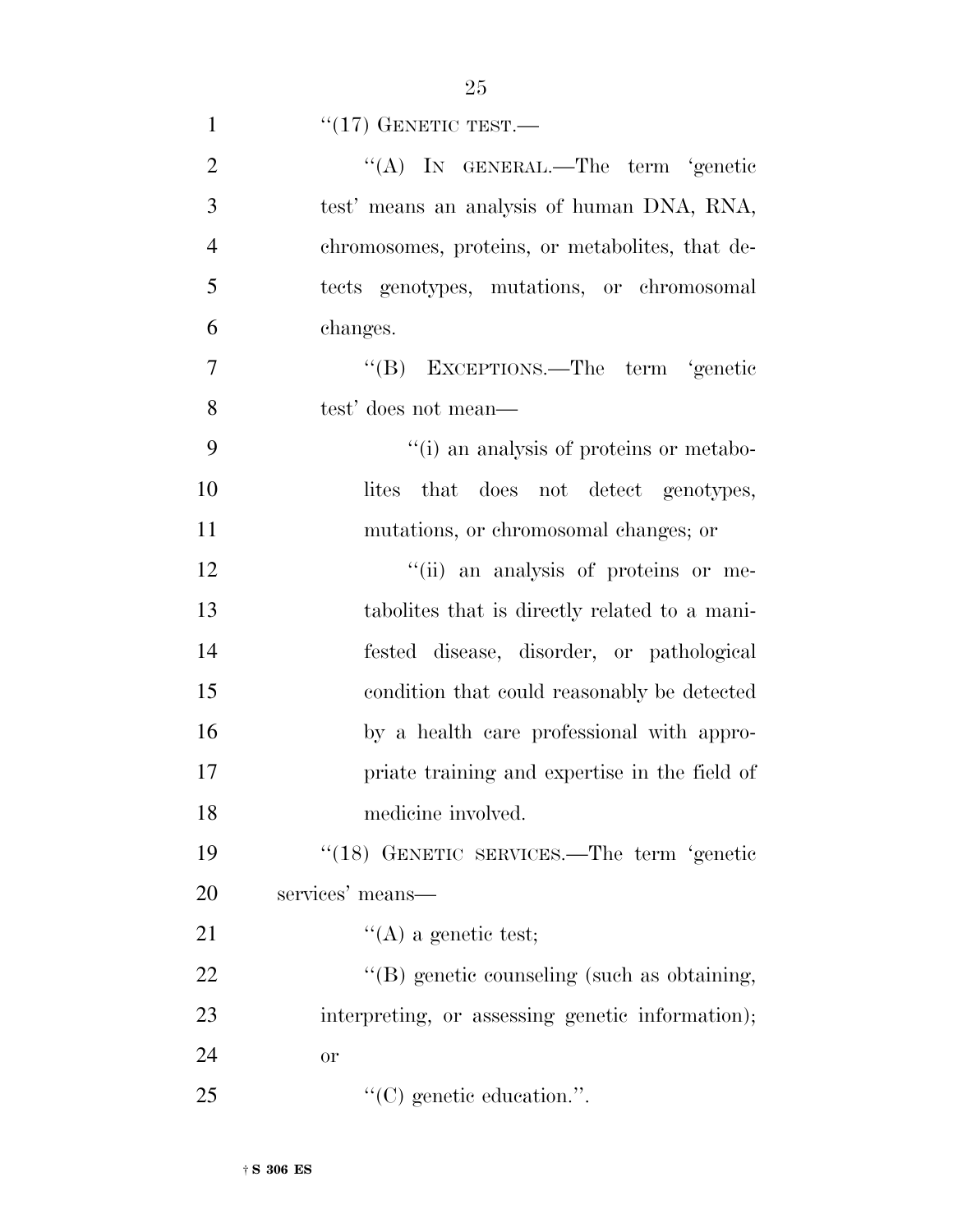(b) AMENDMENT RELATING TO THE INDIVIDUAL MARKET.—

| 3              | $(1)$ IN GENERAL.—The first subpart 3 of part                                    |
|----------------|----------------------------------------------------------------------------------|
| $\overline{4}$ | B of title XXVII of the Public Health Service Act                                |
| 5              | $(42 \text{ U.S.C. } 300 \text{gg} - 51 \text{ et seq.})$ (relating to other re- |
| 6              | quirements) is amended—                                                          |
| $\overline{7}$ | (A) by redesignating such subpart as sub-                                        |
| 8              | part $2$ ; and                                                                   |
| 9              | (B) by adding at the end the following:                                          |
| 10             | "SEC. 2753. PROHIBITION OF HEALTH DISCRIMINATION ON                              |
| 11             | THE BASIS OF GENETIC INFORMATION.                                                |
| 12             | "(a) PROHIBITION ON GENETIC INFORMATION AS A                                     |
| 13             | CONDITION OF ELIGIBILITY.—A health insurance issuer                              |
| 14             | offering health insurance coverage in the individual mar-                        |
| 15             | ket may not establish rules for the eligibility (including                       |
| 16             | continued eligibility) of any individual to enroll in indi-                      |
| 17             | vidual health insurance coverage based on genetic infor-                         |
| 18             | mation (including information about a request for or re-                         |
| 19             | ceipt of genetic services by an individual or family member                      |
|                | 20 of such individual).                                                          |

21 "(b) PROHIBITION ON GENETIC INFORMATION IN SETTING PREMIUM RATES.—A health insurance issuer of- fering health insurance coverage in the individual market shall not adjust premium or contribution amounts for an individual on the basis of genetic information concerning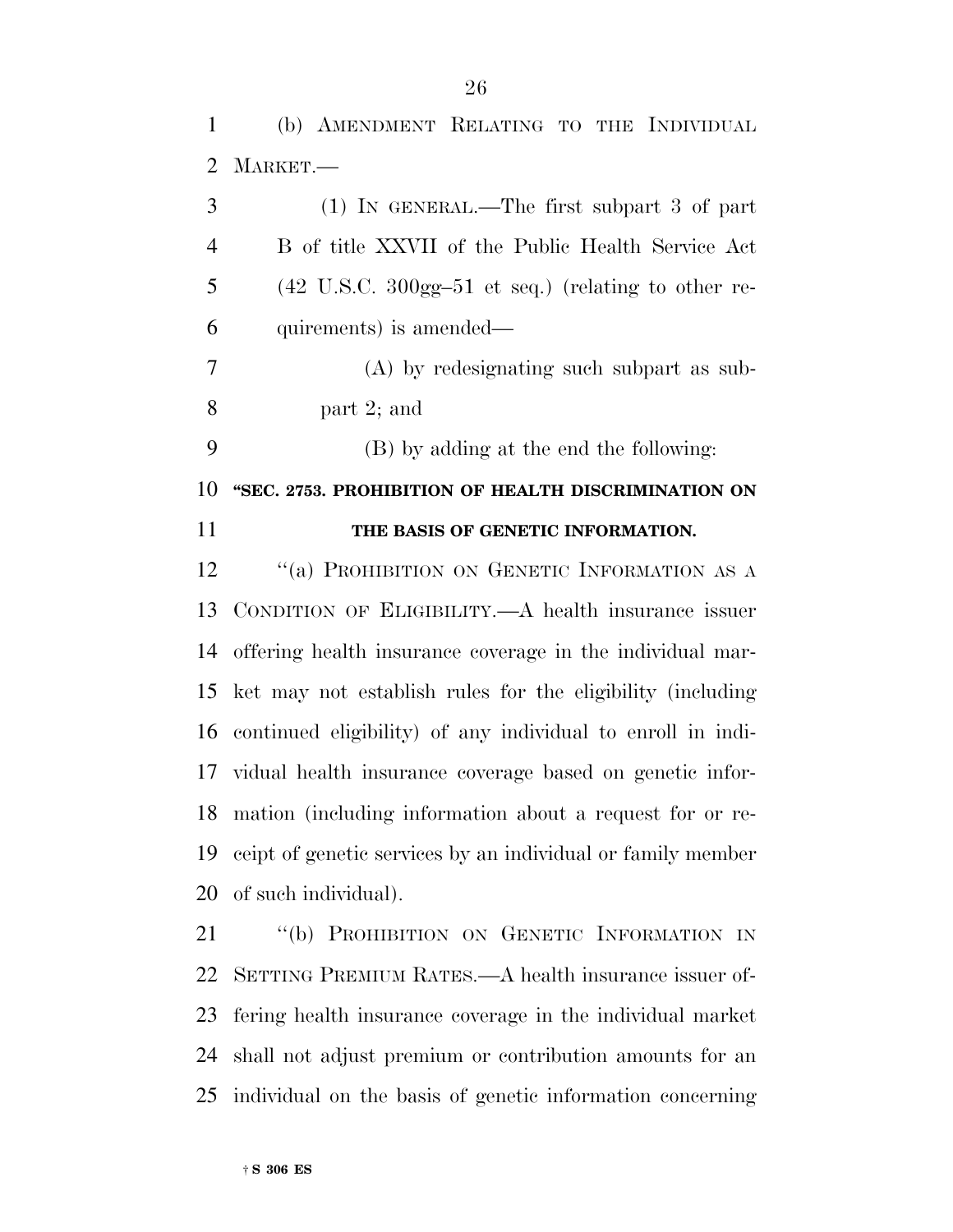the individual or a family member of the individual (in- cluding information about a request for or receipt of ge- netic services by an individual or family member of such individual).

"(c) GENETIC TESTING.—

6 "(1) LIMITATION ON REQUESTING OR REQUIR- ING GENETIC TESTING.—A health insurance issuer offering health insurance coverage in the individual market shall not request or require an individual or a family member of such individual to undergo a ge-netic test.

12 "(2) RULE OF CONSTRUCTION.—Nothing in this part shall be construed to—

 $((A)$  limit the authority of a health care professional who is providing health care serv- ices with respect to an individual to request 17 that such individual or a family member of such individual undergo a genetic test;

19 ''(B) limit the authority of a health care professional who is employed by or affiliated with a health insurance issuer and who is pro- viding health care services to an individual as part of a bona fide wellness program to notify such individual of the availability of a genetic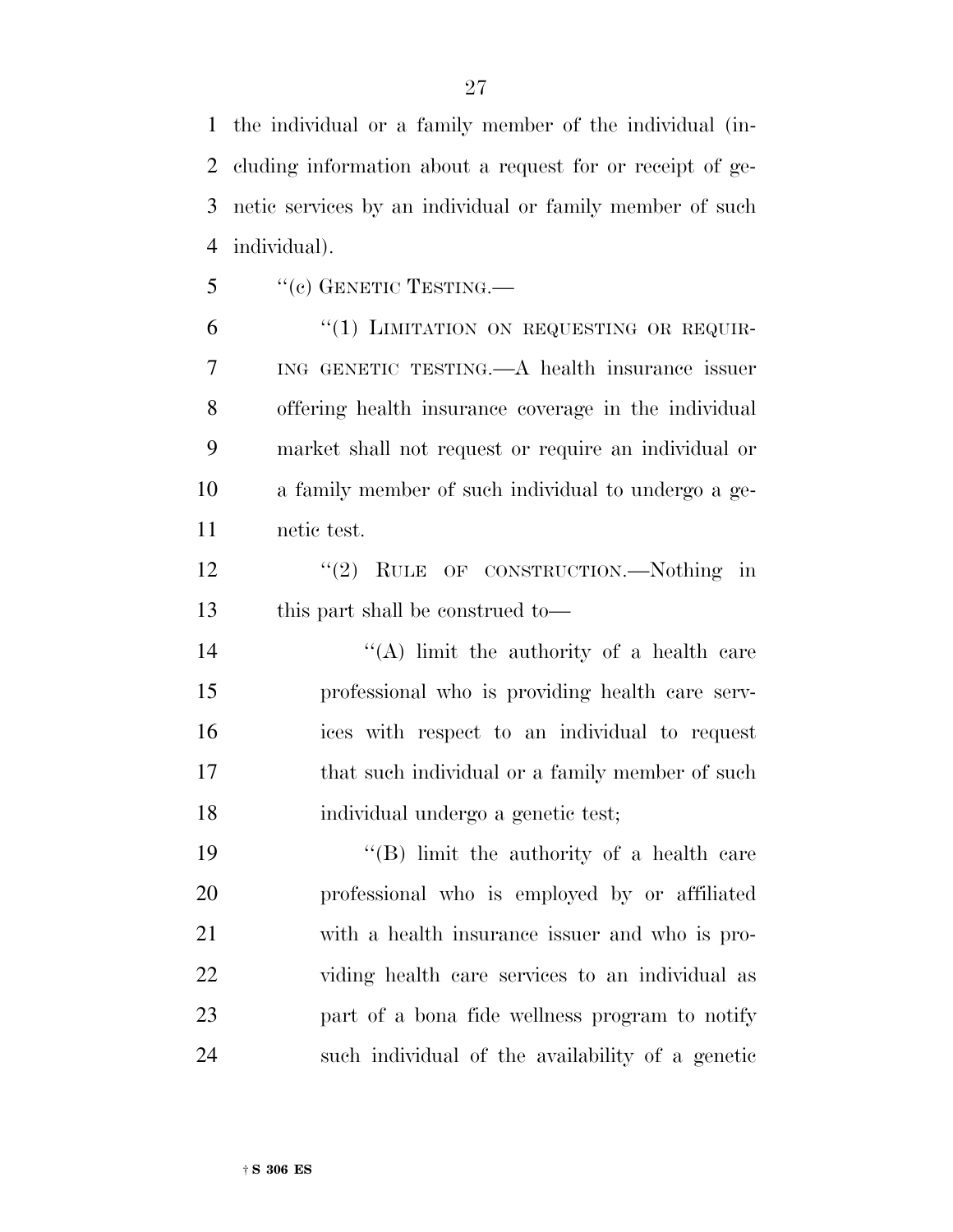| $\mathbf{1}$   | test or to provide information to such individual                 |
|----------------|-------------------------------------------------------------------|
| $\overline{2}$ | regarding such genetic test; or                                   |
| 3              | "(C) authorize or permit a health care pro-                       |
| $\overline{4}$ | fessional to require that an individual undergo                   |
| 5              | a genetic test.".                                                 |
| 6              | (2) REMEDIES AND ENFORCEMENT.—Section                             |
| 7              | 2761(b) of the Public Health Service Act (42 U.S.C.               |
| 8              | $300gg-61$ (b)) is amended to read as follows:                    |
| 9              | "(b) SECRETARIAL ENFORCEMENT AUTHORITY.-                          |
| 10             | The Secretary shall have the same authority in relation           |
| 11             | to enforcement of the provisions of this part with respect        |
|                | 12 to issuers of health insurance coverage in the individual      |
| 13             | market in a State as the Secretary has under section              |
|                | 14 $2722(b)(2)$ , and section $2722(b)(3)$ with respect to viola- |
| 15             | tions of genetic nondiscrimination provisions, in relation        |
|                | 16 to the enforcement of the provisions of part A with respect    |
| 17             | to issuers of health insurance coverage in the small group        |
|                | 18 market in the State.".                                         |
| 19             | (c) ELIMINATION OF OPTION OF NON-FEDERAL                          |
| 20             | GOVERNMENTAL PLANS TO BE EXCEPTED FROM RE-                        |
| 21             | QUIREMENTS CONCERNING GENETIC INFORMATION.-                       |
|                | 22 Section $2721(b)(2)$ of the Public Health Service Act $(42)$   |

U.S.C. 300gg–21(b)(2)) is amended—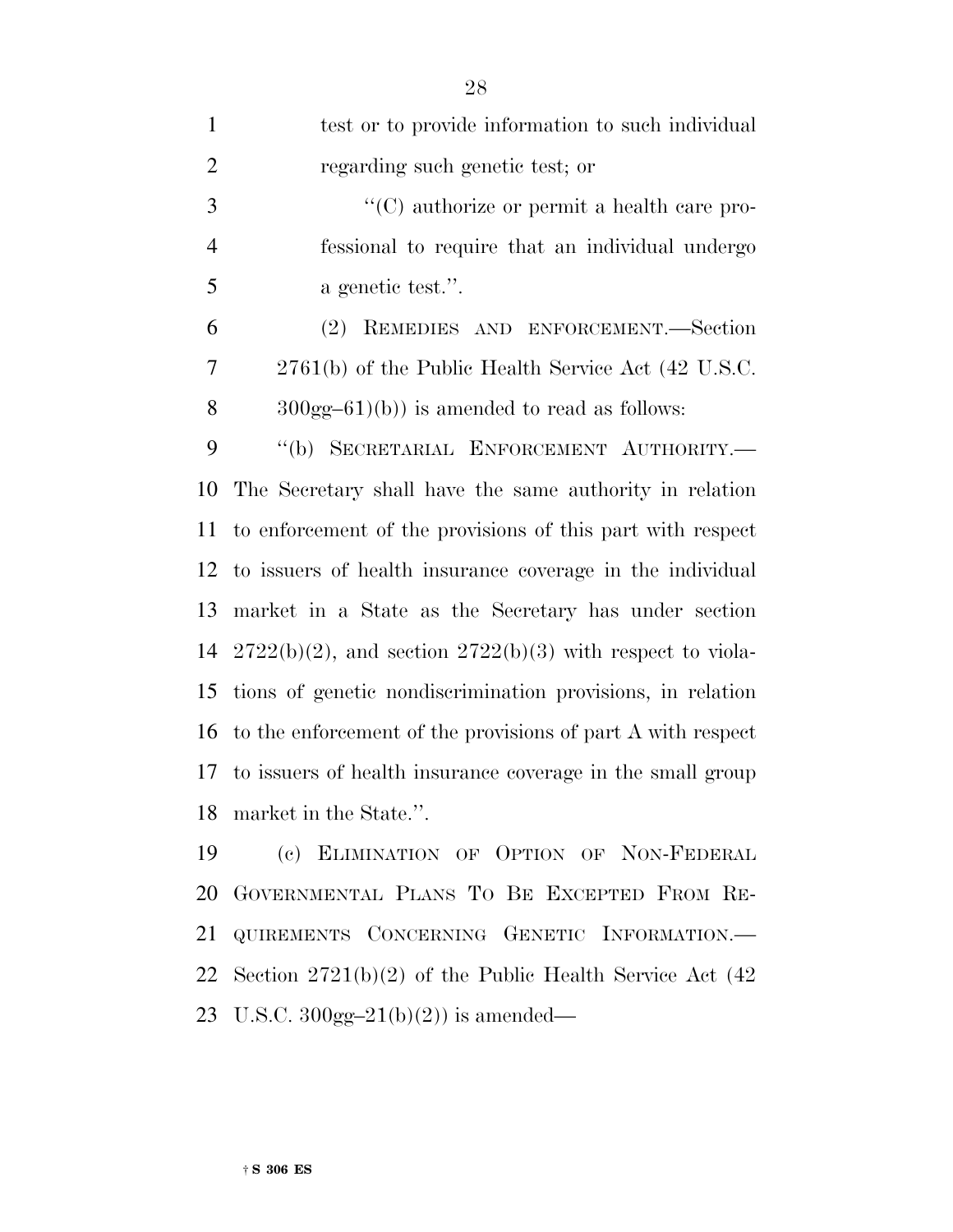(1) in subparagraph (A), by striking ''If the plan sponsor'' and inserting ''Except as provided in subparagraph (D), if the plan sponsor''; and (2) by adding at the end the following: ''(D) ELECTION NOT APPLICABLE TO RE- QUIREMENTS CONCERNING GENETIC INFORMA- TION.—The election described in subparagraph (A) shall not be available with respect to the 9 provisions of subsections  $(a)(1)(F)$  and  $(e)$  of section 2702 and the provisions of section 2702(b) to the extent that such provisions apply to genetic information (or information about a request for or the receipt of genetic services by an individual or a family member of such individual).''. 16 (d) REGULATIONS AND EFFECTIVE DATE.— (1) REGULATIONS.—Not later than 1 year after the date of enactment of this title, the Secretary of Labor and the Secretary of Health and Human Services (as the case may be) shall issue final regu- lations in an accessible format to carry out the amendments made by this section. (2) EFFECTIVE DATE.—The amendments made by this section shall apply—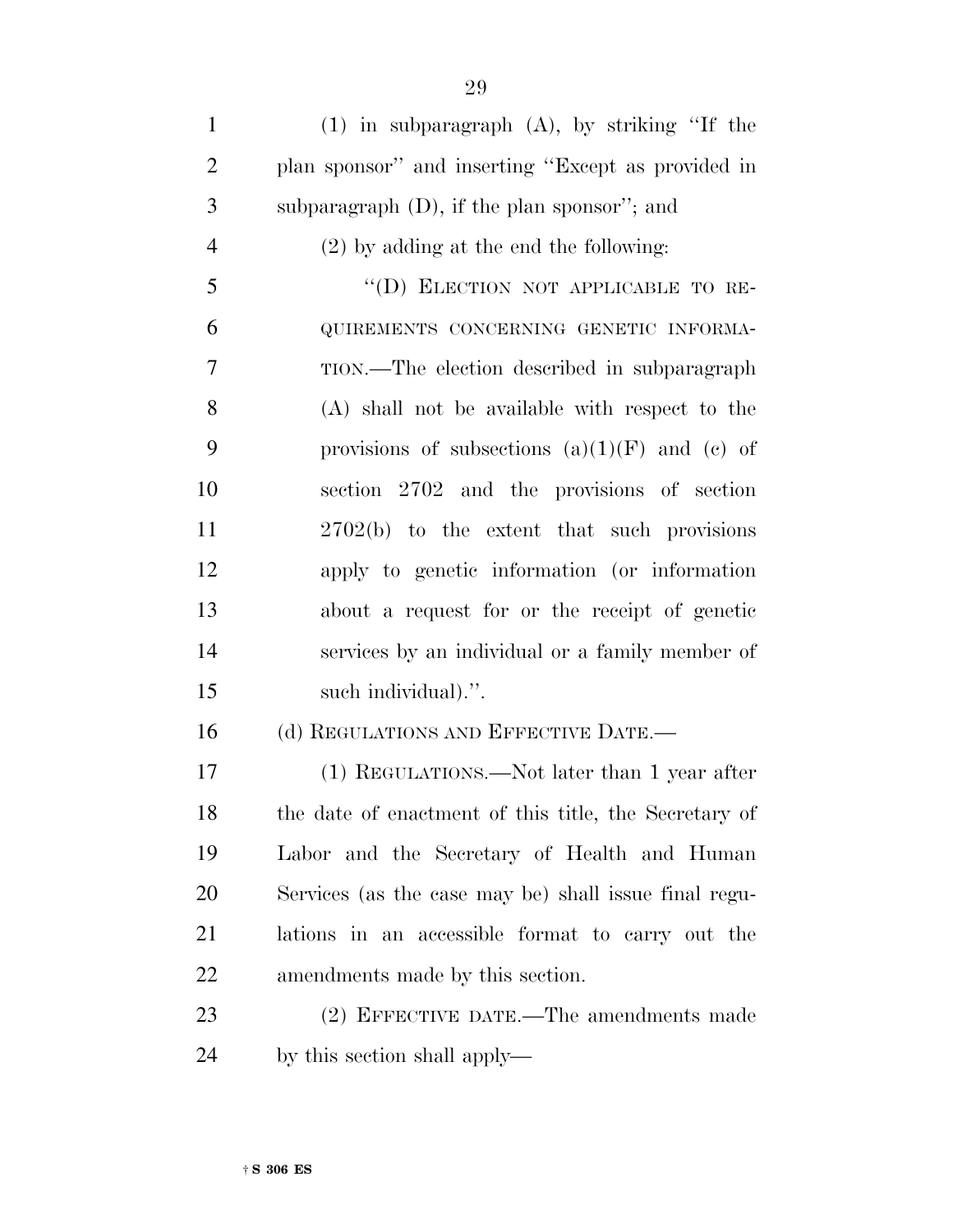| $\mathbf{1}$   | (A) with respect to group health plans, and                        |
|----------------|--------------------------------------------------------------------|
| $\overline{2}$ | health insurance coverage offered in connection                    |
| 3              | with group health plans, for plan years begin-                     |
| $\overline{4}$ | ning after the date that is 18 months after the                    |
| 5              | date of enactment of this title; and                               |
| 6              | (B) with respect to health insurance cov-                          |
| 7              | erage offered, sold, issued, renewed, in effect, or                |
| 8              | operated in the individual market after the date                   |
| 9              | that is 18 months after the date of enactment                      |
| 10             | of this title.                                                     |
| 11             | SEC. 103. AMENDMENTS TO TITLE XVIII OF THE SOCIAL SE-              |
| 12             | CURITY ACT RELATING TO MEDIGAP.                                    |
|                |                                                                    |
| 13             | (a) NONDISCRIMINATION.—                                            |
| 14             | (1) IN GENERAL.—Section $1882(s)(2)$ of the                        |
| 15             | Social Security Act $(42 \text{ U.S.C. } 1395 \text{ss(s)}(2))$ is |
| 16             | amended by adding at the end the following:                        |
| 17             | $\lq\lq(E)(i)$ An issuer of a medicare supple-                     |
| 18             | mental policy shall not deny or condition the                      |
| 19             | issuance or effectiveness of the policy, and shall                 |
| 20             | not discriminate in the pricing of the policy (in-                 |
| 21             | cluding the adjustment of premium rates) of an                     |
| 22             | eligible individual on the basis of genetic infor-                 |
| 23             | mation concerning the individual (or informa-                      |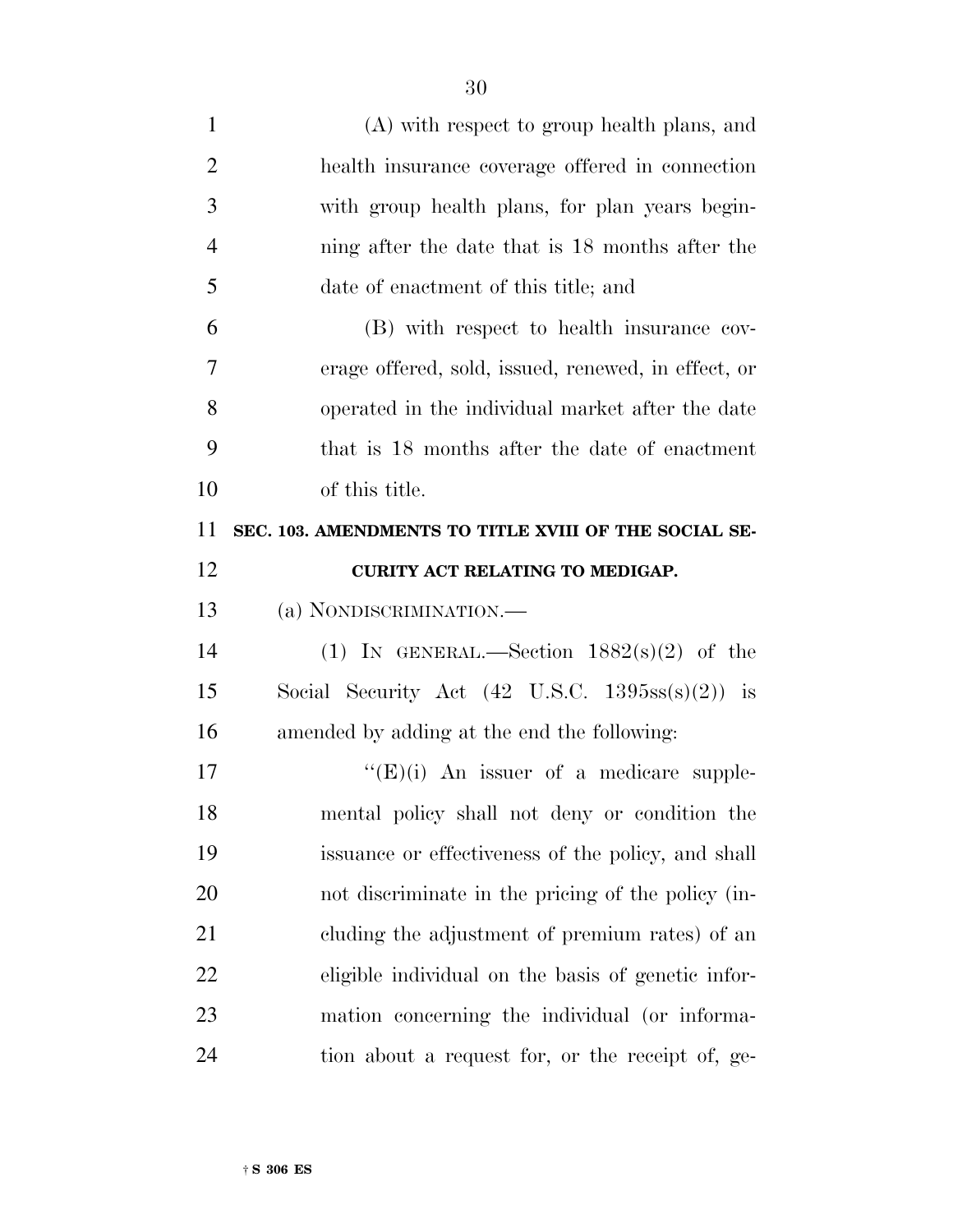| $\mathbf{1}$   | netic services by such individual or family mem-      |
|----------------|-------------------------------------------------------|
| $\overline{2}$ | ber of such individual).                              |
| 3              | "(ii) For purposes of clause (i), the terms           |
| $\overline{4}$ | 'family member', 'genetic services', and 'genetic     |
| 5              | information' shall have the meanings given such       |
| 6              | terms in subsection $(x)$ .".                         |
| 7              | (2) EFFECTIVE DATE.—The amendment made                |
| 8              | by paragraph (1) shall apply with respect to a policy |
| 9              | for policy years beginning after the date that is 18  |
| 10             | months after the date of enactment of this Act.       |
| 11             | (b) LIMITATIONS ON GENETIC TESTING.                   |
| 12             | (1) IN GENERAL.—Section 1882 of the Social            |
| 13             | Security Act (42 U.S.C. 1395ss) is amended by add-    |
| 14             | ing at the end the following:                         |
| 15             | "(x) LIMITATIONS ON GENETIC TESTING.                  |
| 16             | $``(1)$ GENETIC TESTING.—                             |
| 17             | "(A) LIMITATION ON REQUESTING OR RE-                  |
| 18             | QUIRING GENETIC TESTING.—An issuer of a               |
| 19             | medicare supplemental policy shall not request        |
| 20             | or require an individual or a family member of        |
| 21             | such individual to undergo a genetic test.            |
| 22             | "(B) RULE OF CONSTRUCTION.—Nothing                    |
| 23             | in this title shall be construed to—                  |
| 24             | "(i) limit the authority of a health                  |
| 25             | care professional who is providing health             |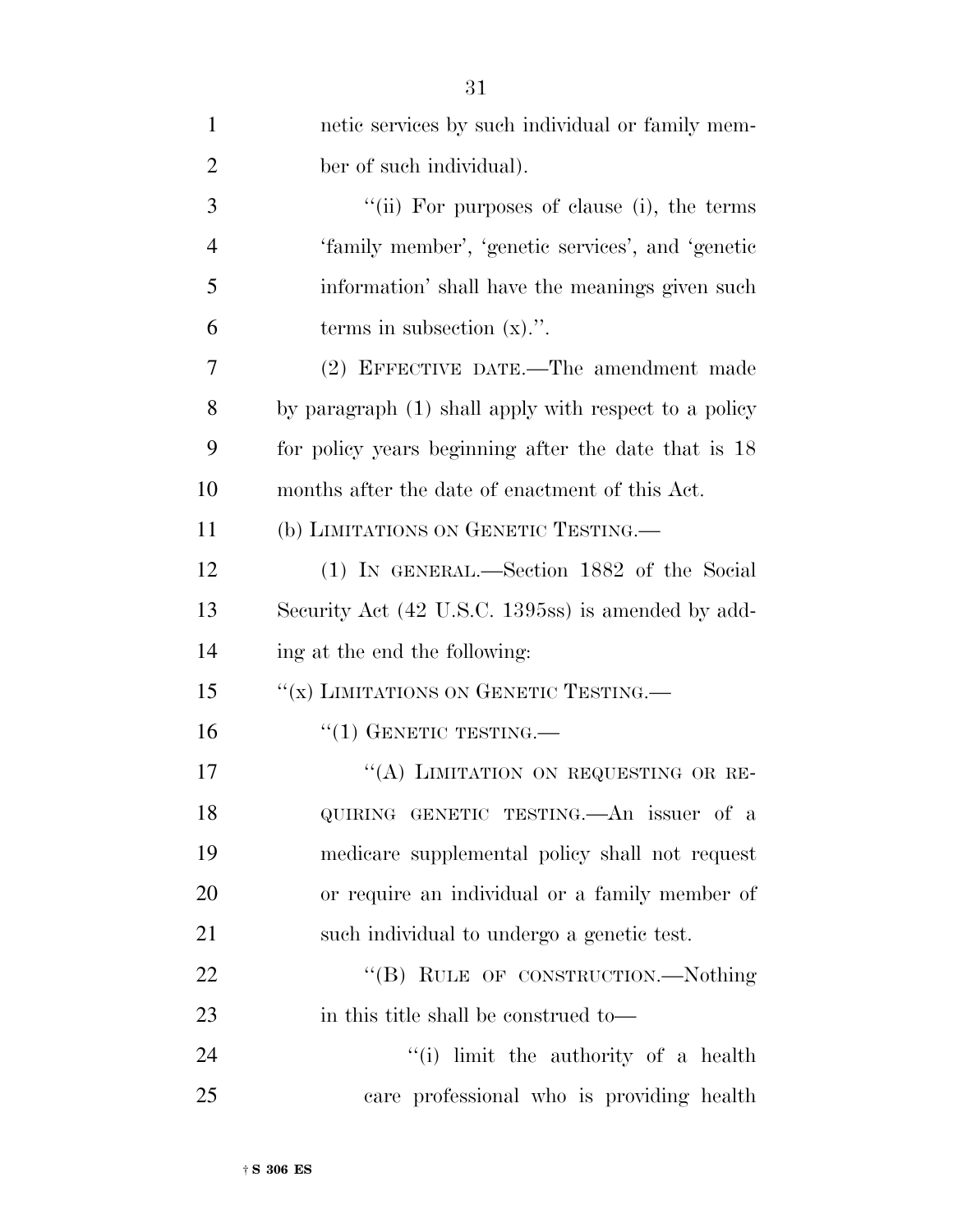| $\mathbf{1}$   | care services with respect to an individual   |
|----------------|-----------------------------------------------|
| $\overline{2}$ | to request that such individual or a family   |
| 3              | member of such individual undergo a ge-       |
| $\overline{4}$ | netic test;                                   |
| 5              | "(ii) limit the authority of a health         |
| 6              | care professional who is employed by or af-   |
| 7              | filiated with an issuer of a medicare sup-    |
| 8              | plemental policy and who is providing         |
| 9              | health care services to an individual as      |
| 10             | part of a bona fide wellness program to no-   |
| 11             | tify such individual of the availability of a |
| 12             | genetic test or to provide information to     |
| 13             | such individual regarding such genetic test;  |
| 14             | or                                            |
| 15             | "(iii) authorize or permit a health           |
| 16             | care professional to require that an indi-    |
| 17             | vidual undergo a genetic test.                |
| 18             | "(2) DEFINITIONS.—In this subsection:         |
| 19             | "(A) FAMILY MEMBER.—The term 'family          |
| 20             | member' means with respect to an individual—  |
| 21             | "(i) the spouse of the individual;            |
| 22             | "(ii) a dependent child of the indi-          |
| 23             | vidual, including a child who is born to or   |
| 24             | placed for adoption with the individual; or   |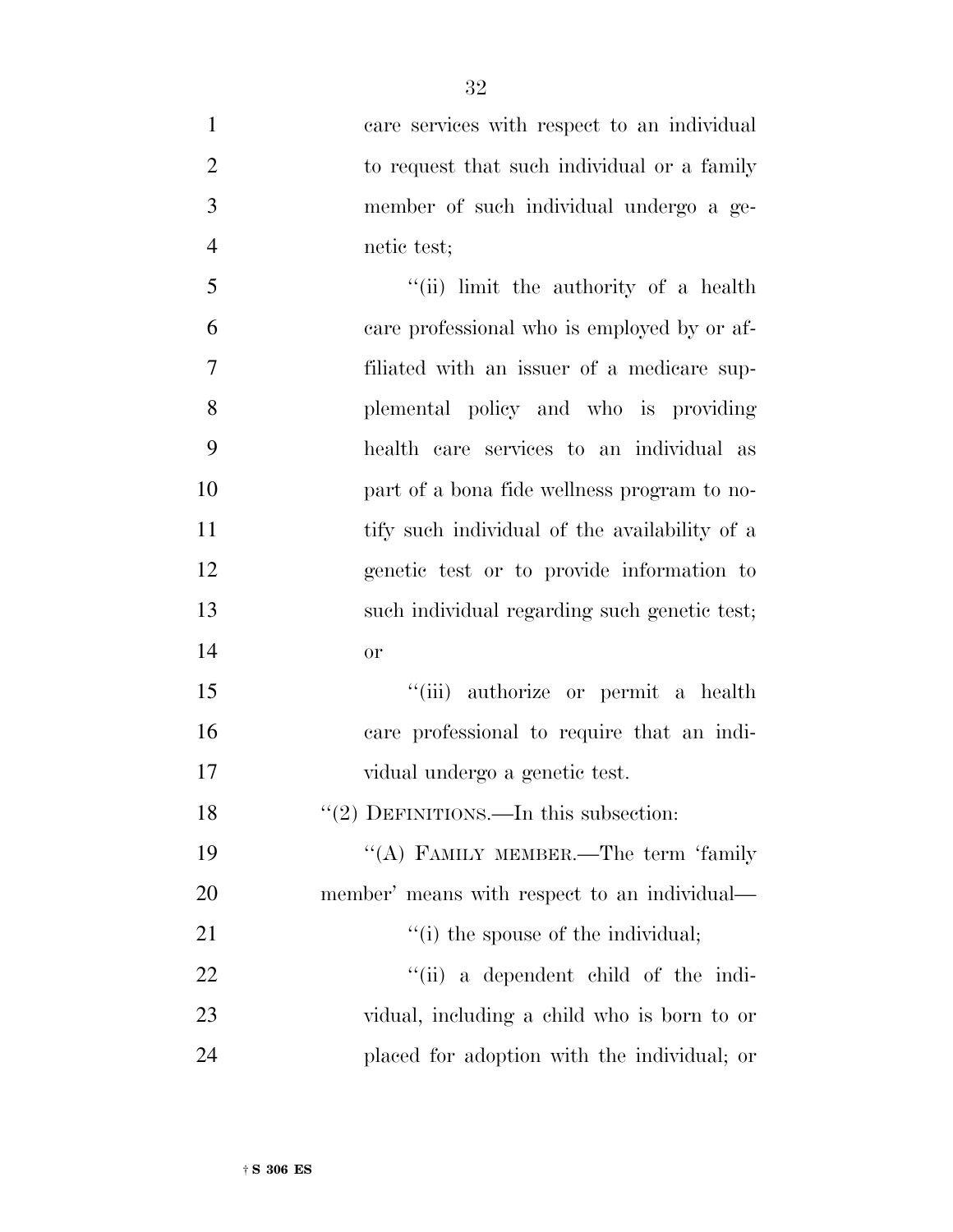| $\mathbf{1}$   | "(iii) any other individuals related by        |
|----------------|------------------------------------------------|
| $\overline{2}$ | blood to the individual or to the spouse or    |
| 3              | child described in clause (i) or (ii).         |
| $\overline{4}$ | "(B) GENETIC INFORMATION.—                     |
| 5              | "(i) IN GENERAL.—Except as pro-                |
| 6              | vided in clause (ii), the term 'genetic infor- |
| 7              | mation' means information about—               |
| 8              | "(I) an individual's genetic tests;            |
| 9              | "(II) the genetic tests of family              |
| 10             | members of the individual; or                  |
| 11             | "(III) the occurrence of a disease             |
| 12             | or disorder in family members of the           |
| 13             | individual.                                    |
| 14             | "(ii) EXCLUSIONS.—The term 'genetic            |
| 15             | information' shall not include information     |
| 16             | about the sex or age of an individual.         |
| 17             | $``(C)$ GENETIC TEST.—                         |
| 18             | "(i) IN GENERAL.—The term 'genetic             |
| 19             | test' means an analysis of human DNA,          |
| 20             | RNA, chromosomes, proteins, or metabo-         |
| 21             | lites, that detects genotypes, mutations, or   |
| 22             | chromosomal changes.                           |
| 23             | "(ii) EXCEPTIONS.—The term 'genetic            |
| 24             | test' does not mean—                           |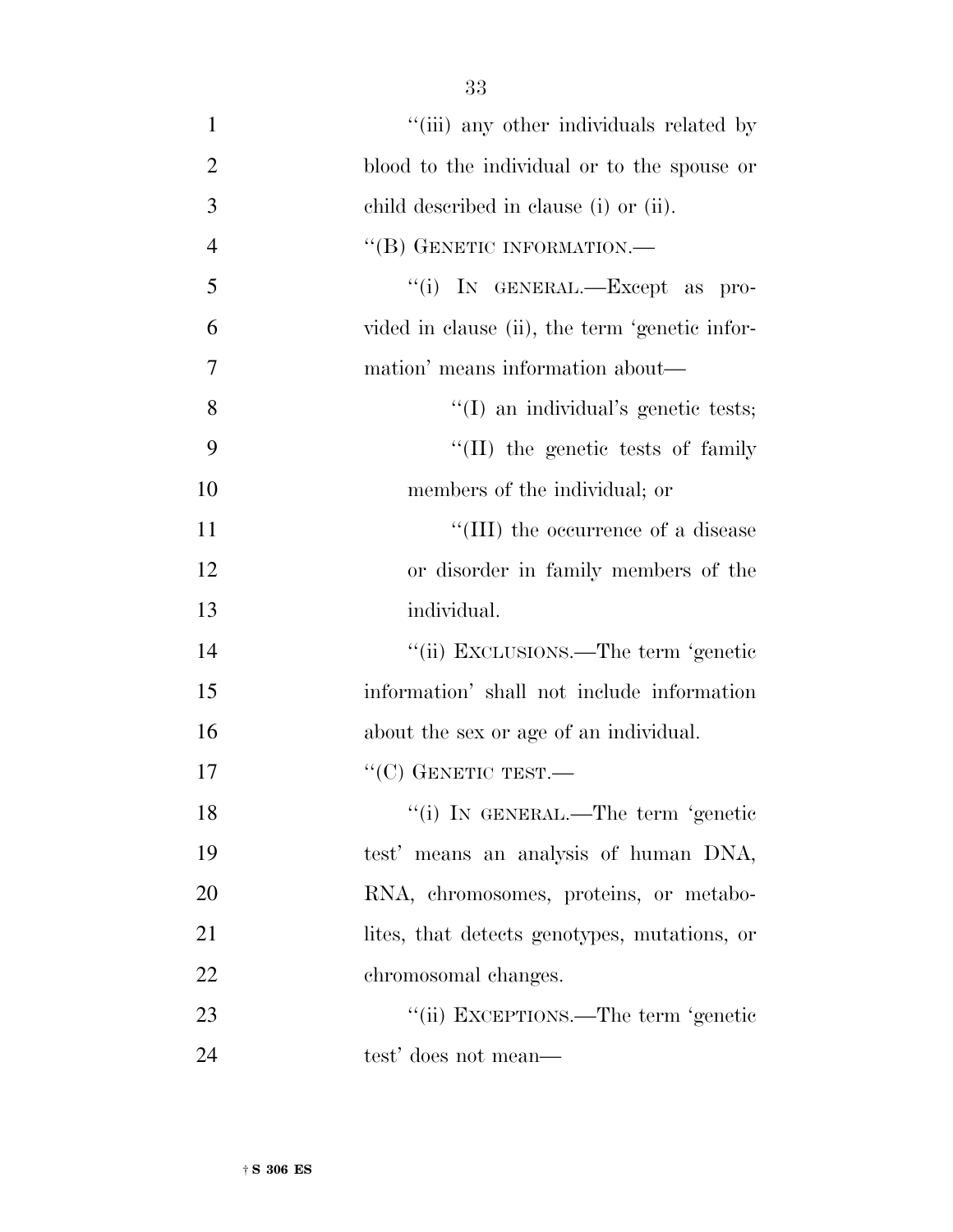| $\mathbf{1}$   | "(I) an analysis of proteins or                  |
|----------------|--------------------------------------------------|
| $\overline{2}$ | metabolites that does not detect                 |
| 3              | genotypes, mutations, or chromosomal             |
| $\overline{4}$ | changes; or                                      |
| 5              | "(II) an analysis of proteins or                 |
| 6              | metabolities that is directly related to         |
| $\overline{7}$ | a manifested disease, disorder, or               |
| 8              | pathological condition that could rea-           |
| 9              | sonably be detected by a health care             |
| 10             | professional with appropriate training           |
| 11             | and expertise in the field of medicine           |
| 12             | involved.                                        |
| 13             | "(D) GENETIC SERVICES.—The term 'ge-             |
| 14             | netic services' means-                           |
| 15             | $\lq($ i) a genetic test;                        |
| 16             | "(ii) genetic counseling (such as ob-            |
| 17             | taining, interpreting, or assessing genetic      |
| 18             | information); or                                 |
| 19             | "(iii) genetic education.                        |
| 20             | $``(E)$ ISSUER OF A MEDICARE SUPPLE-             |
| 21             | MENTAL POLICY.—The term 'issuer of a medi-       |
| 22             | care supplemental policy' includes a third-party |
| 23             | administrator or other person acting for or on   |
| 24             | behalf of such issuer.".                         |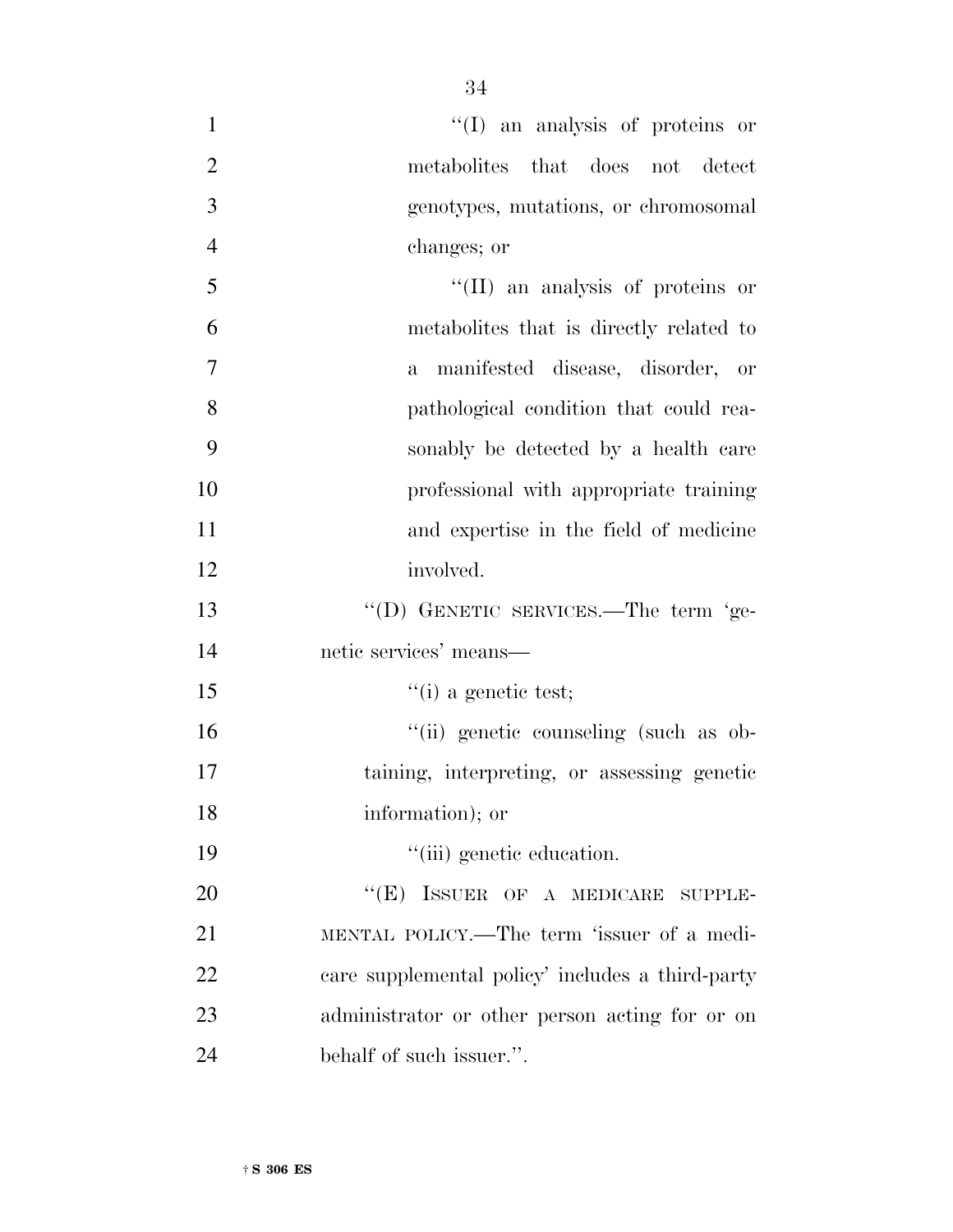(2) CONFORMING AMENDMENT.—Section 1882(o) of the Social Security Act (42 U.S.C. 1395ss(o)) is amended by adding at the end the fol- lowing: ''(4) The issuer of the medicare supplemental

6 policy complies with subsection  $(s)(2)(E)$  and sub- $7 \qquad \text{section} \ (\text{x})$ .".

 (3) EFFECTIVE DATE.—The amendments made by this subsection shall apply with respect to an issuer of a medicare supplemental policy for policy years beginning on or after the date that is 18 months after the date of enactment of this Act.

(c) TRANSITION PROVISIONS.—

 (1) IN GENERAL.—If the Secretary of Health and Human Services identifies a State as requiring a change to its statutes or regulations to conform its regulatory program to the changes made by this sec- tion, the State regulatory program shall not be con- sidered to be out of compliance with the require- ments of section 1882 of the Social Security Act due solely to failure to make such change until the date specified in paragraph (4).

 (2) NAIC STANDARDS.—If, not later than June 30, 2006, the National Association of Insurance Commissioners (in this subsection referred to as the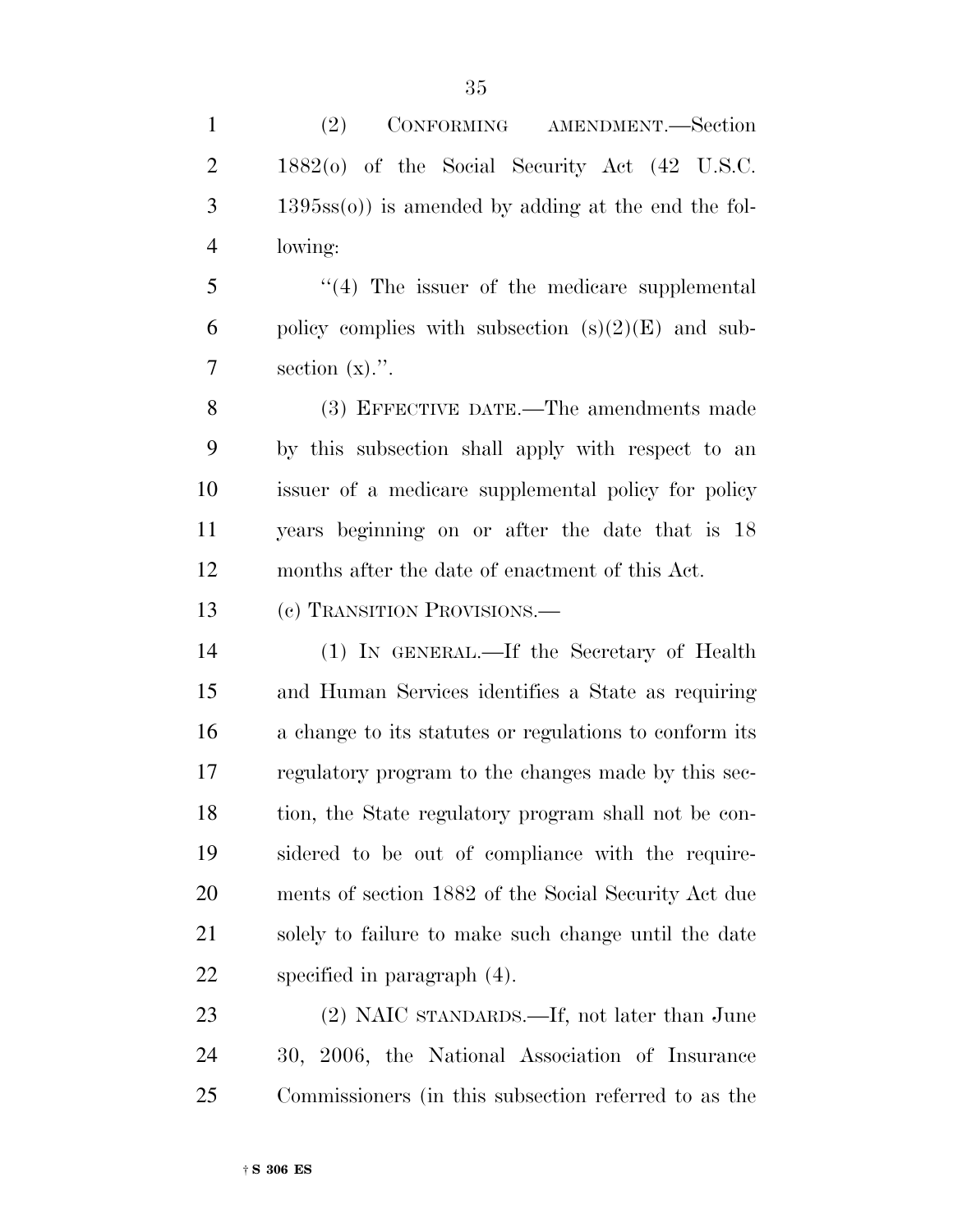''NAIC'') modifies its NAIC Model Regulation relat- ing to section 1882 of the Social Security Act (re- ferred to in such section as the 1991 NAIC Model Regulation, as subsequently modified) to conform to the amendments made by this section, such revised regulation incorporating the modifications shall be considered to be the applicable NAIC model regula- tion (including the revised NAIC model regulation and the 1991 NAIC Model Regulation) for the pur-poses of such section.

 (3) SECRETARY STANDARDS.—If the NAIC does not make the modifications described in para- graph (2) within the period specified in such para- graph, the Secretary of Health and Human Services shall, not later than October 1, 2006, make the modifications described in such paragraph and such revised regulation incorporating the modifications shall be considered to be the appropriate regulation for the purposes of such section.

(4) DATE SPECIFIED.—

 (A) IN GENERAL.—Subject to subpara- graph (B), the date specified in this paragraph for a State is the earlier of—

 (i) the date the State changes its stat-utes or regulations to conform its regu-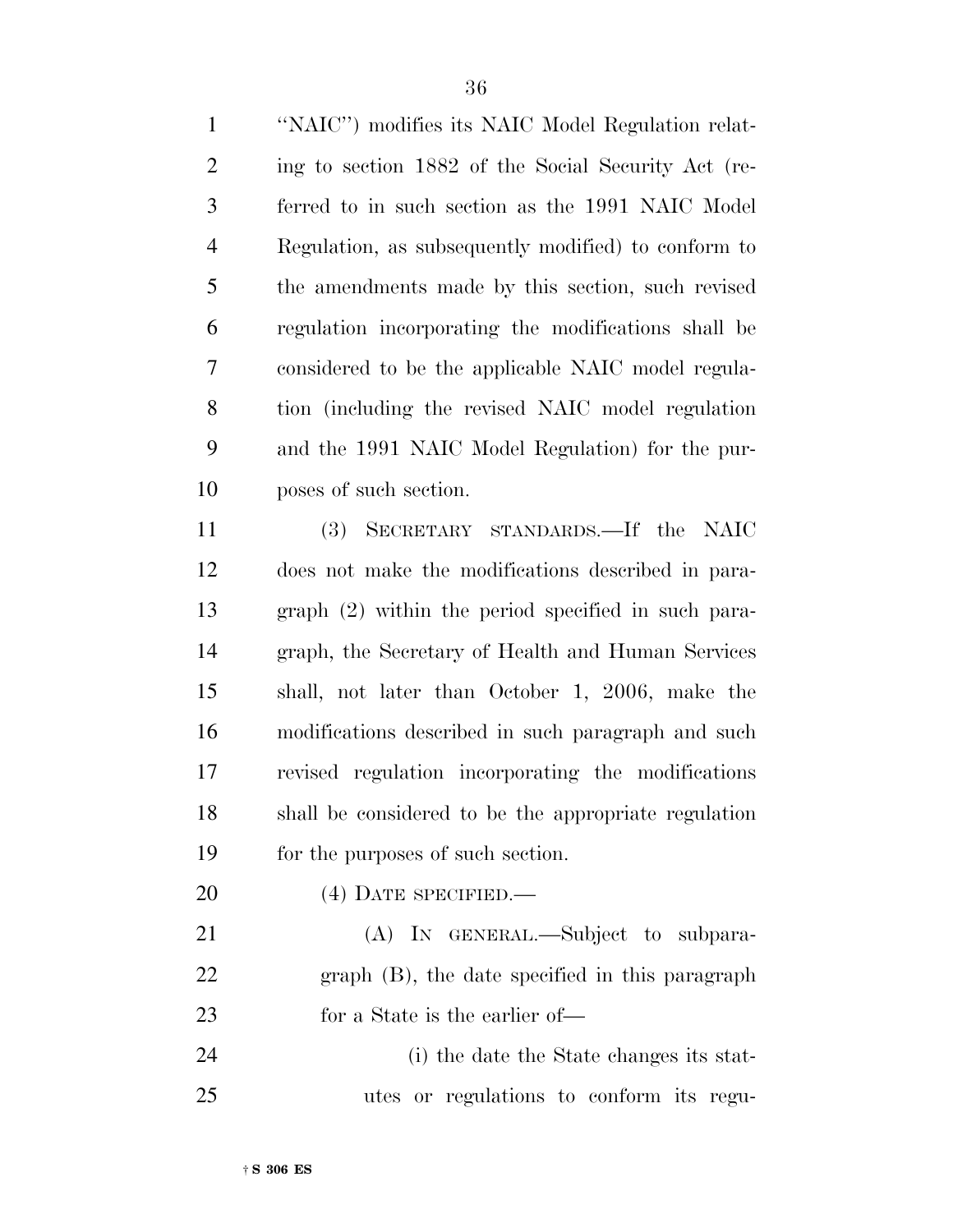| $\mathbf{1}$   | latory program to the changes made by           |
|----------------|-------------------------------------------------|
| $\overline{2}$ | this section, or                                |
| 3              | (ii) October 1, 2006.                           |
| $\overline{4}$ | (B) ADDITIONAL LEGISLATIVE ACTION RE-           |
| 5              | QUIRED.—In the case of a State which the Sec-   |
| 6              | retary identifies as—                           |
| 7              | (i) requiring State legislation (other          |
| 8              | than legislation appropriating funds) to        |
| 9              | conform its regulatory program to the           |
| 10             | changes made in this section, but               |
| 11             | (ii) having a legislature which is not          |
| 12             | scheduled to meet in 2006 in a legislative      |
| 13             | session in which such legislation may be        |
| 14             | considered, the date specified in this para-    |
| 15             | graph is the first day of the first calendar    |
| 16             | quarter beginning after the close of the        |
| 17             | first legislative session of the State legisla- |
| 18             | ture that begins on or after July 1, 2006.      |
| 19             | For purposes of the previous sentence, in       |
| 20             | the case of a State that has a 2-year legis-    |
| 21             | lative session, each year of such session       |
| 22             | shall be deemed to be a separate regular        |
| 23             | session of the State legislature.               |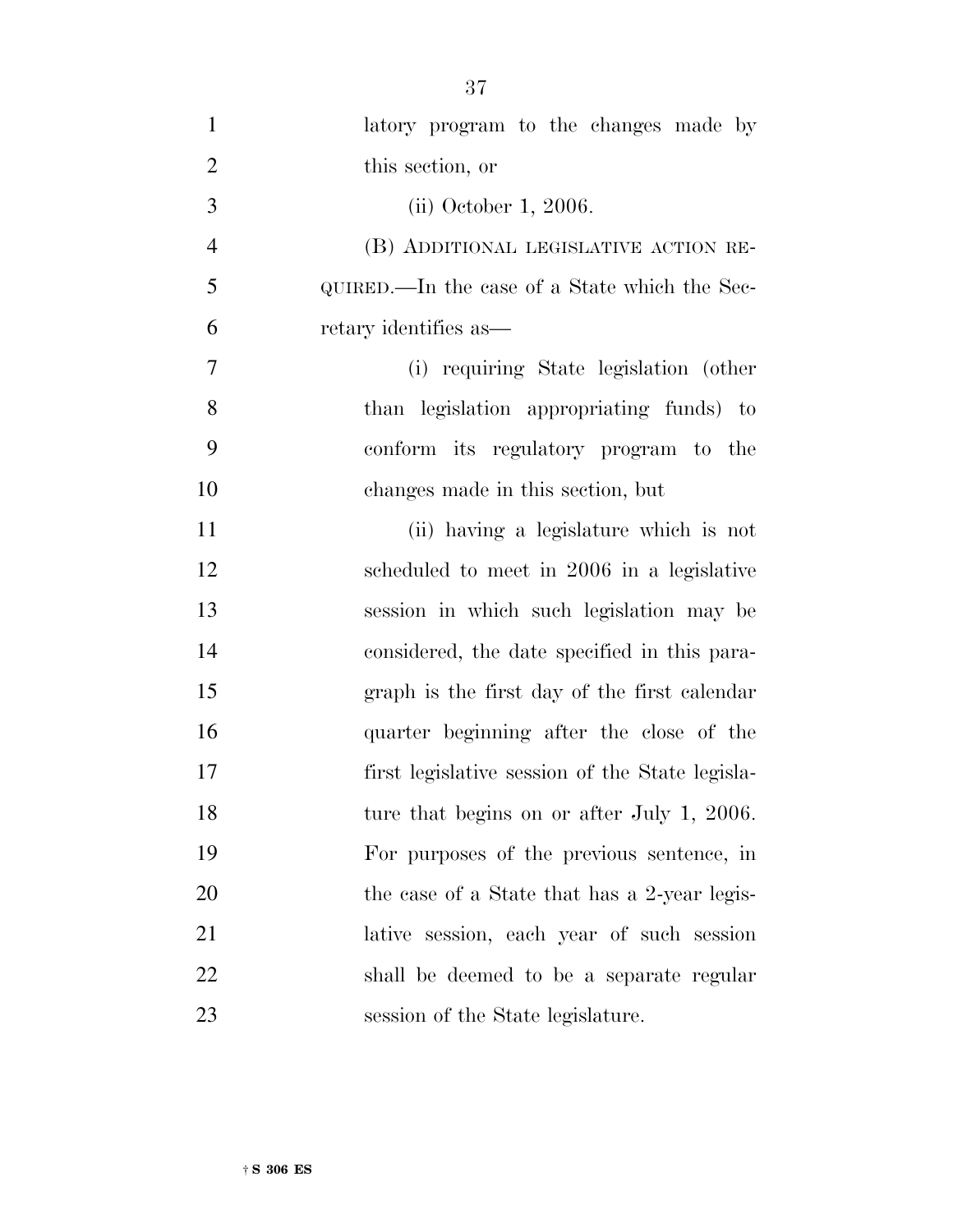### **SEC. 104. PRIVACY AND CONFIDENTIALITY.**

 (a) APPLICABILITY.—Except as provided in sub- section (d), the provisions of this section shall apply to group health plans, health insurance issuers (including issuers in connection with group health plans or individual health coverage), and issuers of medicare supplemental policies, without regard to—

 (1) section 732(a) of the Employee Retirement Income Security Act of 1974 (29 U.S.C. 1191a(a));

 (2) section 2721(a) of the Public Health Serv-11 ice Act (42 U.S.C.  $300gg-21(a)$ ); and

12 (3) section  $9831(a)(2)$  of the Internal Revenue Code of 1986.

 (b) COMPLIANCE WITH CERTAIN CONFIDENTIALITY STANDARDS WITH RESPECT TO GENETIC INFORMA-TION.—

 (1) IN GENERAL.—The regulations promulgated by the Secretary of Health and Human Services under part C of title XI of the Social Security Act (42 U.S.C. 1320d et seq.) and section 264 of the Health Insurance Portability and Accountability Act of 1996 (42 U.S.C. 1320d–2 note) shall apply to the use or disclosure of genetic information.

24 (2) PROHIBITION ON UNDERWRITING AND PRE- MIUM RATING.—Notwithstanding paragraph (1), a group health plan, a health insurance issuer, or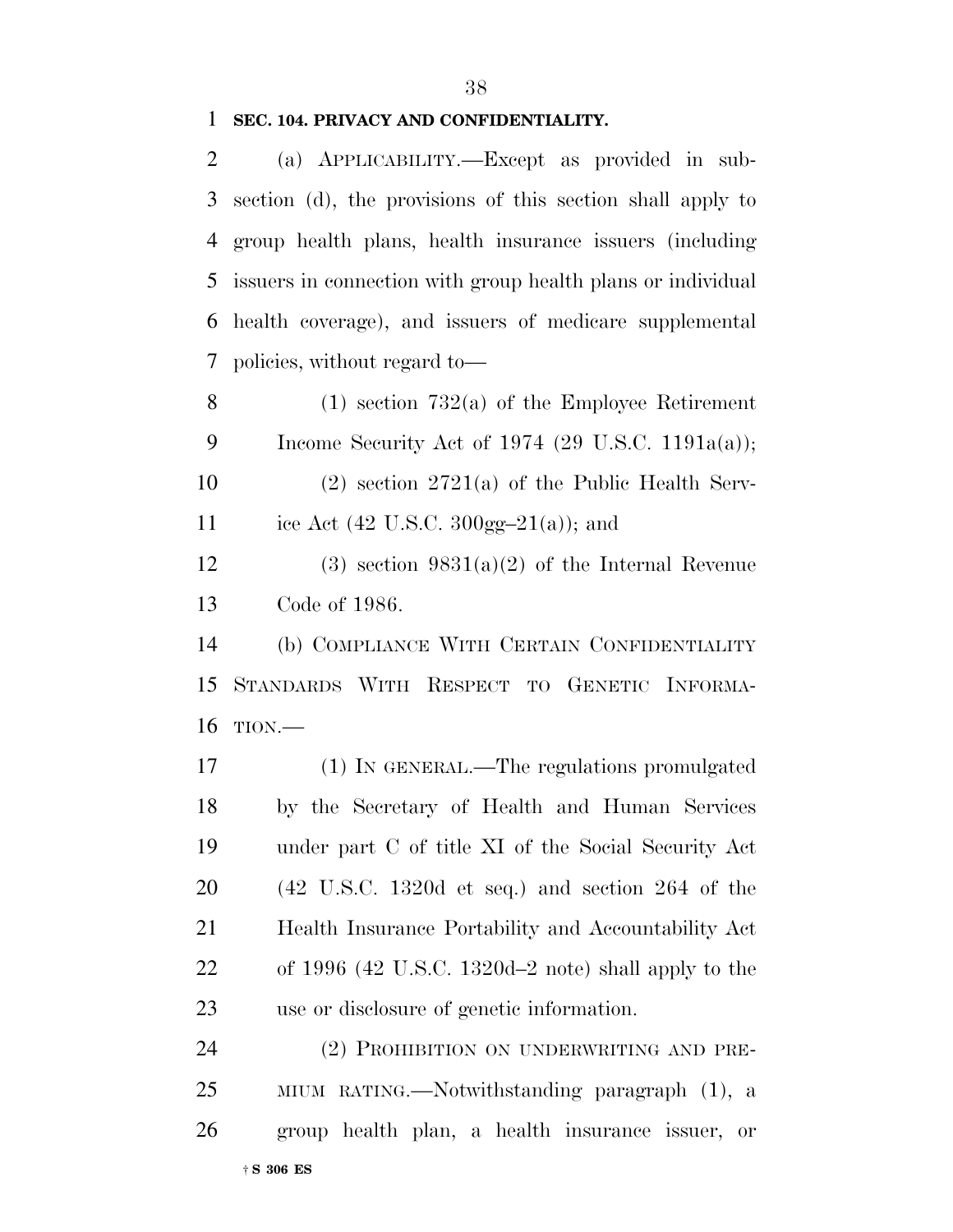issuer of a medicare supplemental policy shall not use or disclose genetic information (including infor- mation about a request for or a receipt of genetic services by an individual or family member of such individual) for purposes of underwriting, determina- tions of eligibility to enroll, premium rating, or the creation, renewal or replacement of a plan, contract or coverage for health insurance or health benefits. (c) PROHIBITION ON COLLECTION OF GENETIC IN-FORMATION.—

 (1) IN GENERAL.—A group health plan, health insurance issuer, or issuer of a medicare supple- mental policy shall not request, require, or purchase genetic information (including information about a request for or a receipt of genetic services by an in- dividual or family member of such individual) for purposes of underwriting, determinations of eligi- bility to enroll, premium rating, or the creation, re- newal or replacement of a plan, contract or coverage for health insurance or health benefits.

21 (2) LIMITATION RELATING TO THE COLLEC-22 TION OF GENETIC INFORMATION PRIOR TO ENROLL- MENT.—A group health plan, health insurance issuer, or issuer of a medicare supplemental policy shall not request, require, or purchase genetic infor-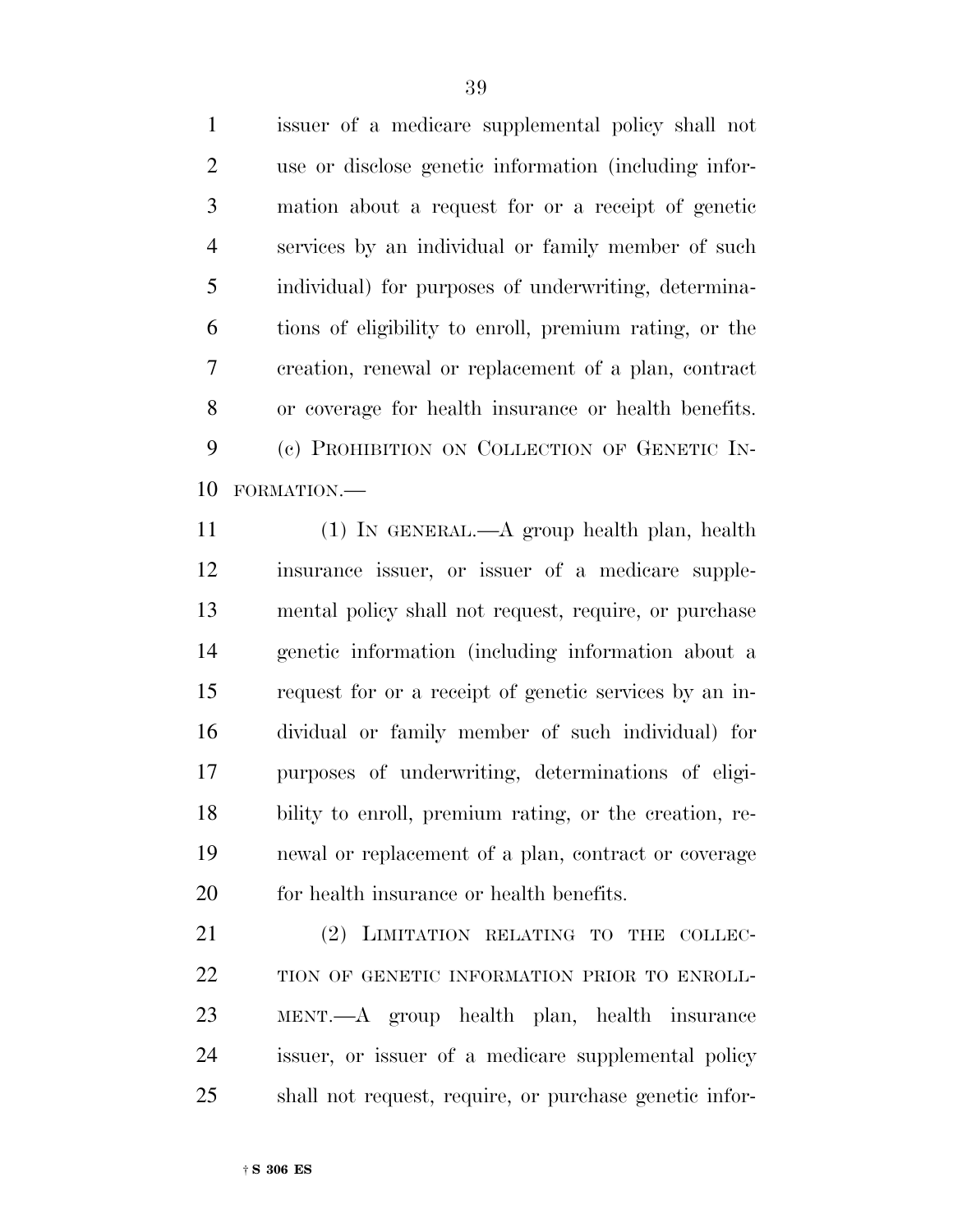| $\mathbf{1}$   | mation (including information about a request for or         |
|----------------|--------------------------------------------------------------|
| $\overline{2}$ | a receipt of genetic services by an individual or fam-       |
| 3              | ily member of such individual) concerning a partici-         |
| 4              | pant, beneficiary, or enrollee prior to the enrollment,      |
| 5              | and in connection with such enrollment, of such indi-        |
| 6              | vidual under the plan, coverage, or policy.                  |
| 7              | (3) INCIDENTAL COLLECTION.—Where a group                     |
| 8              | health plan, health insurance issuer, or issuer of a         |
| 9              | medicare supplemental policy obtains genetic infor-          |
| 10             | mation incidental to the requesting, requiring, or           |
| 11             | purchasing of other information concerning a partic-         |
| 12             | ipant, beneficiary, or enrollee, such request, require-      |
| 13             | ment, or purchase shall not be considered a violation        |
| 14             | of this subsection if—                                       |
| 15             | (A) such request, requirement, or purchase                   |
| 16             | is not in violation of paragraph (1); and                    |
| 17             | (B) any genetic information (including in-                   |
| 18             | formation about a request for or receipt of ge-              |
| 19             | netic services) requested, required, or purchased            |
| 20             | is not used or disclosed in violation of sub-                |
| 21             | section (b).                                                 |
| 22             | (d)<br>APPLICATION OF CONFIDENTIALITY STAND-                 |
| 23             | $ARDS$ .—The provisions of subsections (b) and (c) shall not |
| 24             | $apply-$                                                     |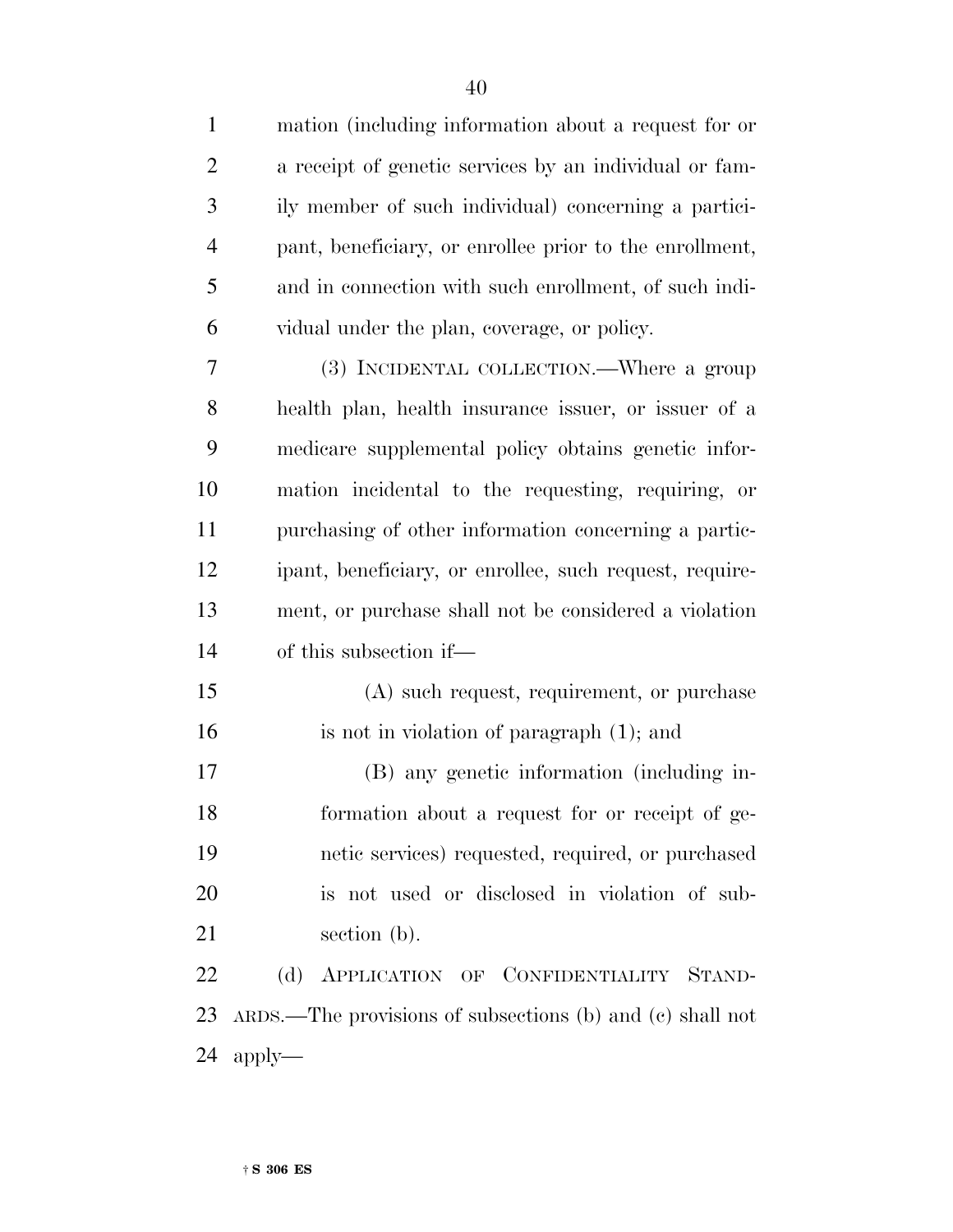| $\mathbf{1}$   | (1) to group health plans, health insurance                             |
|----------------|-------------------------------------------------------------------------|
| $\mathfrak{2}$ | issuers, or issuers of medicare supplemental policies                   |
| 3              | that are not otherwise covered under the regulations                    |
| $\overline{4}$ | promulgated by the Secretary of Health and Human                        |
| 5              | Services under part C of title XI of the Social Secu-                   |
| 6              | rity Act $(42 \text{ U.S.C. } 1320d \text{ et seq.})$ and section $264$ |
| 7              | of the Health Insurance Portability and Account-                        |
| 8              | ability Act of $1996$ (42 U.S.C. 1320d–2 note); and                     |
| 9              | (2) to genetic information that is not considered                       |
| 10             | to be individually-identifiable health information                      |
| 11             | under the regulations promulgated by the Secretary                      |
| 12             | of Health and Human Services under part C of title                      |
| 13             | XI of the Social Security Act (42 U.S.C. 1320d et                       |
| 14             | seq.) and section 264 of the Health Insurance Port-                     |
| 15             | ability and Accountability Act of 1996 (42 U.S.C.                       |
| 16             | $1320d-2$ note).                                                        |
| 17             | (e) ENFORCEMENT.—A group health plan, health in-                        |

 surance issuer, or issuer of a medicare supplemental policy that violates a provision of this section shall be subject to the penalties described in sections 1176 and 1177 of the Social Security Act (42 U.S.C. 1320d–5 and 1320d– 6) in the same manner and to the same extent that such penalties apply to violations of part C of title XI of such Act.

(f) PREEMPTION.—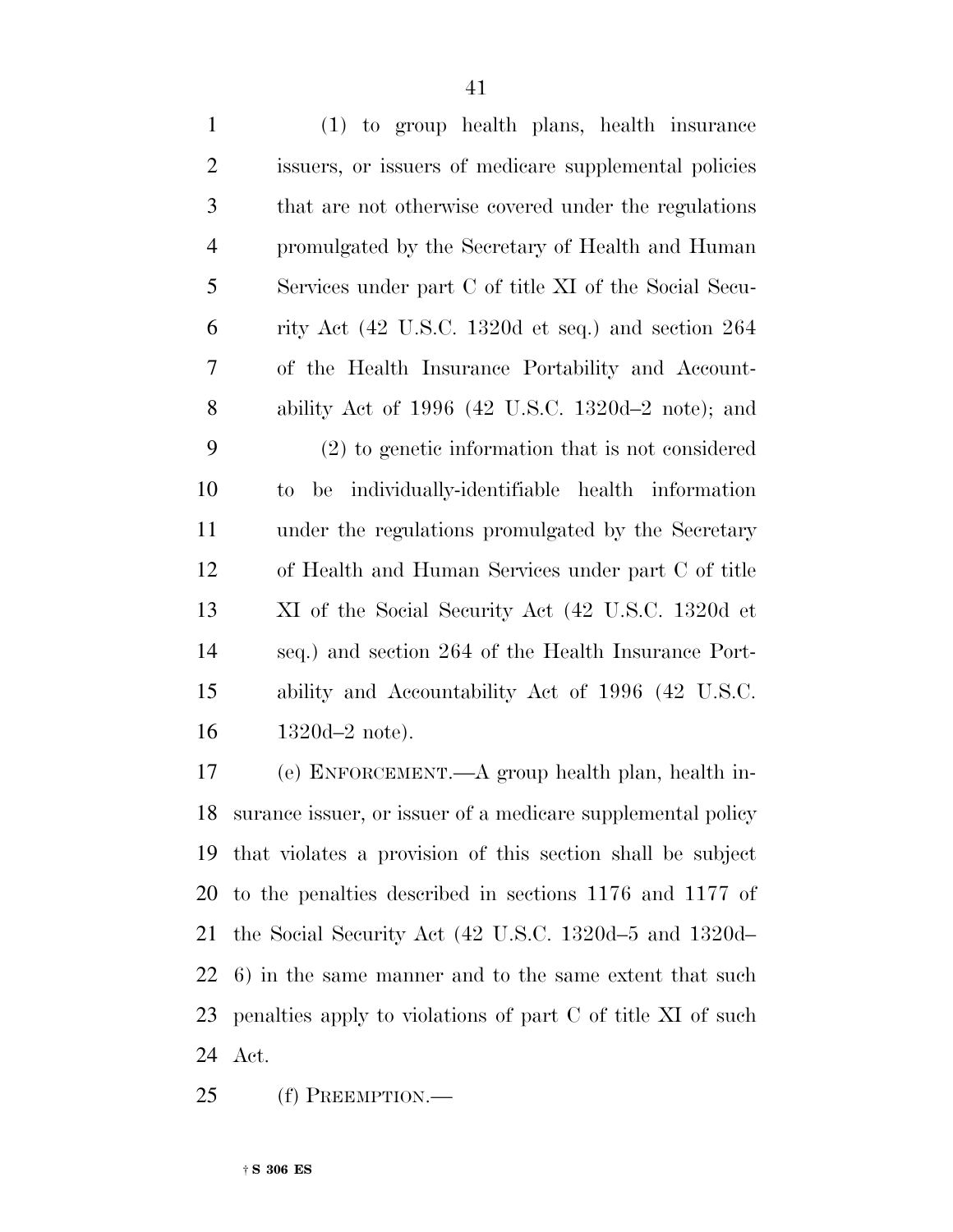(1) IN GENERAL.—A provision or requirement under this section or a regulation promulgated under this section shall supersede any contrary provision of State law unless such provision of State law imposes requirements, standards, or implementation speci- fications that are more stringent than the require- ments, standards, or implementation specifications imposed under this section or such regulations. No penalty, remedy, or cause of action to enforce such a State law that is more stringent shall be pre-empted by this section.

 (2) RULE OF CONSTRUCTION.—Nothing in paragraph (1) shall be construed to establish a pen- alty, remedy, or cause of action under State law if such penalty, remedy, or cause of action is not oth-erwise available under such State law.

17 (g) COORDINATION WITH PRIVACY REGULATIONS.— The Secretary shall implement and administer this section in a manner that is consistent with the implementation and administration by the Secretary of the regulations promulgated by the Secretary of Health and Human Serv- ices under part C of title XI of the Social Security Act (42 U.S.C. 1320d et seq.) and section 264 of the Health Insurance Portability and Accountability Act of 1996 (42 U.S.C. 1320d–2 note).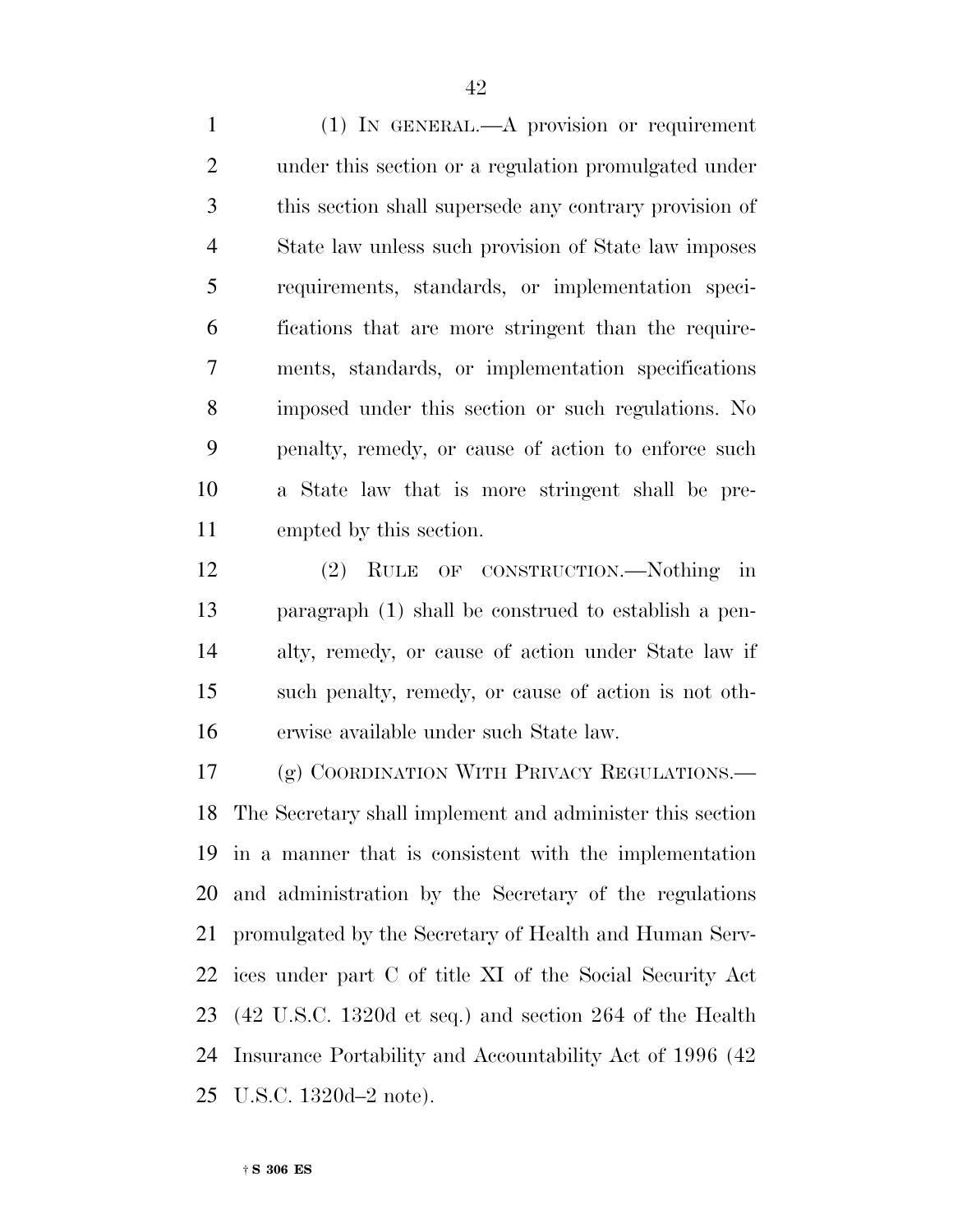#### (h) DEFINITIONS.—In this section:

 (1) GENETIC INFORMATION; GENETIC SERV- ICES.—The terms ''family member'', ''genetic infor- mation'', ''genetic services'', and ''genetic test'' have the meanings given such terms in section 2791 of the Public Health Service Act (42 U.S.C. 300gg– 91), as amended by this Act.

8 (2) GROUP HEALTH PLAN; HEALTH INSURANCE ISSUER.—The terms ''group health plan'' and ''health insurance issuer'' include only those plans and issuers that are covered under the regulations described in subsection (d)(1).

 (3) ISSUER OF A MEDICARE SUPPLEMENTAL POLICY.—The term ''issuer of a medicare supple- mental policy'' means an issuer described in section 1882 of the Social Security Act (42 insert 1395ss). (4) SECRETARY.—The term ''Secretary'' means 18 the Secretary of Health and Human Services.

#### **SEC. 105. ASSURING COORDINATION.**

 (a) IN GENERAL.—Except as provided in subsection (b), the Secretary of the Treasury, the Secretary of Health and Human Services, and the Secretary of Labor shall en- sure, through the execution of an interagency memo-randum of understanding among such Secretaries, that—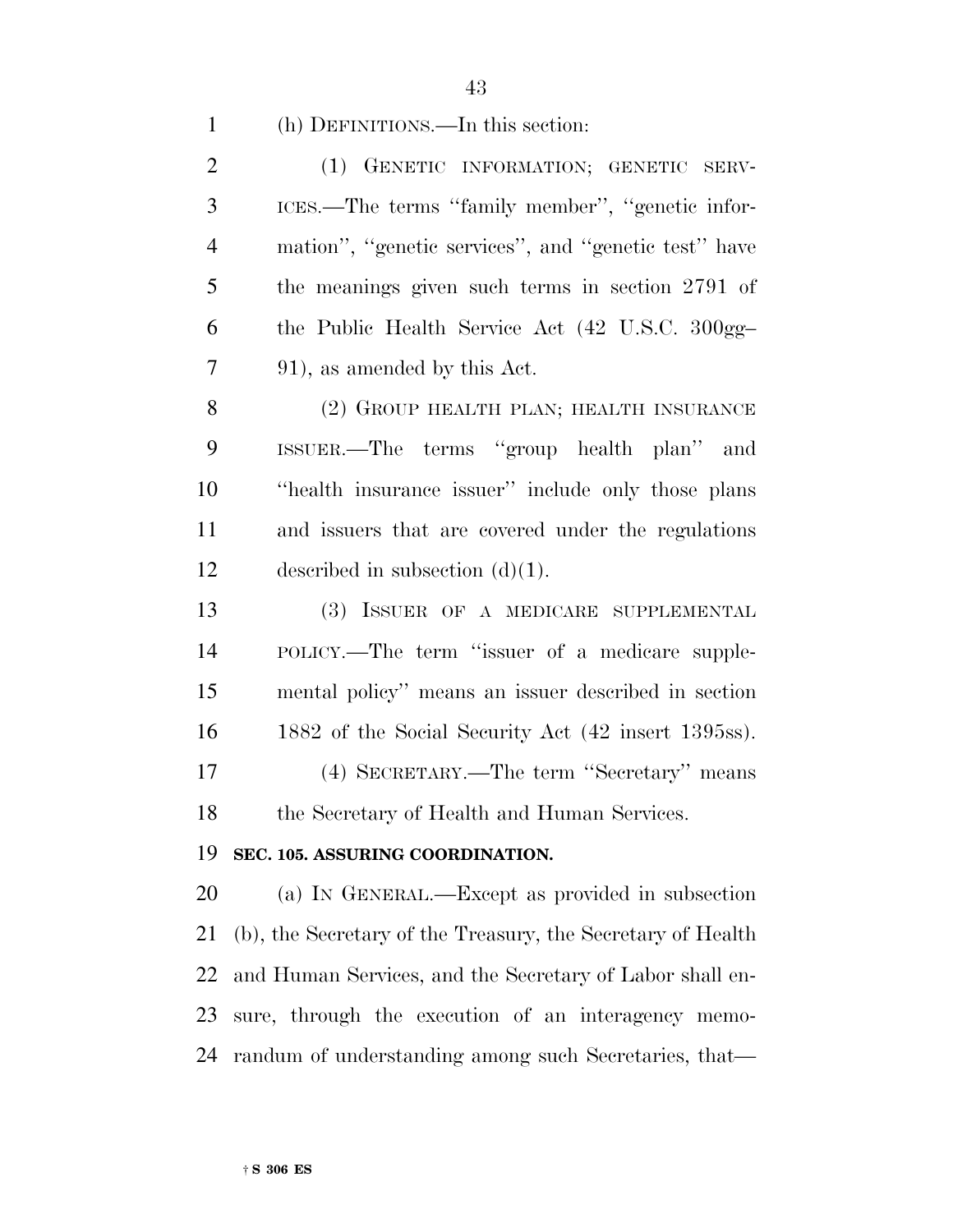(1) regulations, rulings, and interpretations issued by such Secretaries relating to the same mat- ter over which two or more such Secretaries have re- sponsibility under this title (and the amendments made by this title) are administered so as to have the same effect at all times; and (2) coordination of policies relating to enforcing the same requirements through such Secretaries in order to have a coordinated enforcement strategy that avoids duplication of enforcement efforts and assigns priorities in enforcement. (b) AUTHORITY OF THE SECRETARY.—The Secretary of Health and Human Services has the sole authority to promulgate regulations to implement section 104. **SEC. 106. REGULATIONS; EFFECTIVE DATE.** (a) REGULATIONS.—Not later than 1 year after the date of enactment of this title, the Secretary of Labor, the Secretary of Health and Human Services, and the Sec- retary of the Treasury shall issue final regulations in an accessible format to carry out this title. (b) EFFECTIVE DATE.—Except as provided in sec-tion 103, the amendments made by this title shall take

 effect on the date that is 18 months after the date of en-actment of this Act.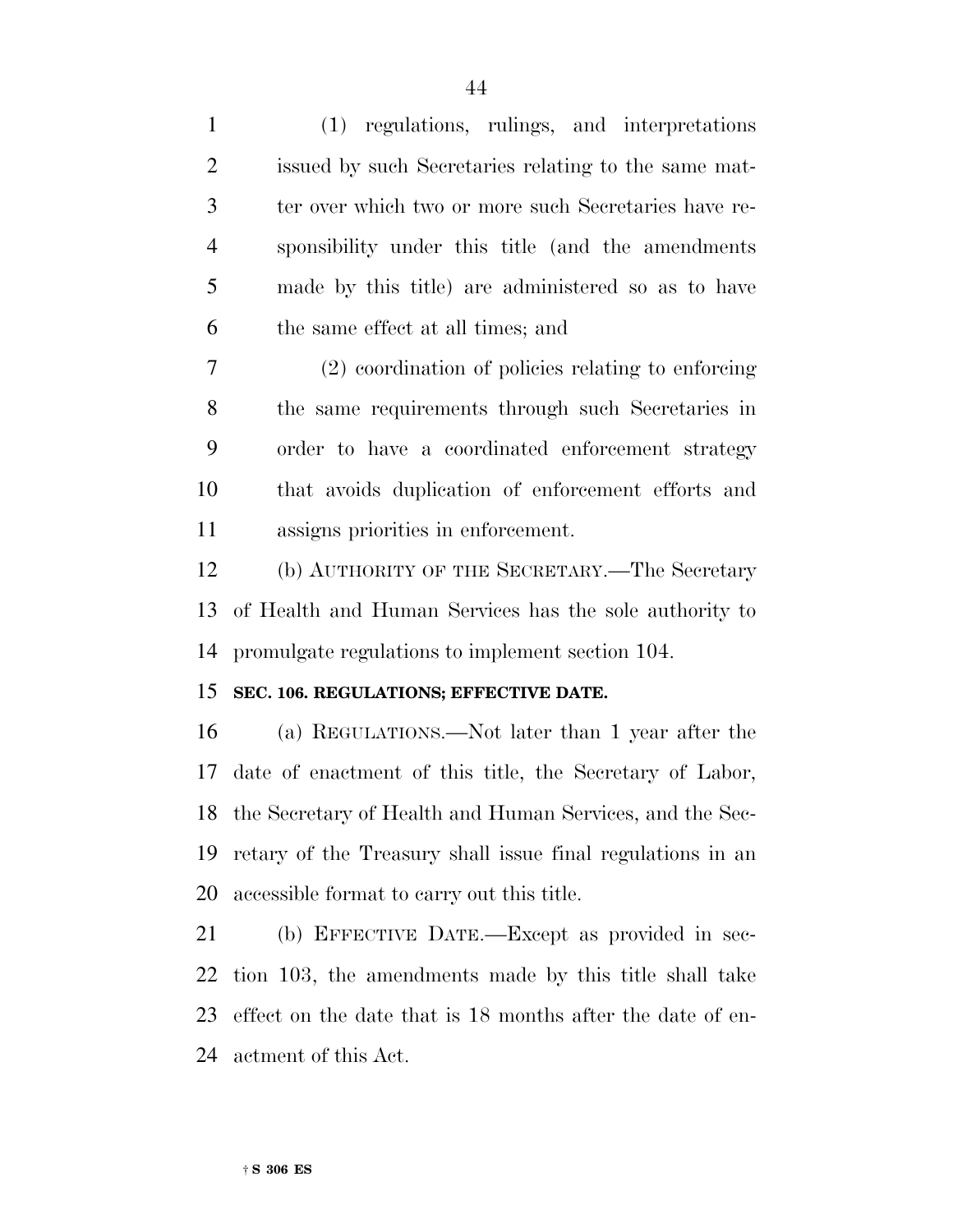# **TITLE II—PROHIBITING EM- PLOYMENT DISCRIMINATION ON THE BASIS OF GENETIC INFORMATION**

## **SEC. 201. DEFINITIONS.**

In this title:

 (1) COMMISSION.—The term ''Commission'' means the Equal Employment Opportunity Commis- sion as created by section 705 of the Civil Rights 10 Act of 1964 (42 U.S.C. 2000e–4).

 (2) EMPLOYEE; EMPLOYER; EMPLOYMENT AGENCY; LABOR ORGANIZATION; MEMBER.—

13 (A) IN GENERAL.—The term "employee" means—

 (i) an employee (including an appli- cant), as defined in section 701(f) of the Civil Rights Act of 1964 (42 U.S.C.  $2000e(f)$ ;

 (ii) a State employee (including an ap- plicant) described in section 304(a) of the Government Employee Rights Act of 1991 22 (42 U.S.C. 2000e–16c(a));

 (iii) a covered employee (including an applicant), as defined in section 101 of the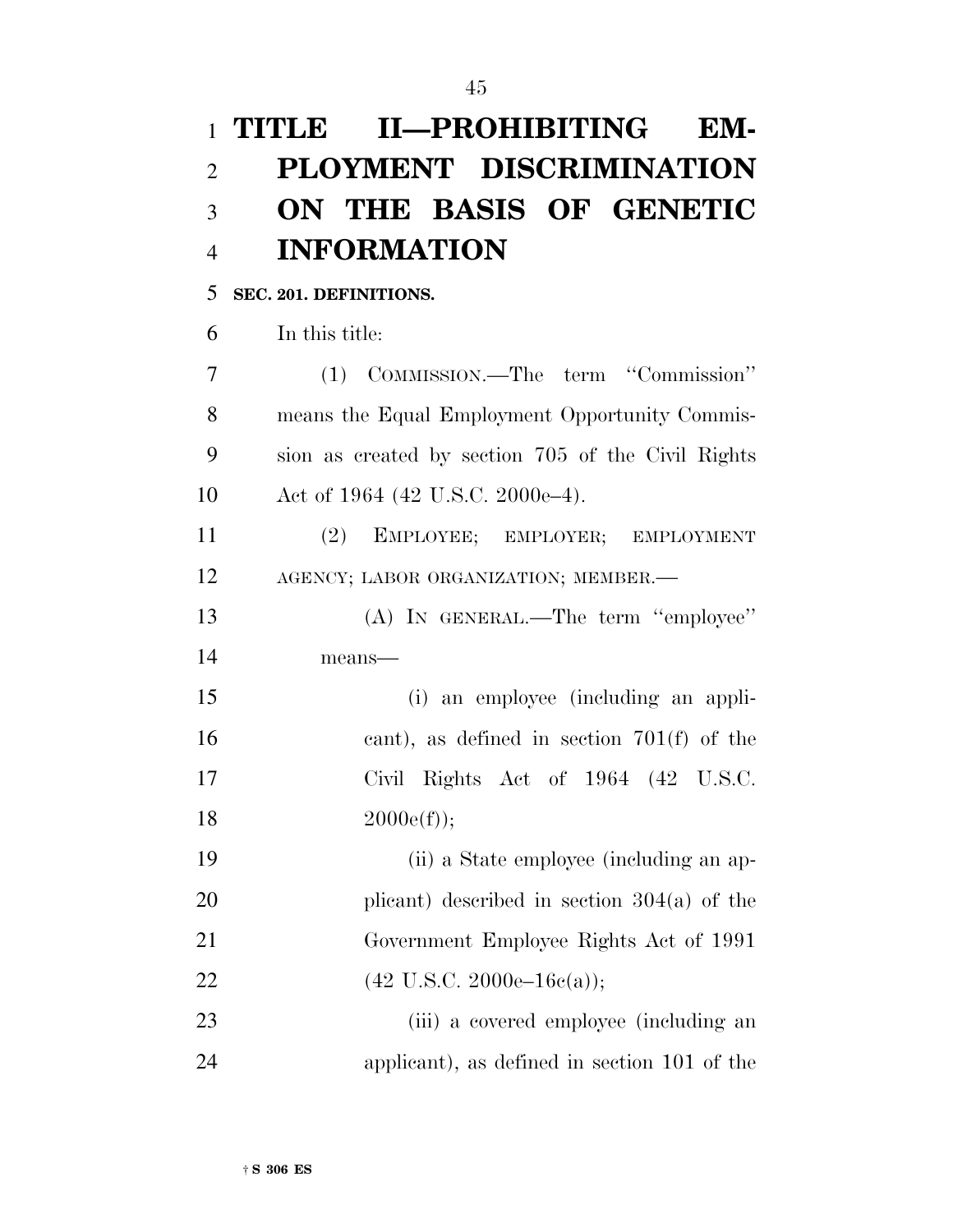| $\mathbf{1}$   | Congressional Accountability Act of 1995      |
|----------------|-----------------------------------------------|
| $\overline{2}$ | $(2$ U.S.C. 1301);                            |
| 3              | (iv) a covered employee (including an         |
| $\overline{4}$ | applicant), as defined in section $411(c)$ of |
| 5              | title 3, United States Code; or               |
| 6              | (v) an employee or applicant to which         |
| 7              | section $717(a)$ of the Civil Rights Act of   |
| 8              | 1964 (42 U.S.C. 2000e–16(a)) applies.         |
| 9              | (B) EMPLOYER.—The term "employer"             |
| 10             | means-                                        |
| <sup>11</sup>  | (i) an employer (as defined in section        |
| 12             | $701(b)$ of the Civil Rights Act of 1964 (42) |
| 13             | U.S.C. 2000e(b));                             |
| 14             | (ii) an entity employing a State em-          |
| 15             | ployee described in section $304(a)$ of the   |
| 16             | Government Employee Rights Act of 1991;       |
| 17             | (iii) an employing office, as defined in      |
| 18             | section 101 of the Congressional Account-     |
| 19             | ability Act of 1995;                          |
| 20             | (iv) an employing office, as defined in       |
| 21             | section $411(c)$ of title 3, United States    |
| 22             | Code; or                                      |
| 23             | (v) an entity to which section $717(a)$       |
| 24             | of the Civil Rights Act of 1964 applies.      |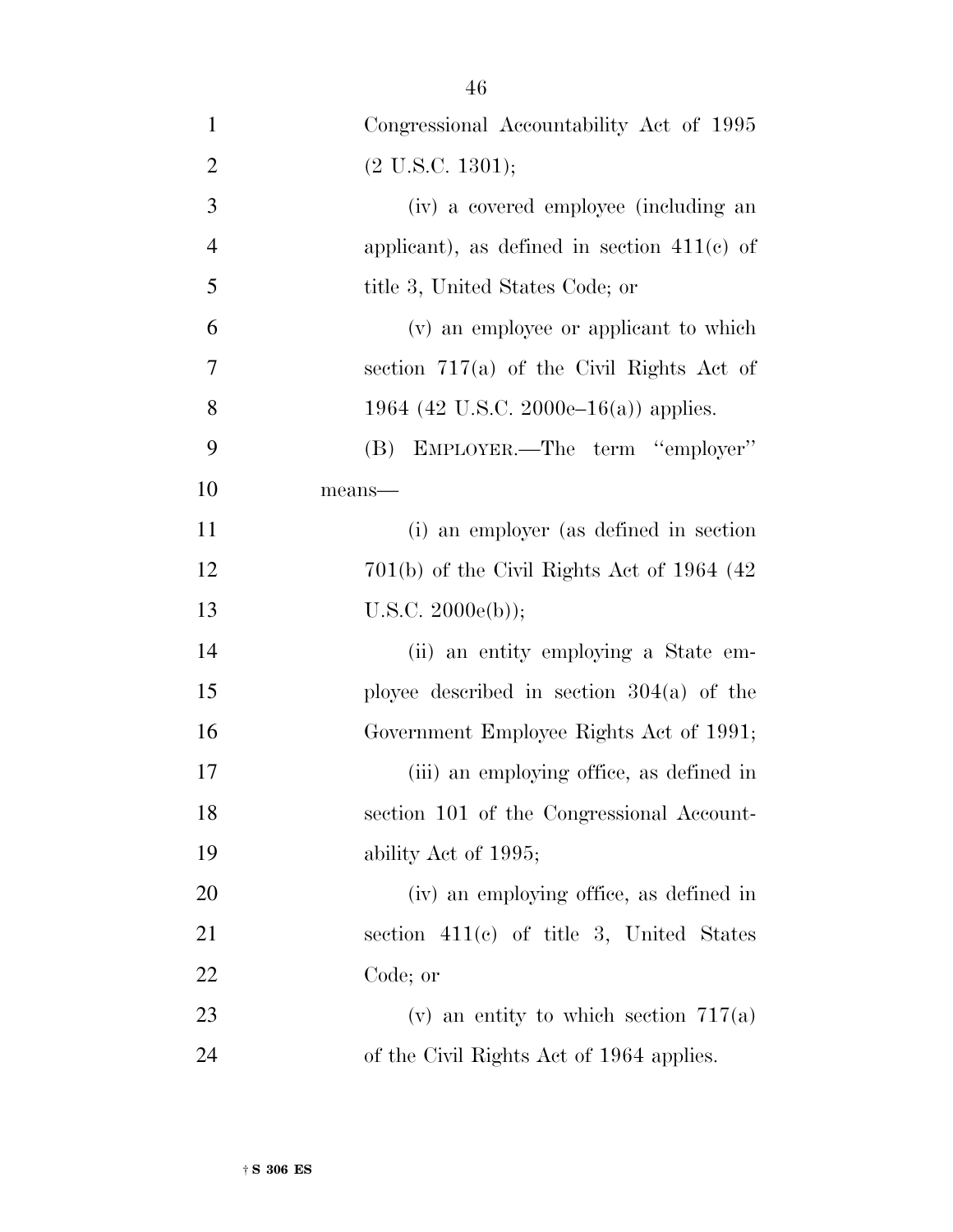| $\mathbf{1}$   | (C) EMPLOYMENT AGENCY; LABOR ORGA-               |
|----------------|--------------------------------------------------|
| $\overline{2}$ | NIZATION.—The terms "employment agency"          |
| 3              | and "labor organization" have the meanings       |
| $\overline{4}$ | given the terms in section 701 of the Civil      |
| 5              | Rights Act of 1964 (42 U.S.C. 2000e).            |
| 6              | (D) MEMBER.—The term "member", with              |
| 7              | respect to a labor organization, includes an ap- |
| 8              | plicant for membership in a labor organization.  |
| 9              | (3) FAMILY MEMBER.—The term "family mem-         |
| 10             | ber" means with respect to an individual—        |
| 11             | (A) the spouse of the individual;                |
| 12             | (B) a dependent child of the individual, in-     |
| 13             | cluding a child who is born to or placed for     |
| 14             | adoption with the individual; and                |
| 15             | (C) all other individuals related by blood to    |
| 16             | the individual or the spouse or child described  |
| 17             | in subparagraph $(A)$ or $(B)$ .                 |
| 18             | (4) GENETIC INFORMATION.                         |
| 19             | (A) IN GENERAL.—Except as provided in            |
| 20             | subparagraph (B), the term "genetic informa-     |
| 21             | tion" means information about—                   |
| 22             | (i) an individual's genetic tests;               |
| 23             | (ii) the genetic tests of family mem-            |
| 24             | bers of the individual; or                       |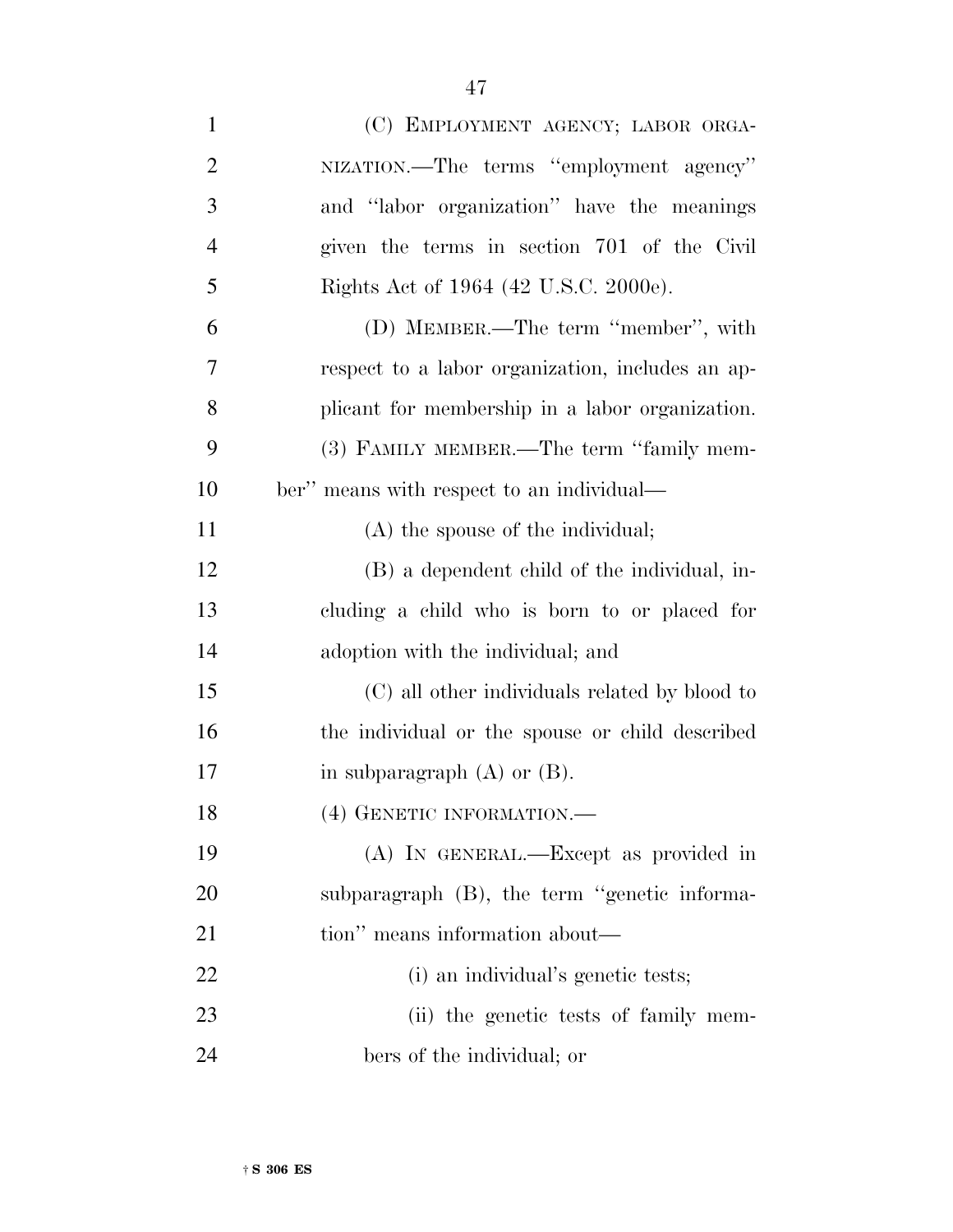1 (iii) the occurrence of a disease or dis- order in family members of the individual. (B) EXCEPTIONS.—The term ''genetic in- formation'' shall not include information about the sex or age of an individual. (5) GENETIC MONITORING.—The term ''genetic monitoring'' means the periodic examination of em- ployees to evaluate acquired modifications to their genetic material, such as chromosomal damage or evidence of increased occurrence of mutations, that may have developed in the course of employment due to exposure to toxic substances in the workplace, in order to identify, evaluate, and respond to the ef- fects of or control adverse environmental exposures in the workplace. (6) GENETIC SERVICES.—The term ''genetic services'' means— 18 (A) a genetic test; (B) genetic counseling (such as obtaining, interpreting or assessing genetic information); or 22 (C) genetic education. (7) GENETIC TEST.— (A) IN GENERAL.—The term ''genetic test'' means the analysis of human DNA, RNA,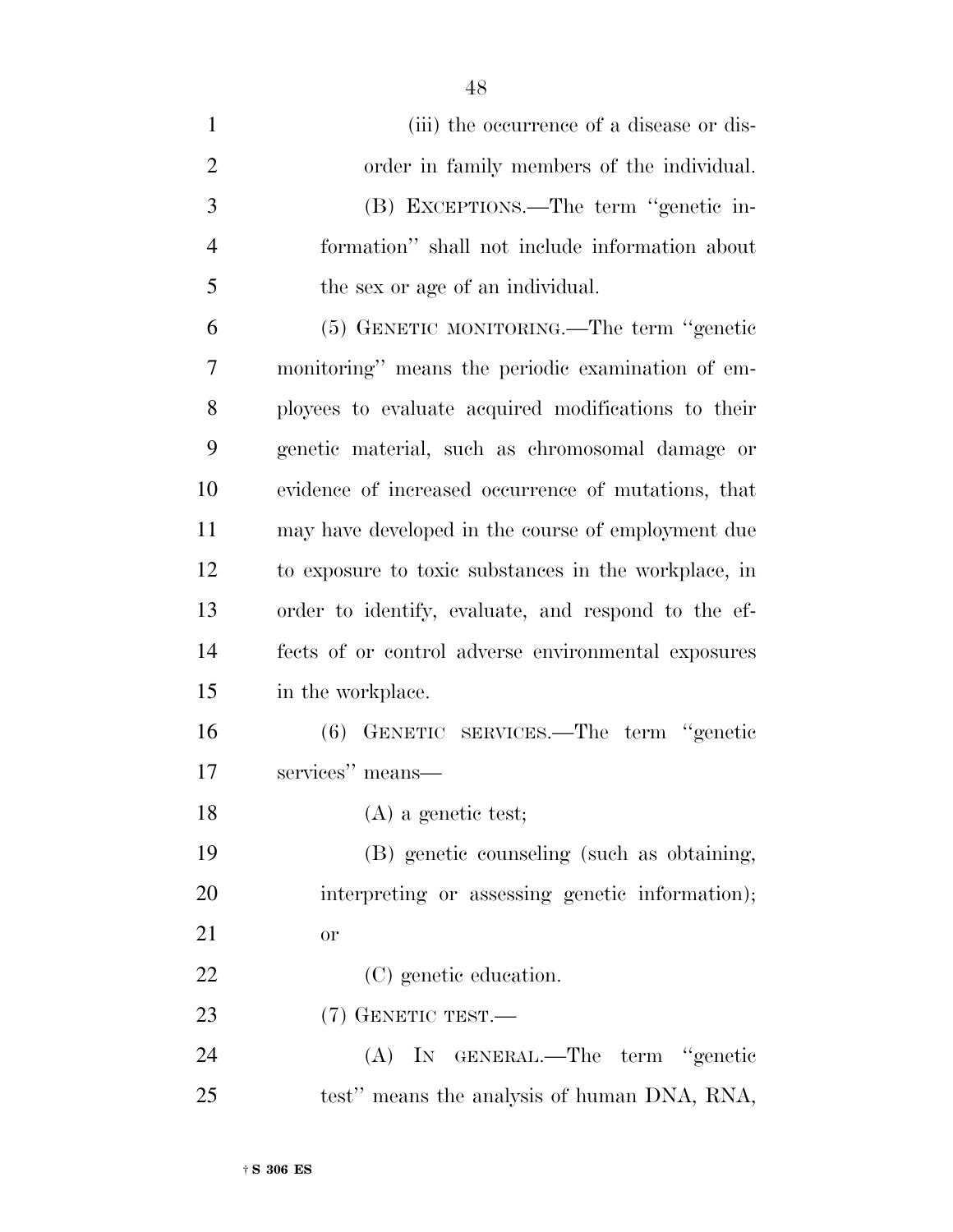chromosomes, proteins, or metabolites, that de- tects genotypes, mutations, or chromosomal changes.

 (B) EXCEPTION.—The term ''genetic test'' does not mean an analysis of proteins or me- tabolites that does not detect genotypes, mutations, or chromosomal changes.

#### **SEC. 202. EMPLOYER PRACTICES.**

 (a) USE OF GENETIC INFORMATION.—It shall be an unlawful employment practice for an employer—

 (1) to fail or refuse to hire or to discharge any employee, or otherwise to discriminate against any employee with respect to the compensation, terms, conditions, or privileges of employment of the em- ployee, because of genetic information with respect to the employee (or information about a request for or the receipt of genetic services by such employee or family member of such employee); or

 (2) to limit, segregate, or classify the employees of the employer in any way that would deprive or 21 tend to deprive any employee of employment oppor- tunities or otherwise adversely affect the status of the employee as an employee, because of genetic in- formation with respect to the employee (or informa-tion about a request for or the receipt of genetic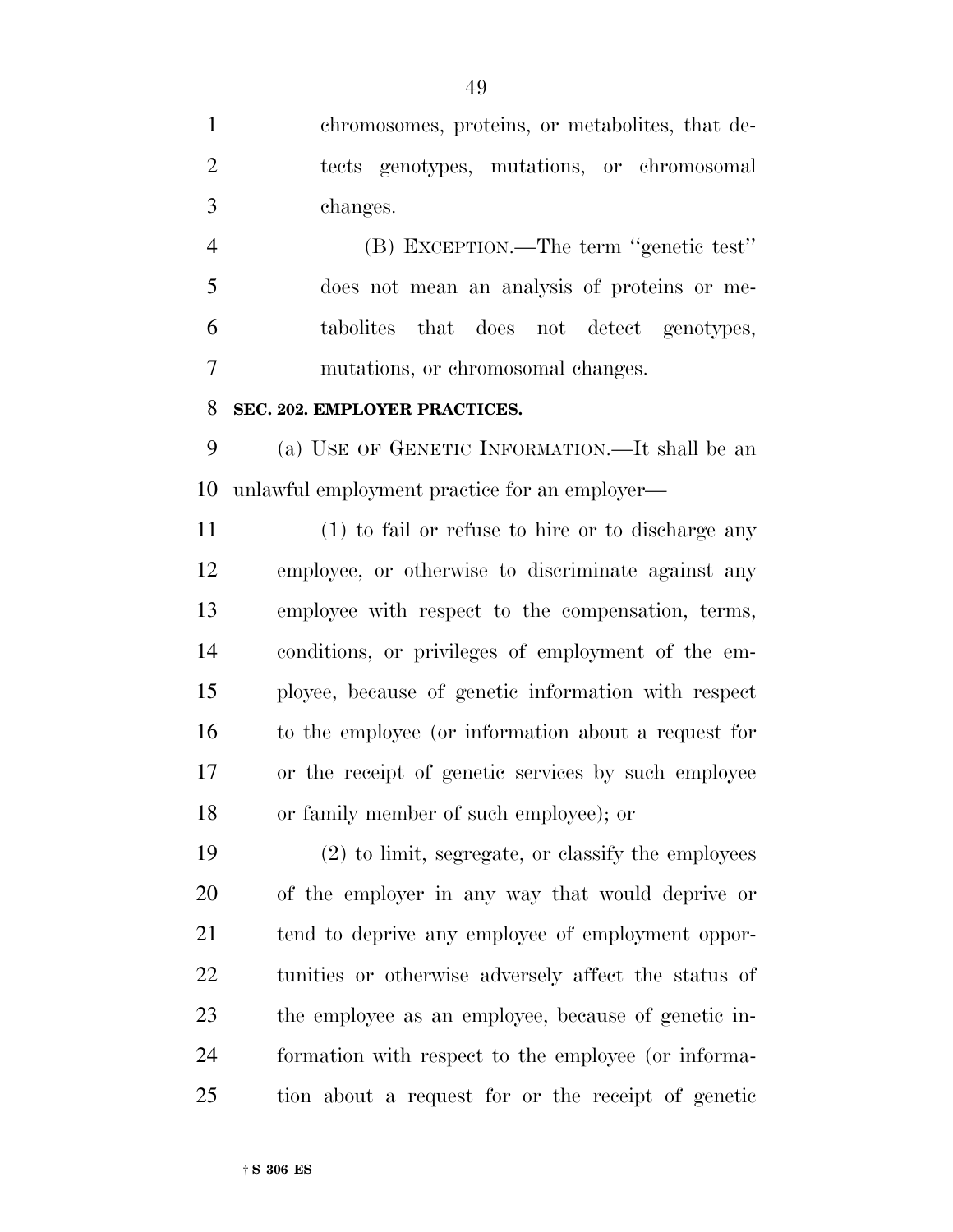services by such employee or family member of such employee).

 (b) ACQUISITION OF GENETIC INFORMATION.—It shall be an unlawful employment practice for an employer to request, require, or purchase genetic information with respect to an employee or a family member of the em- ployee (or information about a request for the receipt of genetic services by such employee or a family member of such employee) except—

 (1) where an employer inadvertently requests or requires family medical history of the employee or family member of the employee;

(2) where—

 (A) health or genetic services are offered by the employer, including such services offered as part of a bona fide wellness program;

 (B) the employee provides prior, knowing, voluntary, and written authorization;

 (C) only the employee (or family member if the family member is receiving genetic serv- ices) and the licensed health care professional or board certified genetic counselor involved in providing such services receive individually iden- tifiable information concerning the results of such services; and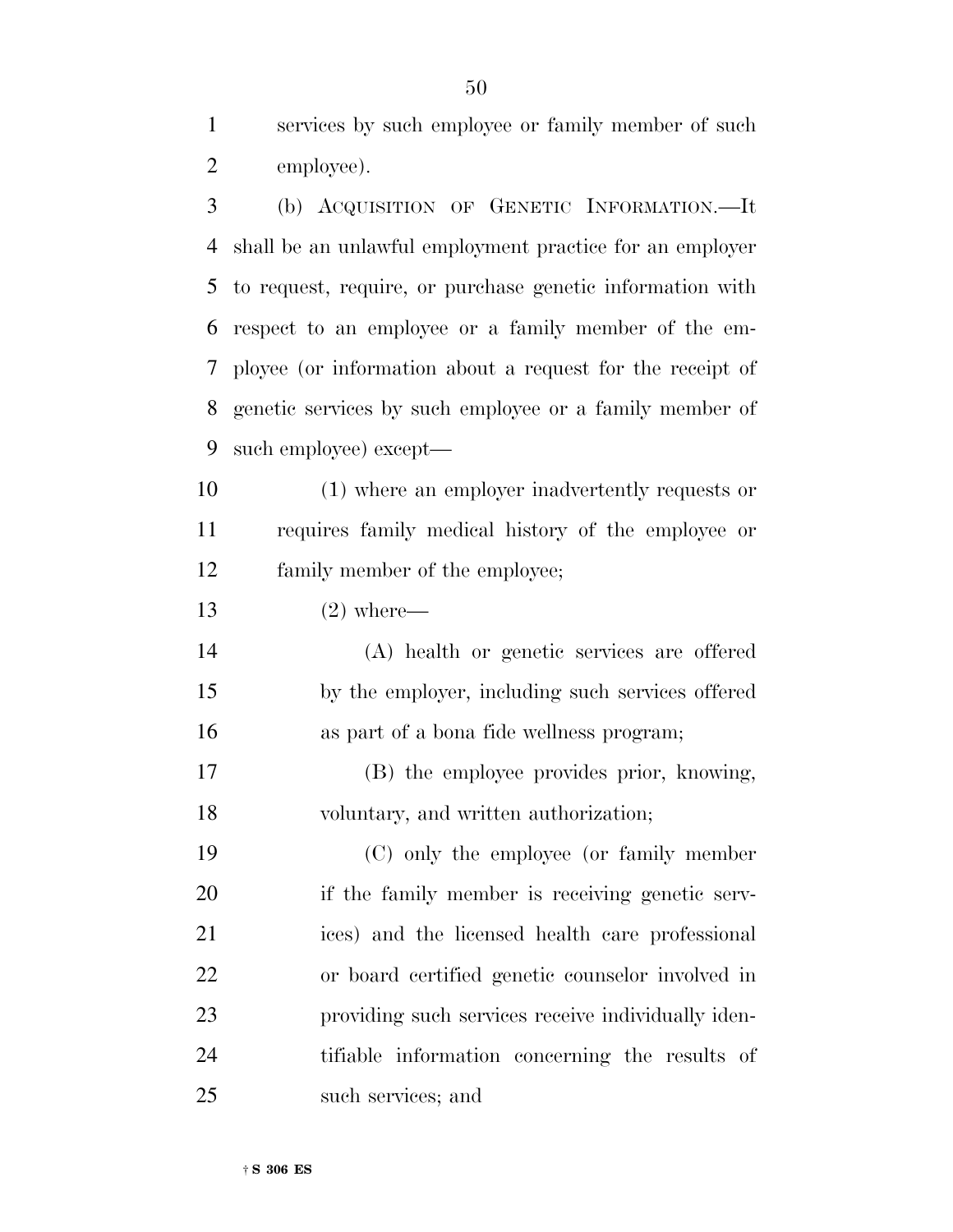| $\mathbf{1}$   | (D) any individually identifiable genetic in-           |
|----------------|---------------------------------------------------------|
| $\overline{2}$ | formation provided under subparagraph (C) in            |
| 3              | connection with the services provided under             |
| $\overline{4}$ | subparagraph (A) is only available for purposes         |
| 5              | of such services and shall not be disclosed to          |
| 6              | the employer except in aggregate terms that do          |
| 7              | not disclose the identity of specific employees;        |
| 8              | (3) where an employer requests or requires              |
| 9              | family medical history from the employee to comply      |
| 10             | with the certification provisions of section 103 of the |
| 11             | Family and Medical Leave Act of 1993 (29 U.S.C.         |
| 12             | 2613) or such requirements under State family and       |
| 13             | medical leave laws;                                     |
| 14             | (4) where an employer purchases documents               |
| 15             | that are commercially and publicly available (includ-   |
| 16             | ing newspapers, magazines, periodicals, and books,      |
| 17             | not including medical databases or<br>but<br>court      |
| 18             | records) that include family medical history; or        |
| 19             | (5) where the information involved is to be used        |
| 20             | for genetic monitoring of the biological effects of     |
| 21             | toxic substances in the workplace, but only if—         |
| 22             | (A) the employer provides written notice of             |
| 23             | the genetic monitoring to the employee;                 |
| 24             | $(B)(i)$ the employee provides prior, know-             |
| 25             | ing, voluntary, and written authorization; or           |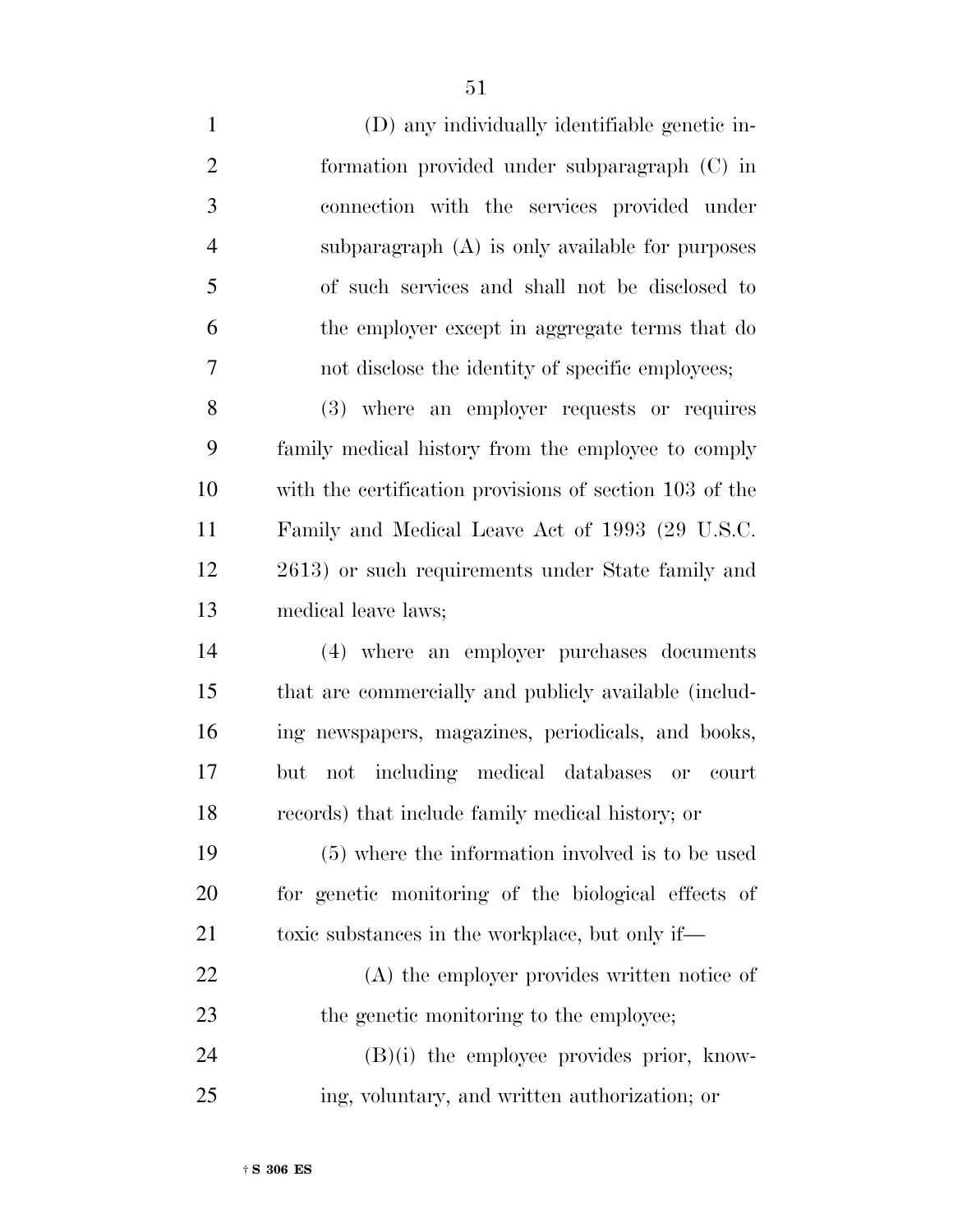| $\mathbf{1}$   | (ii) the genetic monitoring is required by      |
|----------------|-------------------------------------------------|
| $\overline{2}$ | Federal or State law;                           |
| 3              | (C) the employee is informed of individual      |
| $\overline{4}$ | monitoring results;                             |
| 5              | $(D)$ the monitoring is in compliance with—     |
| 6              | (i) any Federal genetic monitoring              |
| 7              | regulations, including any such regulations     |
| 8              | that may be promulgated by the Secretary        |
| 9              | of Labor pursuant to the Occupational           |
| 10             | Safety and Health Act of 1970 (29 U.S.C.        |
| 11             | 651 et seq.), the Federal Mine Safety and       |
| 12             | Health Act of 1977 (30 U.S.C. 801 et            |
| 13             | seq.), or the Atomic Energy Act of 1954         |
| 14             | $(42 \text{ U.S.C. } 2011 \text{ et seq.});$ or |
| 15             | (ii) State genetic monitoring regula-           |
| 16             | tions, in the case of a State that is imple-    |
| 17             | menting genetic monitoring regulations          |
| 18             | under the authority of the Occupational         |
| 19             | Safety and Health Act of 1970 (29 U.S.C.        |
| 20             | $651$ et seq.); and                             |
| 21             | (E) the employer, excluding any licensed        |
| 22             | health care professional or board certified ge- |
| 23             | netic counselor that is involved in the genetic |
| 24             | monitoring program, receives the results of the |

† **S 306 ES**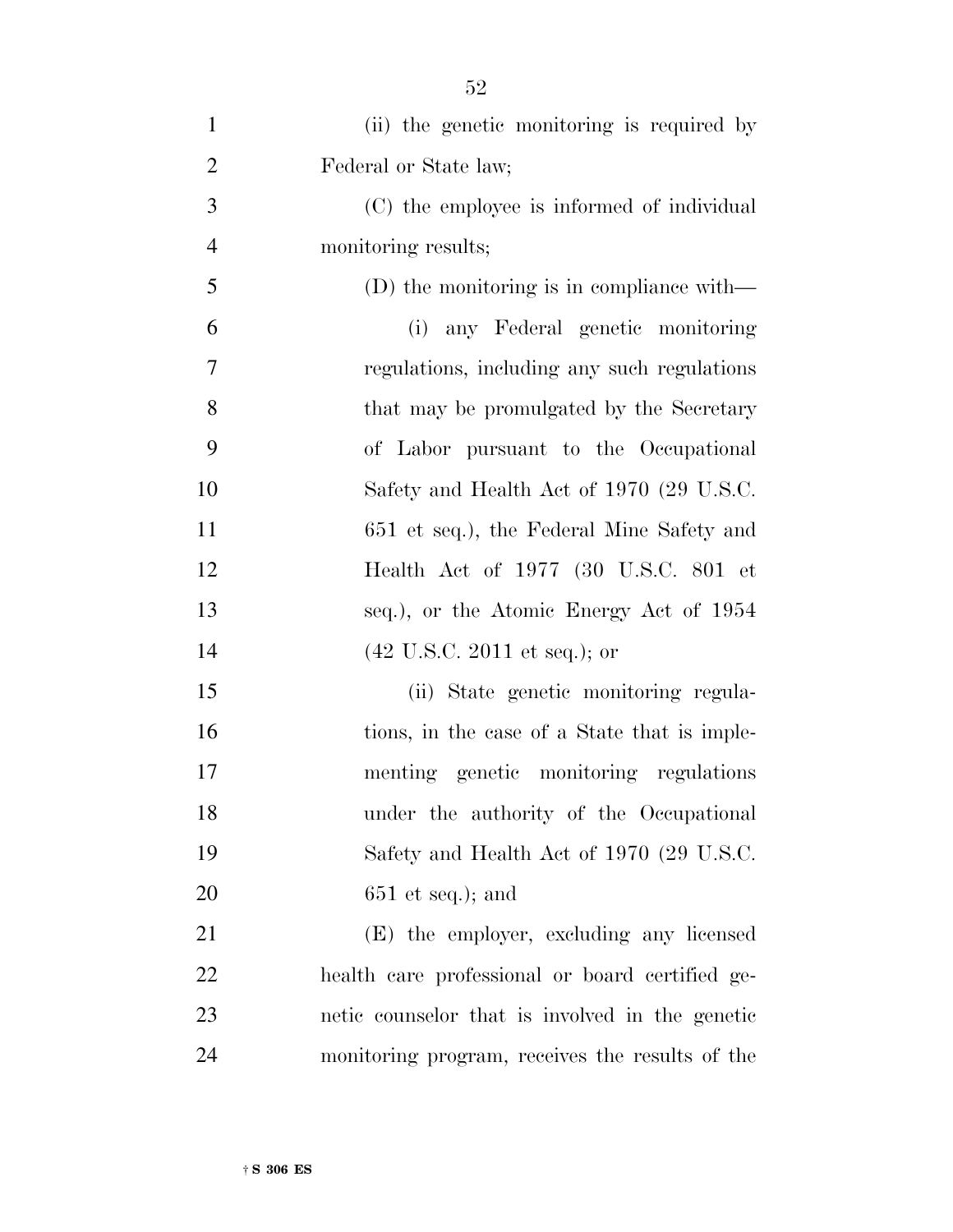monitoring only in aggregate terms that do not 2 disclose the identity of specific employees; (c) PRESERVATION OF PROTECTIONS.—In the case of information to which any of paragraphs (1) through (5) of subsection (b) applies, such information may not be used in violation of paragraph (1) or (2) of subsection (a) or treated or disclosed in a manner that violates sec-tion 206.

## **SEC. 203. EMPLOYMENT AGENCY PRACTICES.**

 (a) USE OF GENETIC INFORMATION.—It shall be an unlawful employment practice for an employment agency—

 (1) to fail or refuse to refer for employment, or otherwise to discriminate against, any individual be- cause of genetic information with respect to the indi- vidual (or information about a request for or the re- ceipt of genetic services by such individual or family member of such individual);

 (2) to limit, segregate, or classify individuals or fail or refuse to refer for employment any individual 21 in any way that would deprive or tend to deprive any individual of employment opportunities, or otherwise adversely affect the status of the individual as an employee, because of genetic information with re-spect to the individual (or information about a re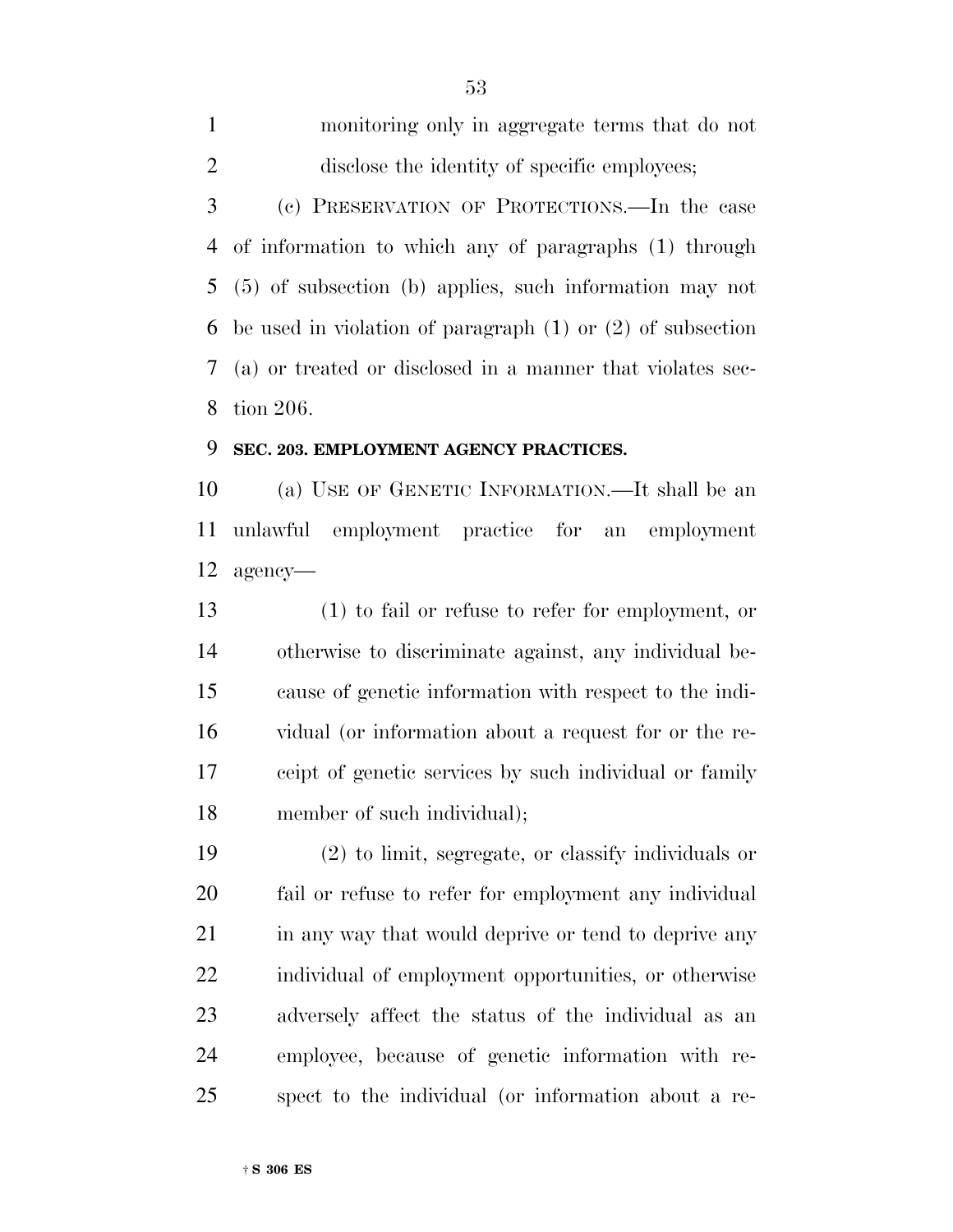quest for or the receipt of genetic services by such individual or family member of such individual); or (3) to cause or attempt to cause an employer to discriminate against an individual in violation of this title.

 (b) ACQUISITION OF GENETIC INFORMATION.—It shall be an unlawful employment practice for an employ- ment agency to request, require, or purchase genetic infor- mation with respect to an individual or a family member of the individual (or information about a request for the receipt of genetic services by such individual or a family member of such individual) except—

 (1) where an employment agency inadvertently requests or requires family medical history of the in-dividual or family member of the individual;

(2) where—

 (A) health or genetic services are offered by the employment agency, including such serv- ices offered as part of a bona fide wellness pro-gram;

 (B) the individual provides prior, knowing, 22 voluntary, and written authorization;

 (C) only the individual (or family member if the family member is receiving genetic serv-ices) and the licensed health care professional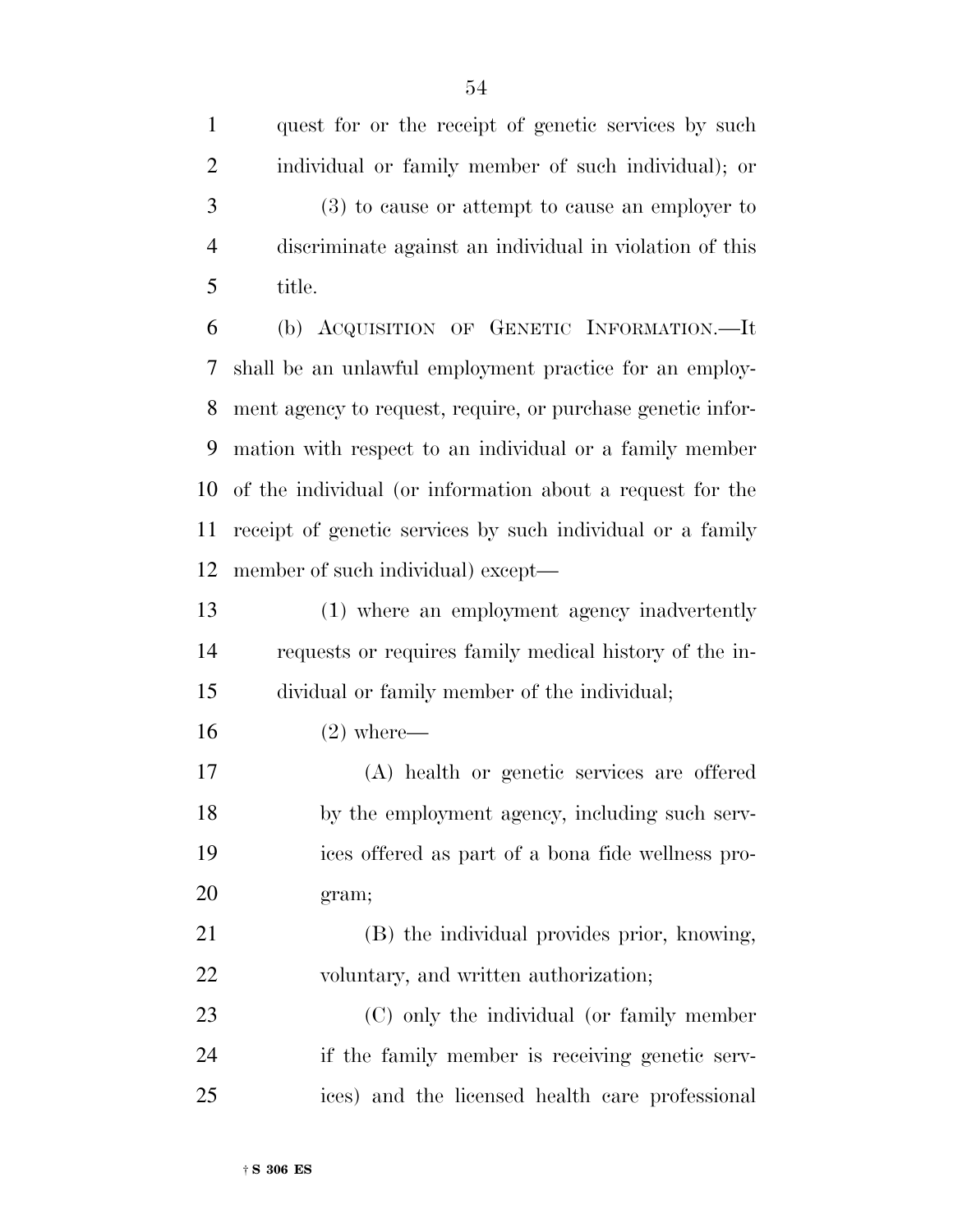| $\mathbf{1}$   | or board certified genetic counselor involved in             |
|----------------|--------------------------------------------------------------|
| $\overline{2}$ | providing such services receive individually iden-           |
| 3              | tifiable information concerning the results of               |
| $\overline{4}$ | such services; and                                           |
| 5              | (D) any individually identifiable genetic in-                |
| 6              | formation provided under subparagraph (C) in                 |
| $\tau$         | connection with the services provided under                  |
| 8              | subparagraph (A) is only available for purposes              |
| 9              | of such services and shall not be disclosed to               |
| 10             | the employment agency except in aggregate                    |
| 11             | terms that do not disclose the identity of spe-              |
| 12             | cific individuals;                                           |
|                |                                                              |
| 13             | (3) where an employment agency requests or re-               |
| 14             | quires family medical history from the individual to         |
| 15             | comply with the certification provisions of section          |
| 16             | 103 of the Family and Medical Leave Act of 1993              |
| 17             | $(29 \text{ U.S.C. } 2613)$ or such requirements under State |
| 18             | family and medical leave laws;                               |
| 19             | (4) where an employment agency purchases                     |
| 20             | documents that are commercially and publicly avail-          |
| 21             | able (including newspapers, magazines, periodicals,          |
| 22             | and books, but not including medical databases or            |

court records) that include family medical history; or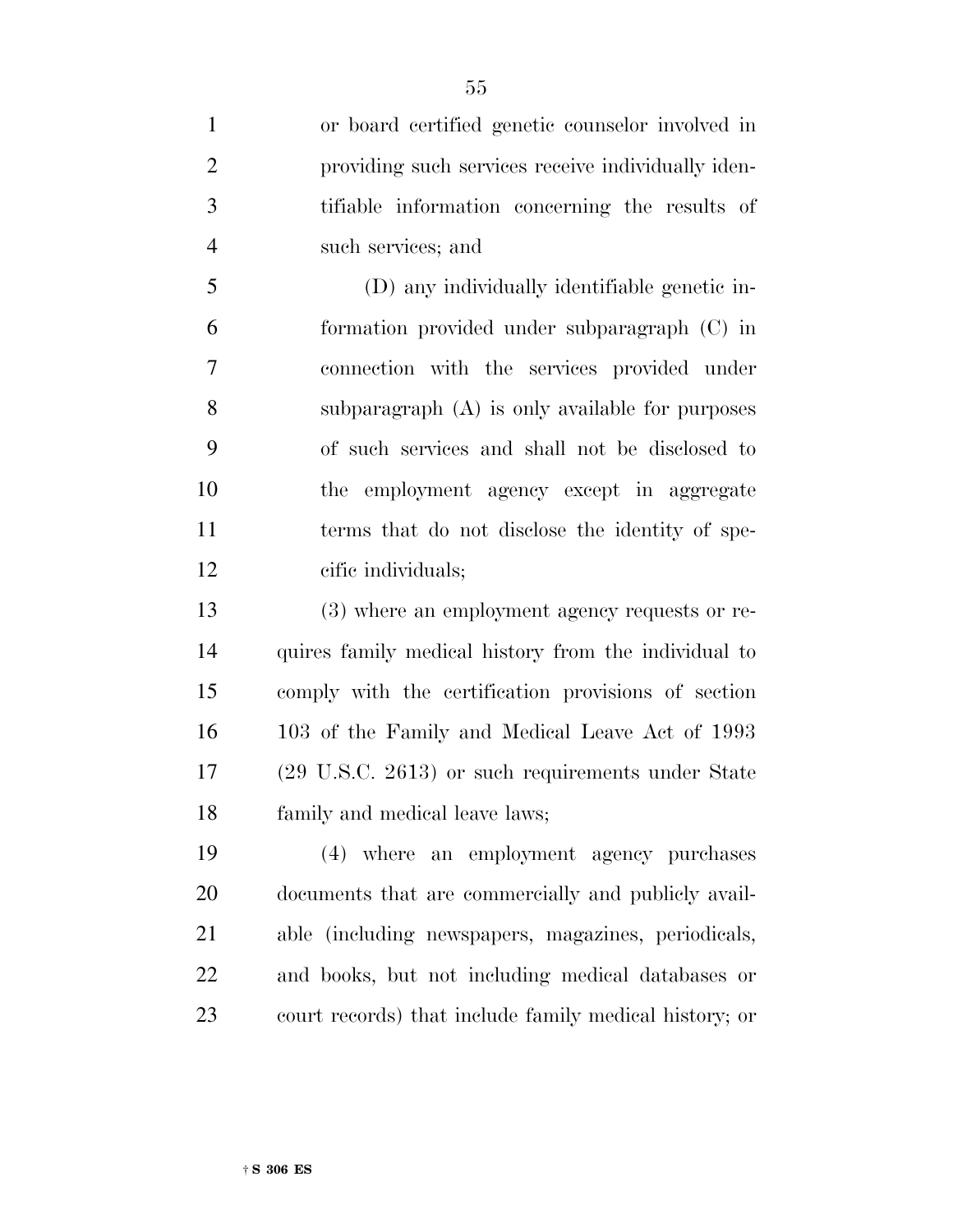| $\mathbf{1}$   | (5) where the information involved is to be used    |
|----------------|-----------------------------------------------------|
| $\overline{2}$ | for genetic monitoring of the biological effects of |
| 3              | toxic substances in the workplace, but only if—     |
| $\overline{4}$ | (A) the employment agency provides writ-            |
| 5              | ten notice of the genetic monitoring to the indi-   |
| 6              | vidual;                                             |
| 7              | $(B)(i)$ the individual provides prior, know-       |
| 8              | ing, voluntary, and written authorization; or       |
| 9              | (ii) the genetic monitoring is required by          |
| 10             | Federal or State law;                               |
| 11             | (C) the individual is informed of individual        |
| 12             | monitoring results;                                 |
| 13             | (D) the monitoring is in compliance with—           |
| 14             | (i) any Federal genetic monitoring                  |
| 15             | regulations, including any such regulations         |
| 16             | that may be promulgated by the Secretary            |
| 17             | of Labor pursuant to the Occupational               |
| 18             | Safety and Health Act of 1970 (29 U.S.C.            |
| 19             | 651 et seq.), the Federal Mine Safety and           |
| 20             | Health Act of 1977 (30 U.S.C. 801 et                |
| 21             | seq.), or the Atomic Energy Act of 1954             |
| 22             | $(42 \text{ U.S.C. } 2011 \text{ et seq.});$ or     |
| 23             | (ii) State genetic monitoring regula-               |
| 24             | tions, in the case of a State that is imple-        |
| 25             | menting genetic monitoring regulations              |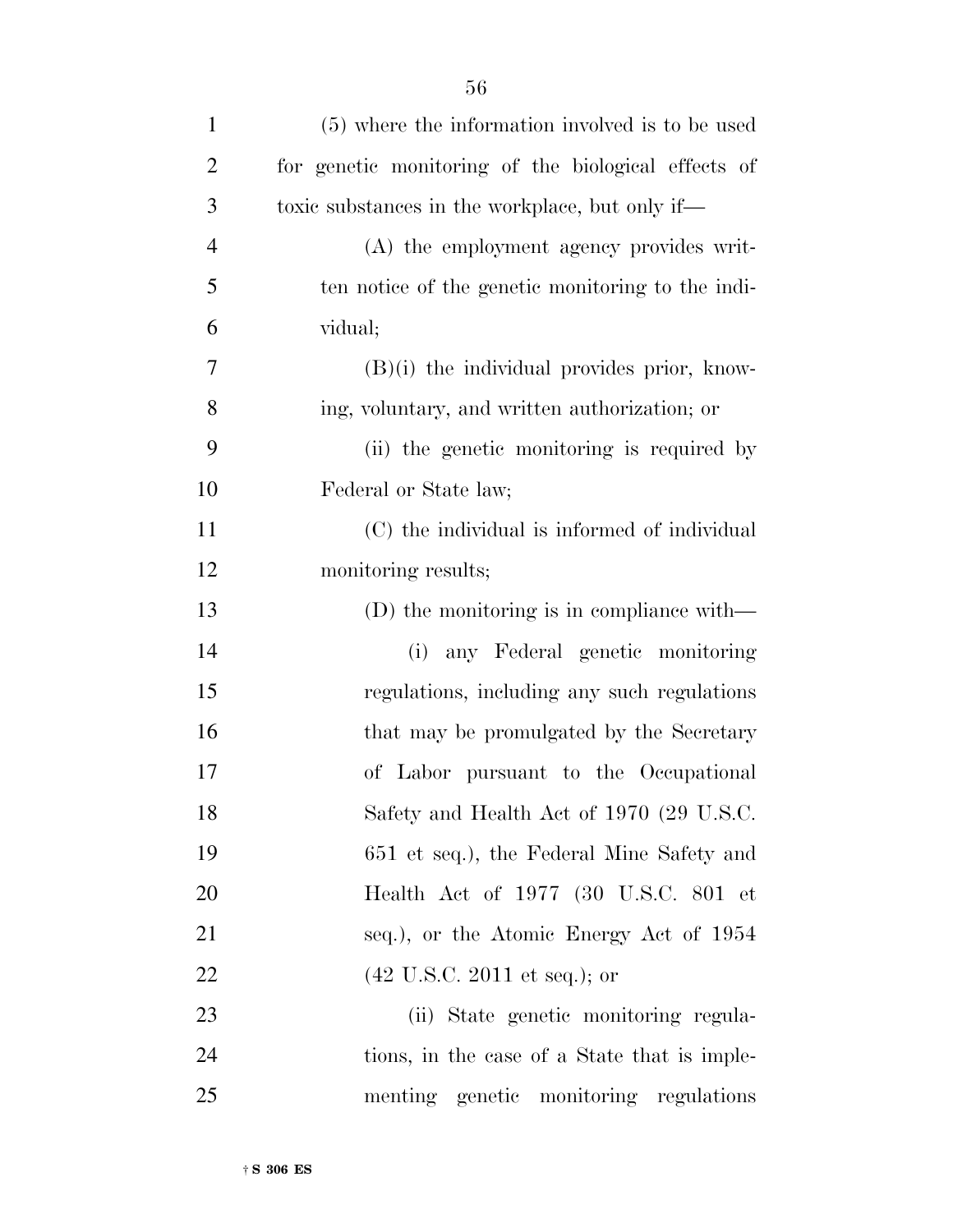| $\mathbf{1}$   | under the authority of the Occupational                           |
|----------------|-------------------------------------------------------------------|
| $\overline{2}$ | Safety and Health Act of 1970 (29 U.S.C.                          |
| 3              | $651$ et seq.); and                                               |
| $\overline{4}$ | (E) the employment agency, excluding any                          |
| 5              | licensed health care professional or board cer-                   |
| 6              | tified genetic counselor that is involved in the                  |
| $\overline{7}$ | genetic monitoring program, receives the results                  |
| 8              | of the monitoring only in aggregate terms that                    |
| 9              | do not disclose the identity of specific individ-                 |
| 10             | uals;                                                             |
| 11             | (c) PRESERVATION OF PROTECTIONS.—In the case                      |
|                | 12 of information to which any of paragraphs (1) through          |
|                | 13 (5) of subsection (b) applies, such information may not        |
|                | 14 be used in violation of paragraph $(1)$ or $(2)$ of subsection |

 (a) or treated or disclosed in a manner that violates sec-tion 206.

## **SEC. 204. LABOR ORGANIZATION PRACTICES.**

 (a) USE OF GENETIC INFORMATION.—It shall be an unlawful employment practice for a labor organization— (1) to exclude or to expel from the membership of the organization, or otherwise to discriminate against, any member because of genetic information with respect to the member (or information about a request for or the receipt of genetic services by such 25 member or family member of such member);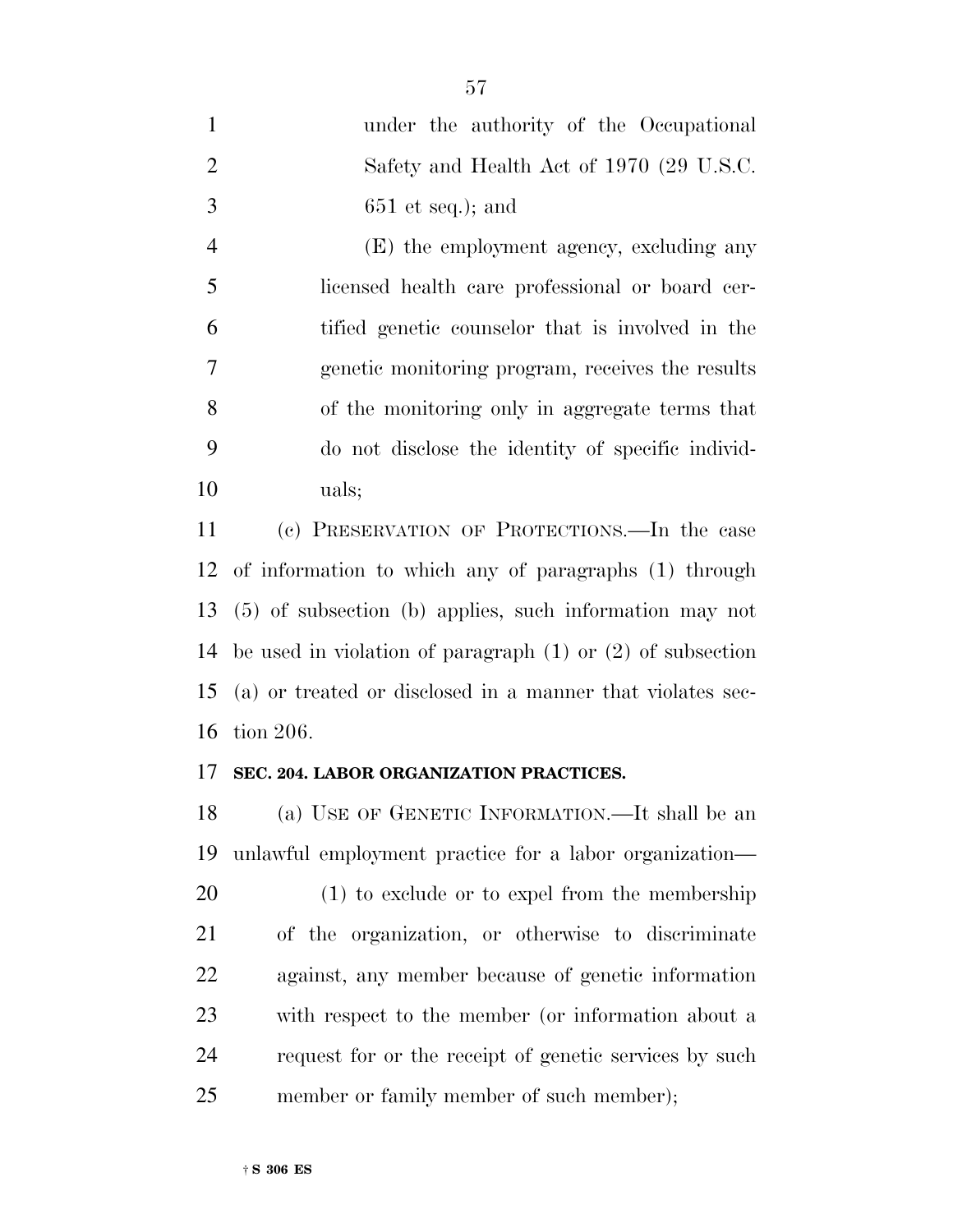(2) to limit, segregate, or classify the members of the organization, or fail or refuse to refer for em- ployment any member, in any way that would de- prive or tend to deprive any member of employment opportunities, or otherwise adversely affect the sta- tus of the member as an employee, because of ge- netic information with respect to the member (or in- formation about a request for or the receipt of ge- netic services by such member or family member of such member); or

 (3) to cause or attempt to cause an employer to discriminate against a member in violation of this title.

 (b) ACQUISITION OF GENETIC INFORMATION.—It shall be an unlawful employment practice for a labor orga- nization to request, require, or purchase genetic informa- tion with respect to a member or a family member of the member (or information about a request for the receipt of genetic services by such member or a family member of such member) except—

 (1) where a labor organization inadvertently re- quests or requires family medical history of the member or family member of the member;

(2) where—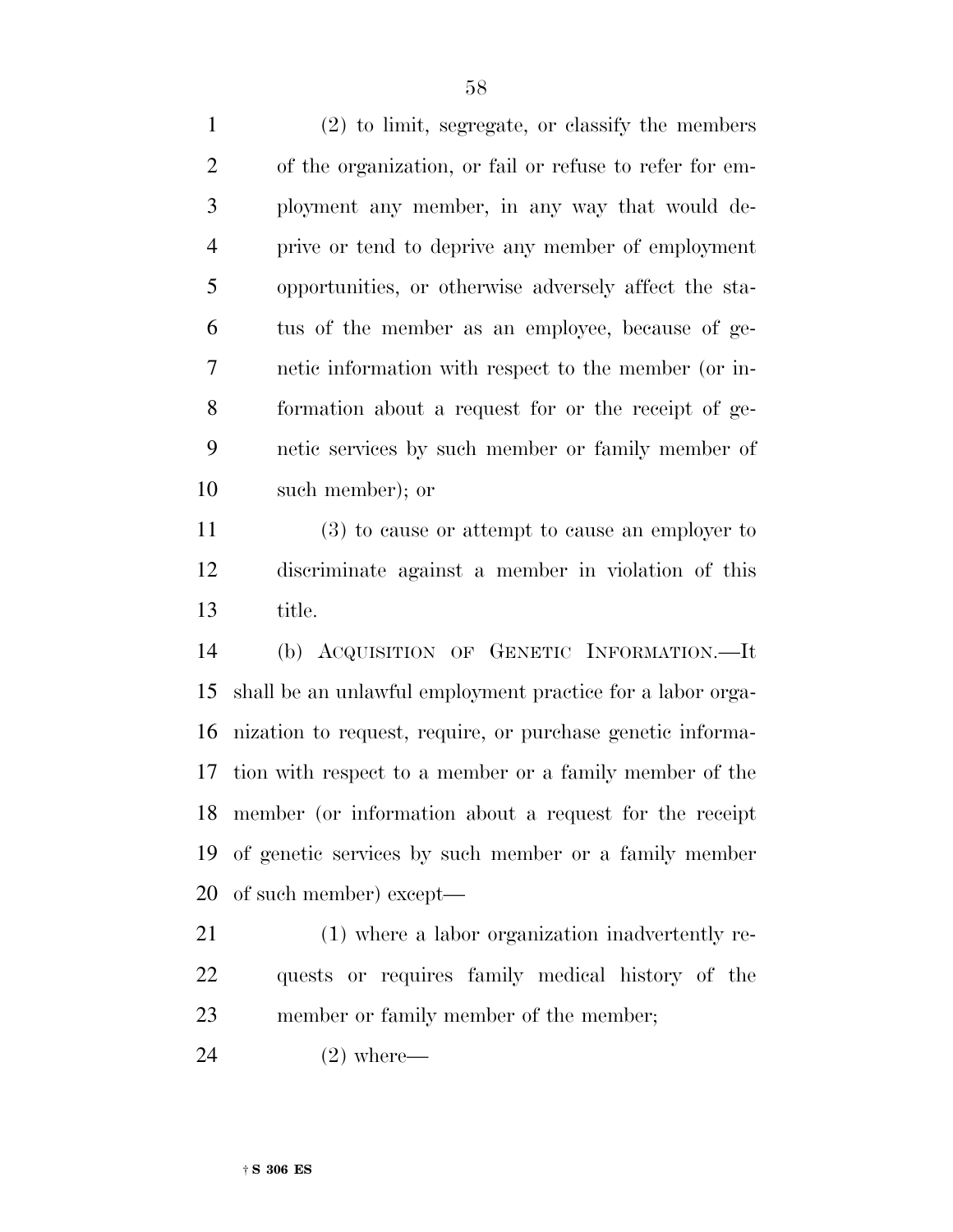| $\mathbf{1}$   | (A) health or genetic services are offered         |
|----------------|----------------------------------------------------|
| $\overline{2}$ | by the labor organization, including such serv-    |
| 3              | ices offered as part of a bona fide wellness pro-  |
| $\overline{4}$ | gram;                                              |
| 5              | (B) the member provides prior, knowing,            |
| 6              | voluntary, and written authorization;              |
| 7              | (C) only the member (or family member if           |
| 8              | the family member is receiving genetic services)   |
| 9              | and the licensed health care professional or       |
| 10             | board certified genetic counselor involved in      |
| 11             | providing such services receive individually iden- |
| 12             | tifiable information concerning the results of     |
| 13             | such services; and                                 |
| 14             | (D) any individually identifiable genetic in-      |
| 15             | formation provided under subparagraph (C) in       |
| 16             | connection with the services provided under        |
| 17             | subparagraph (A) is only available for purposes    |
| 18             | of such services and shall not be disclosed to     |
| 19             | the labor organization except in aggregate         |
| 20             | terms that do not disclose the identity of spe-    |
| 21             | cific members;                                     |
| <u>22</u>      | (3) where a labor organization requests or re-     |
| 23             | quires family medical history from the members to  |

 comply with the certification provisions of section 103 of the Family and Medical Leave Act of 1993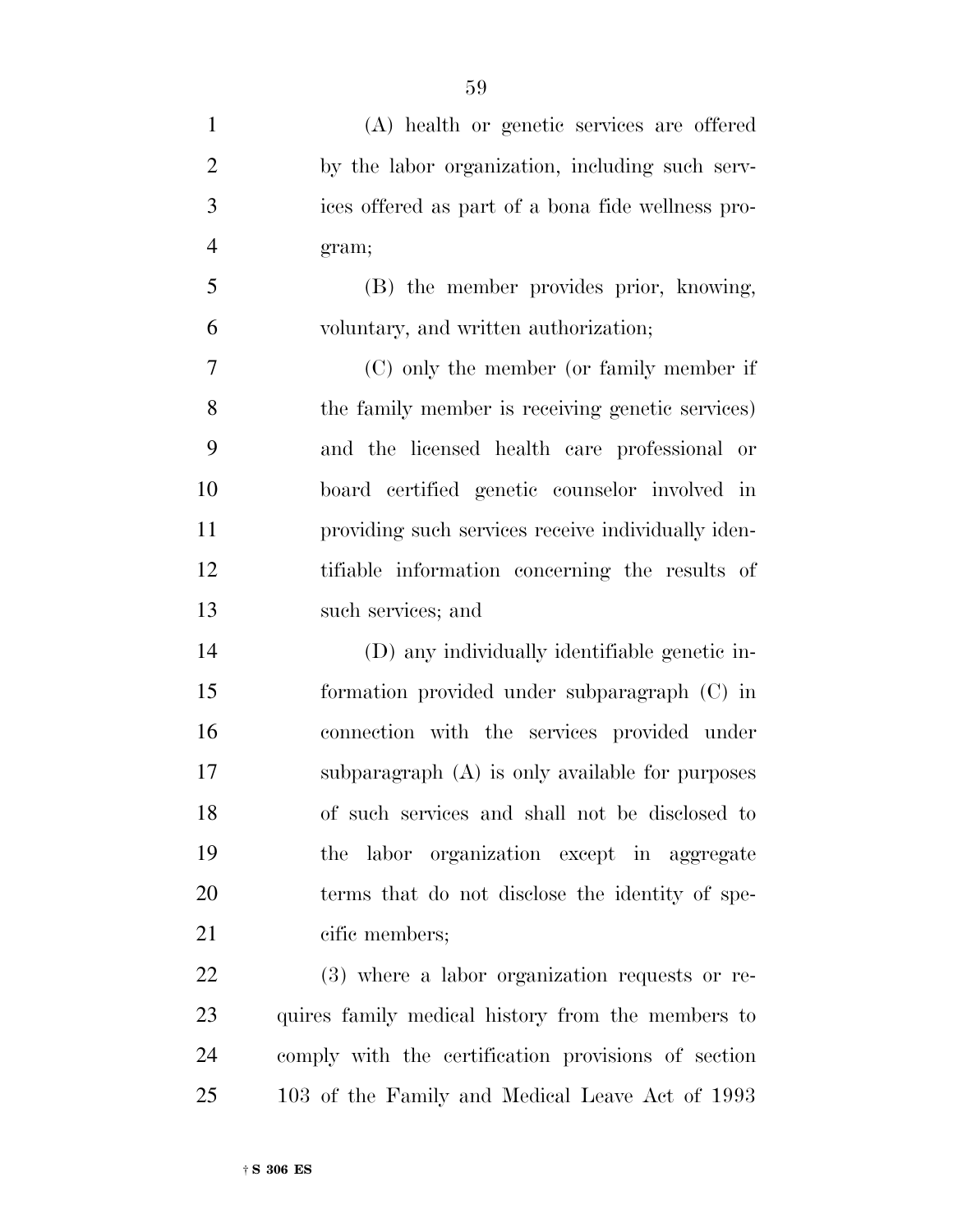| $\mathbf{1}$   | (29 U.S.C. 2613) or such requirements under State   |
|----------------|-----------------------------------------------------|
| $\overline{2}$ | family and medical leave laws;                      |
| 3              | (4) where a labor organization purchases docu-      |
| $\overline{4}$ | ments that are commercially and publicly available  |
| 5              | (including newspapers, magazines, periodicals, and  |
| 6              | books, but not including medical databases or court |
| 7              | records) that include family medical history; or    |
| 8              | (5) where the information involved is to be used    |
| 9              | for genetic monitoring of the biological effects of |
| 10             | toxic substances in the workplace, but only if—     |
| 11             | (A) the labor organization provides written         |
| 12             | notice of the genetic monitoring to the member;     |
| 13             | $(B)(i)$ the member provides prior, knowing,        |
| 14             | voluntary, and written authorization; or            |
| 15             | (ii) the genetic monitoring is required by          |
| 16             | Federal or State law;                               |
| 17             | (C) the member is informed of individual            |
| 18             | monitoring results;                                 |
| 19             | (D) the monitoring is in compliance with—           |
| 20             | any Federal genetic monitoring<br>(i)               |
| 21             | regulations, including any such regulations         |
| 22             | that may be promulgated by the Secretary            |
| 23             | of Labor pursuant to the Occupational               |
| 24             | Safety and Health Act of 1970 (29 U.S.C.            |
| 25             | 651 et seq.), the Federal Mine Safety and           |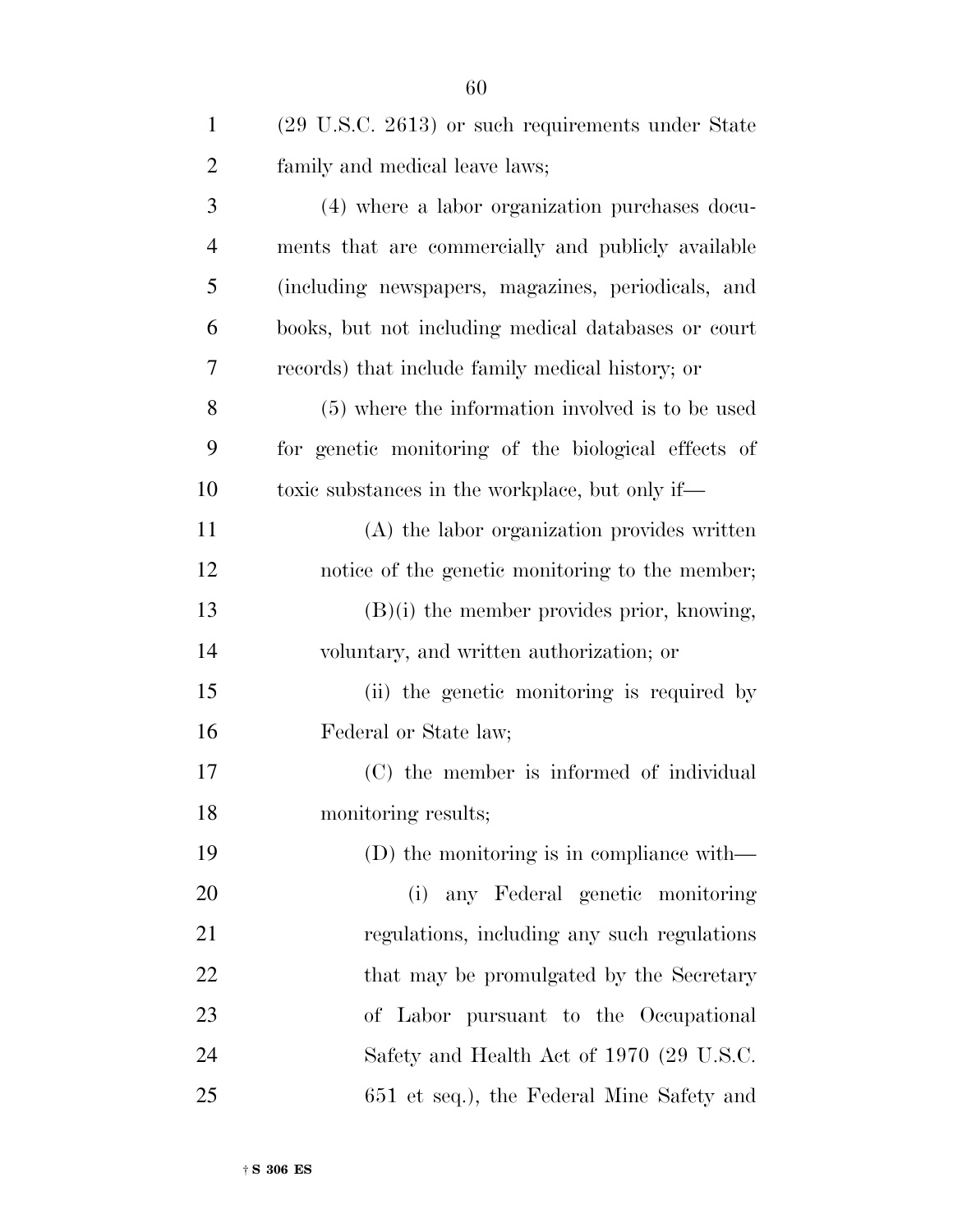Health Act of 1977 (30 U.S.C. 801 et seq.), or the Atomic Energy Act of 1954 (42 U.S.C. 2011 et seq.); or (ii) State genetic monitoring regula- tions, in the case of a State that is imple- menting genetic monitoring regulations under the authority of the Occupational 8 Safety and Health Act of 1970 (29 U.S.C.

651 et seq.); and

 (E) the labor organization, excluding any licensed health care professional or board cer- tified genetic counselor that is involved in the genetic monitoring program, receives the results of the monitoring only in aggregate terms that do not disclose the identity of specific members; (c) PRESERVATION OF PROTECTIONS.—In the case of information to which any of paragraphs (1) through (5) of subsection (b) applies, such information may not be used in violation of paragraph (1) or (2) of subsection (a) or treated or disclosed in a manner that violates sec-tion 206.

## **SEC. 205. TRAINING PROGRAMS.**

 (a) USE OF GENETIC INFORMATION.—It shall be an unlawful employment practice for any employer, labor or-ganization, or joint labor-management committee control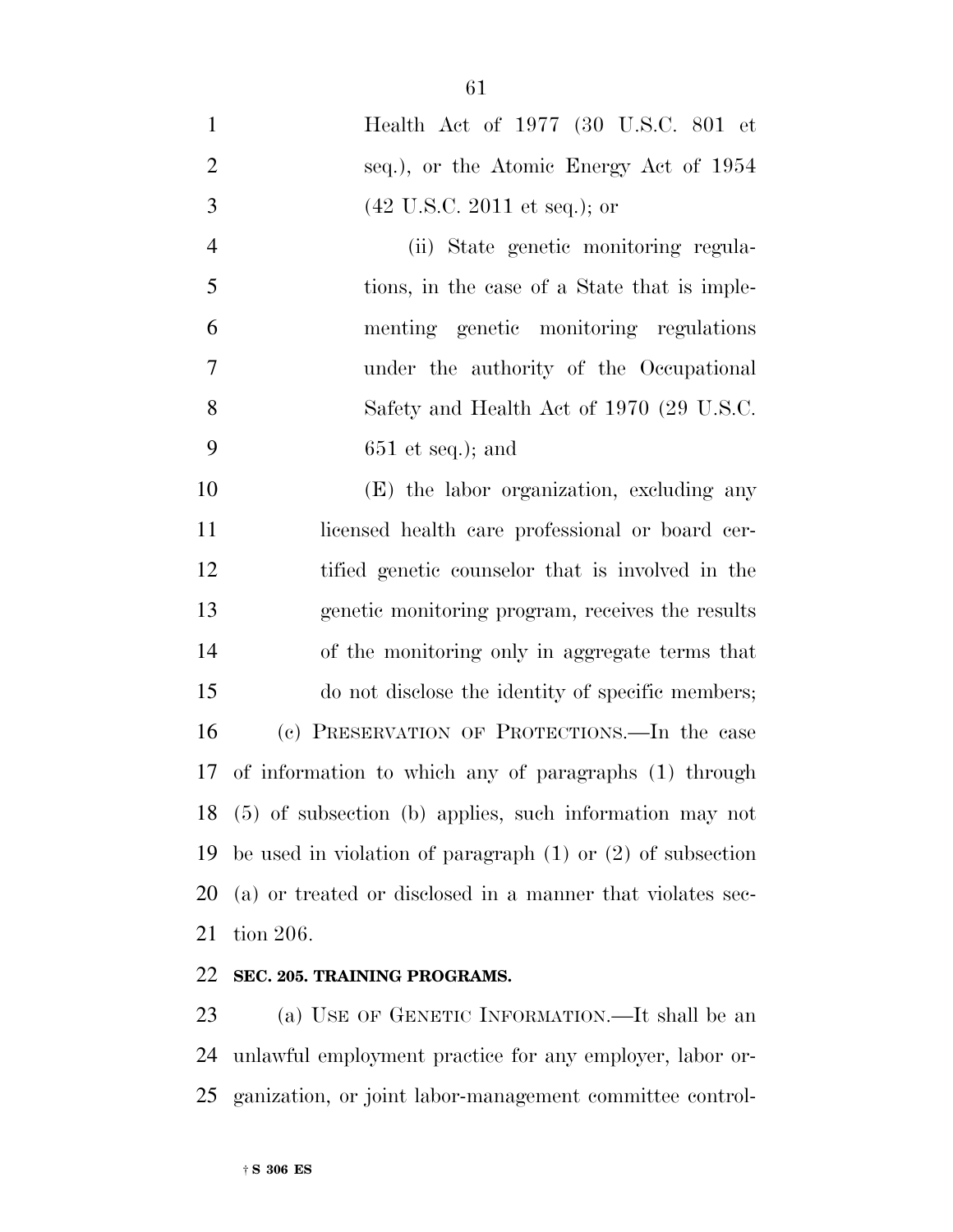ling apprenticeship or other training or retraining, includ-ing on-the-job training programs—

 (1) to discriminate against any individual be- cause of genetic information with respect to the indi- vidual (or information about a request for or the re- ceipt of genetic services by such individual or a fam- ily member of such individual) in admission to, or employment in, any program established to provide apprenticeship or other training or retraining;

 (2) to limit, segregate, or classify the applicants for or participants in such apprenticeship or other training or retraining, or fail or refuse to refer for employment any individual, in any way that would deprive or tend to deprive any individual of employ- ment opportunities, or otherwise adversely affect the status of the individual as an employee, because of genetic information with respect to the individual (or information about a request for or receipt of genetic services by such individual or family member of such individual); or

 (3) to cause or attempt to cause an employer to discriminate against an applicant for or a partici- pant in such apprenticeship or other training or re-training in violation of this title.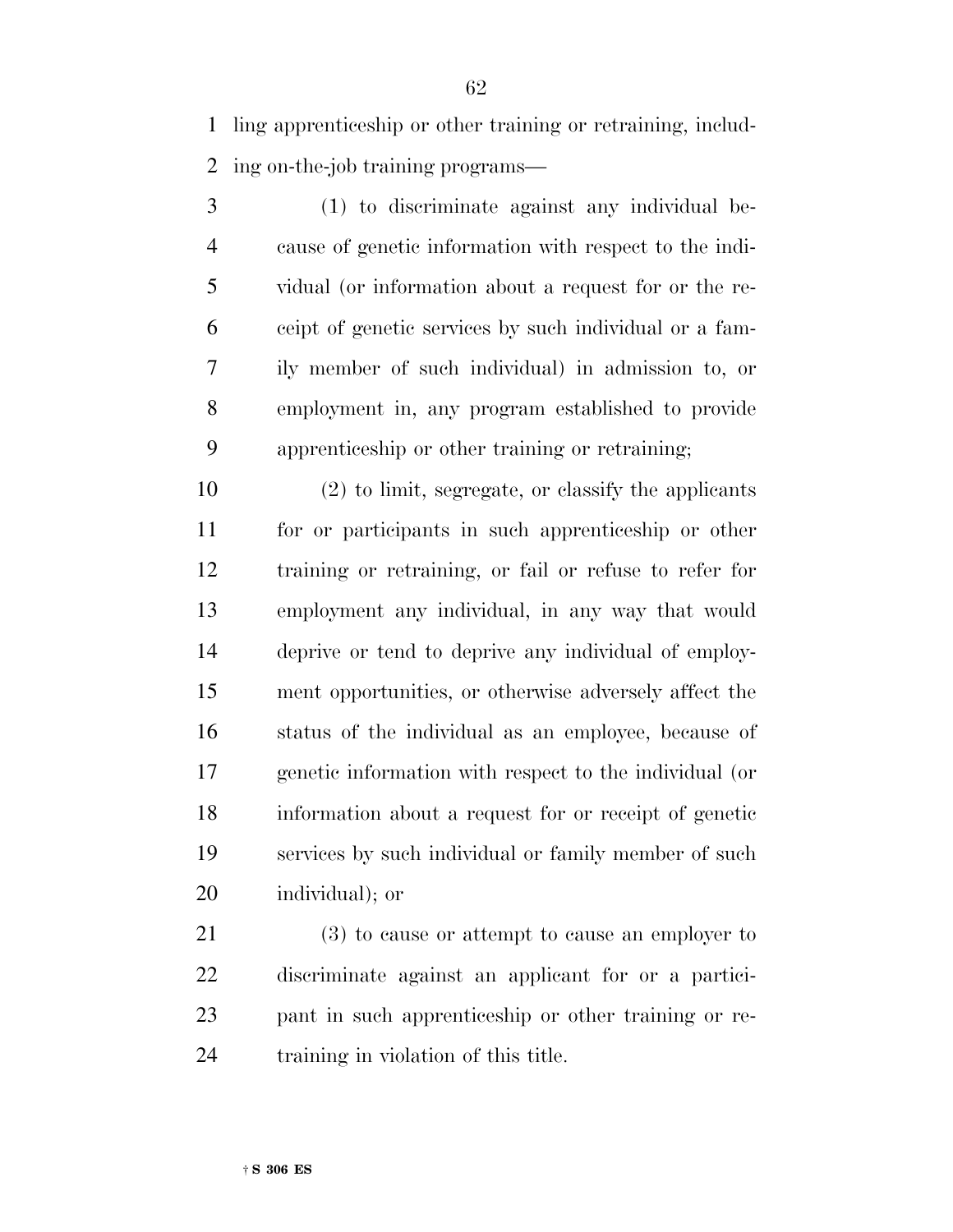(b) ACQUISITION OF GENETIC INFORMATION.—It shall be an unlawful employment practice for an employer, labor organization, or joint labor-management committee described in subsection (a) to request, require, or purchase genetic information with respect to an individual or a fam- ily member of the individual (or information about a re- quest for the receipt of genetic services by such individual or a family member of such individual) except— (1) where the employer, labor organization, or joint labor-management committee inadvertently re- quests or requires family medical history of the indi- vidual or family member of the individual; (2) where— (A) health or genetic services are offered by the employer, labor organization, or joint labor-management committee, including such services offered as part of a bona fide wellness program; (B) the individual provides prior, knowing, 20 voluntary, and written authorization; (C) only the individual (or family member 22 if the family member is receiving genetic serv- ices) and the licensed health care professional or board certified genetic counselor involved in providing such services receive individually iden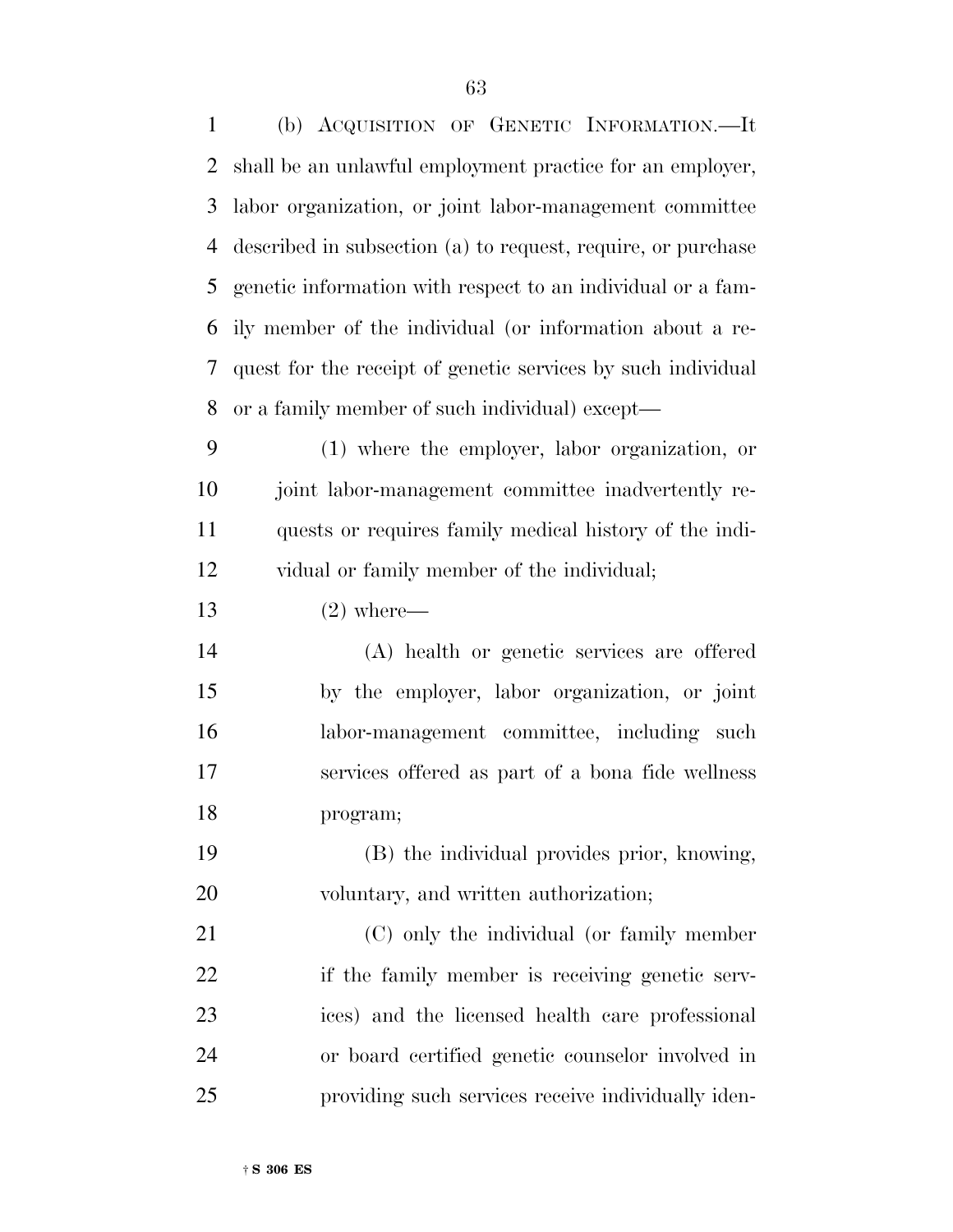tifiable information concerning the results of such services;

 (D) any individually identifiable genetic in- formation provided under subparagraph (C) in connection with the services provided under subparagraph (A) is only available for purposes of such services and shall not be disclosed to the employer, labor organization, or joint labor- management committee except in aggregate terms that do not disclose the identity of spe-cific individuals;

 (3) where the employer, labor organization, or joint labor-management committee requests or re- quires family medical history from the individual to comply with the certification provisions of section 103 of the Family and Medical Leave Act of 1993 (29 U.S.C. 2613) or such requirements under State family and medical leave laws;

 (4) where the employer, labor organization, or 20 joint labor-management committee purchases docu- ments that are commercially and publicly available (including newspapers, magazines, periodicals, and books, but not including medical databases or court records) that include family medical history; or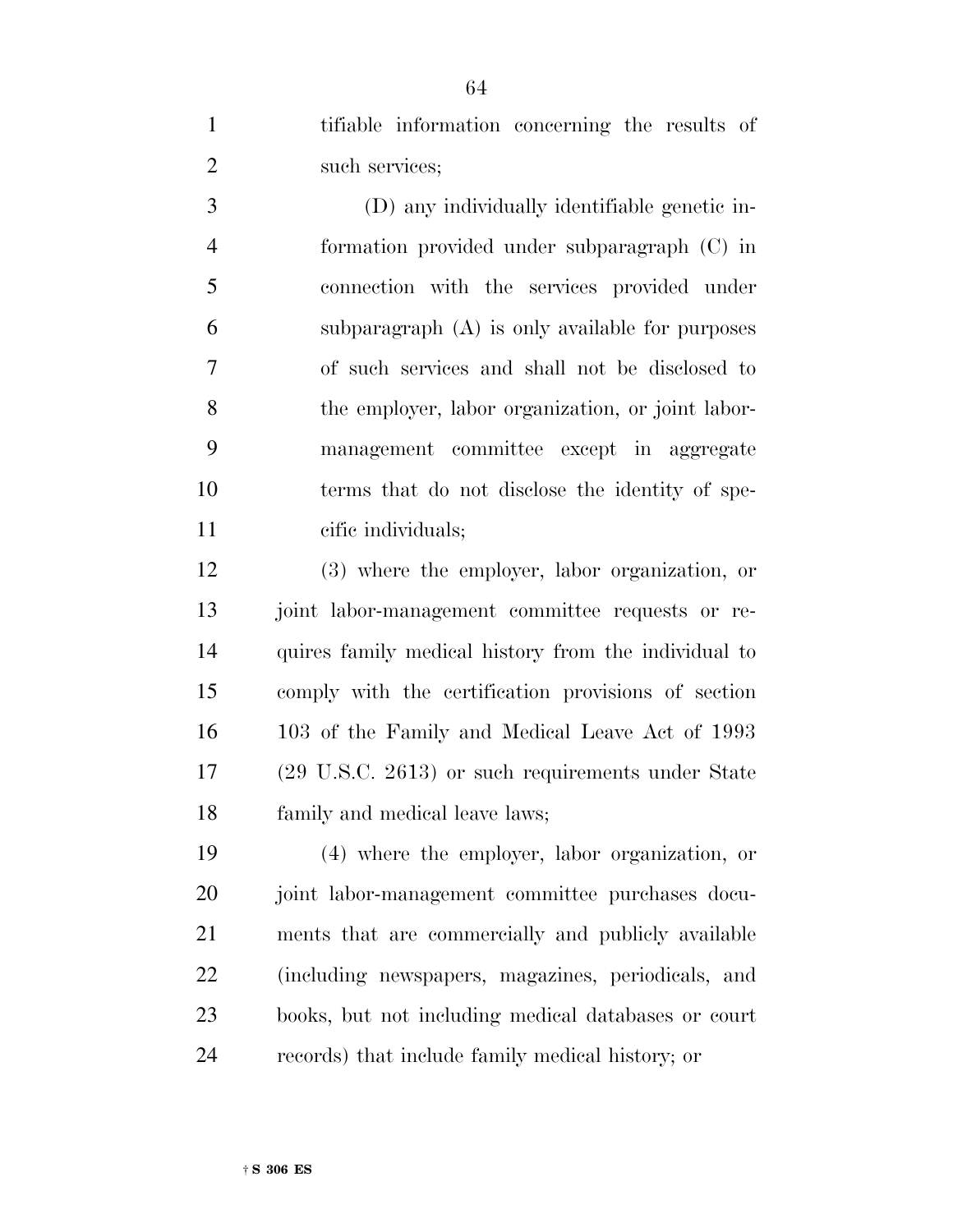| $\mathbf{1}$   | (5) where the information involved is to be used    |
|----------------|-----------------------------------------------------|
| $\overline{2}$ | for genetic monitoring of the biological effects of |
| 3              | toxic substances in the workplace, but only if—     |
| $\overline{4}$ | (A) the employer, labor organization, or            |
| 5              | joint labor-management committee provides           |
| 6              | written notice of the genetic monitoring to the     |
| 7              | individual;                                         |
| 8              | $(B)(i)$ the individual provides prior, know-       |
| 9              | ing, voluntary, and written authorization; or       |
| 10             | (ii) the genetic monitoring is required by          |
| 11             | Federal or State law;                               |
| 12             | (C) the individual is informed of individual        |
| 13             | monitoring results;                                 |
| 14             | (D) the monitoring is in compliance with—           |
| 15             | any Federal genetic monitoring<br>(i)               |
| 16             | regulations, including any such regulations         |
| 17             | that may be promulgated by the Secretary            |
| 18             | of Labor pursuant to the Occupational               |
| 19             | Safety and Health Act of 1970 (29 U.S.C.            |
| <b>20</b>      | 651 et seq.), the Federal Mine Safety and           |
| 21             | Health Act of 1977 (30 U.S.C. 801 et                |
| 22             | seq.), or the Atomic Energy Act of 1954             |
| 23             | $(42 \text{ U.S.C. } 2011 \text{ et seq.});$ or     |
| 24             | (ii) State genetic monitoring regula-               |
| 25             | tions, in the case of a State that is imple-        |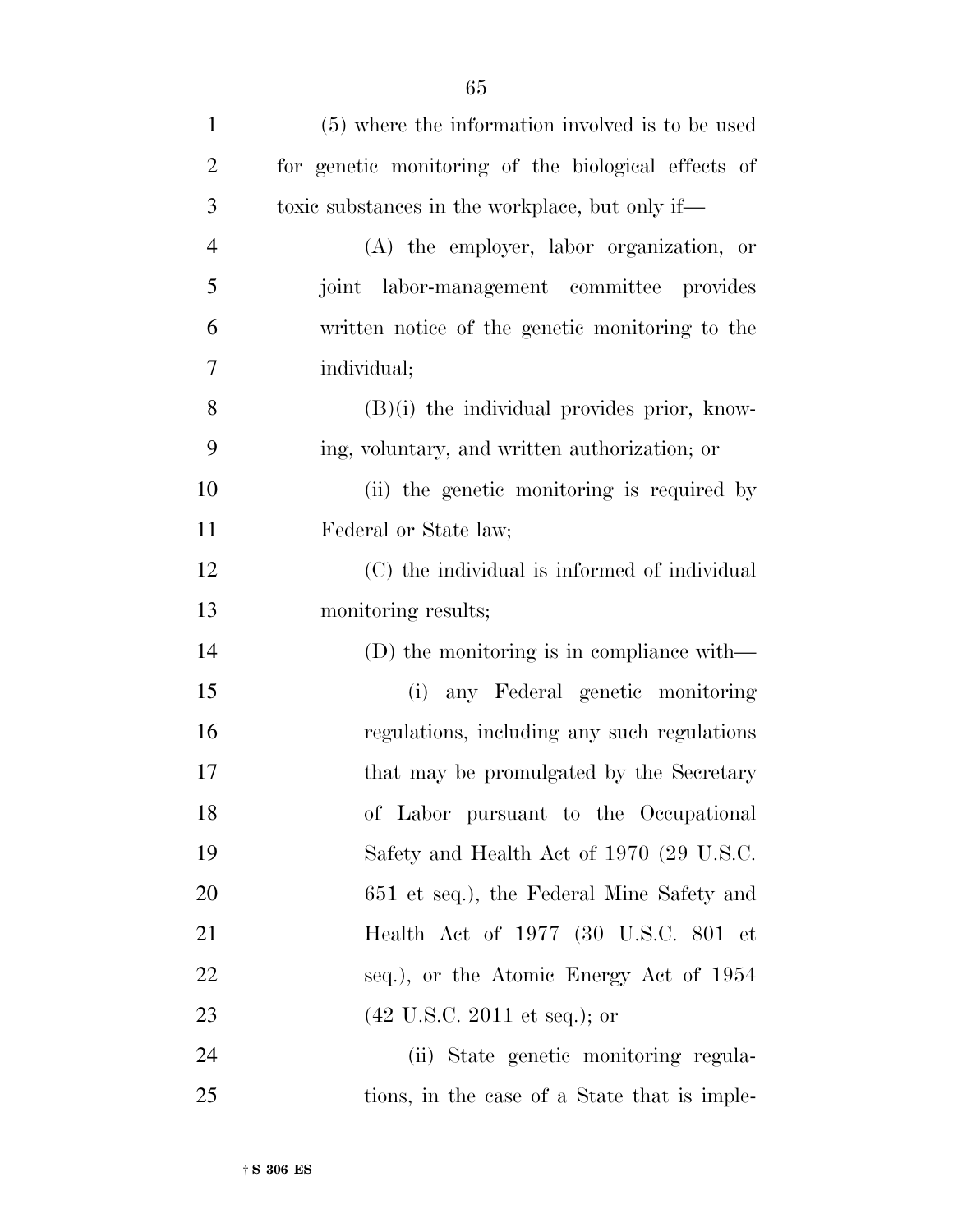menting genetic monitoring regulations under the authority of the Occupational Safety and Health Act of 1970 (29 U.S.C. 651 et seq.); and (E) the employer, labor organization, or

 joint labor-management committee, excluding any licensed health care professional or board certified genetic counselor that is involved in the genetic monitoring program, receives the re- sults of the monitoring only in aggregate terms 11 that do not disclose the identity of specific indi-viduals;

 (c) PRESERVATION OF PROTECTIONS.—In the case of information to which any of paragraphs (1) through (5) of subsection (b) applies, such information may not be used in violation of paragraph (1) or (2) of subsection (a) or treated or disclosed in a manner that violates sec-tion 206.

#### **SEC. 206. CONFIDENTIALITY OF GENETIC INFORMATION.**

20 (a) TREATMENT OF INFORMATION AS PART OF CON- FIDENTIAL MEDICAL RECORD.—If an employer, employ- ment agency, labor organization, or joint labor-manage- ment committee possesses genetic information about an employee or member (or information about a request for or receipt of genetic services by such employee or member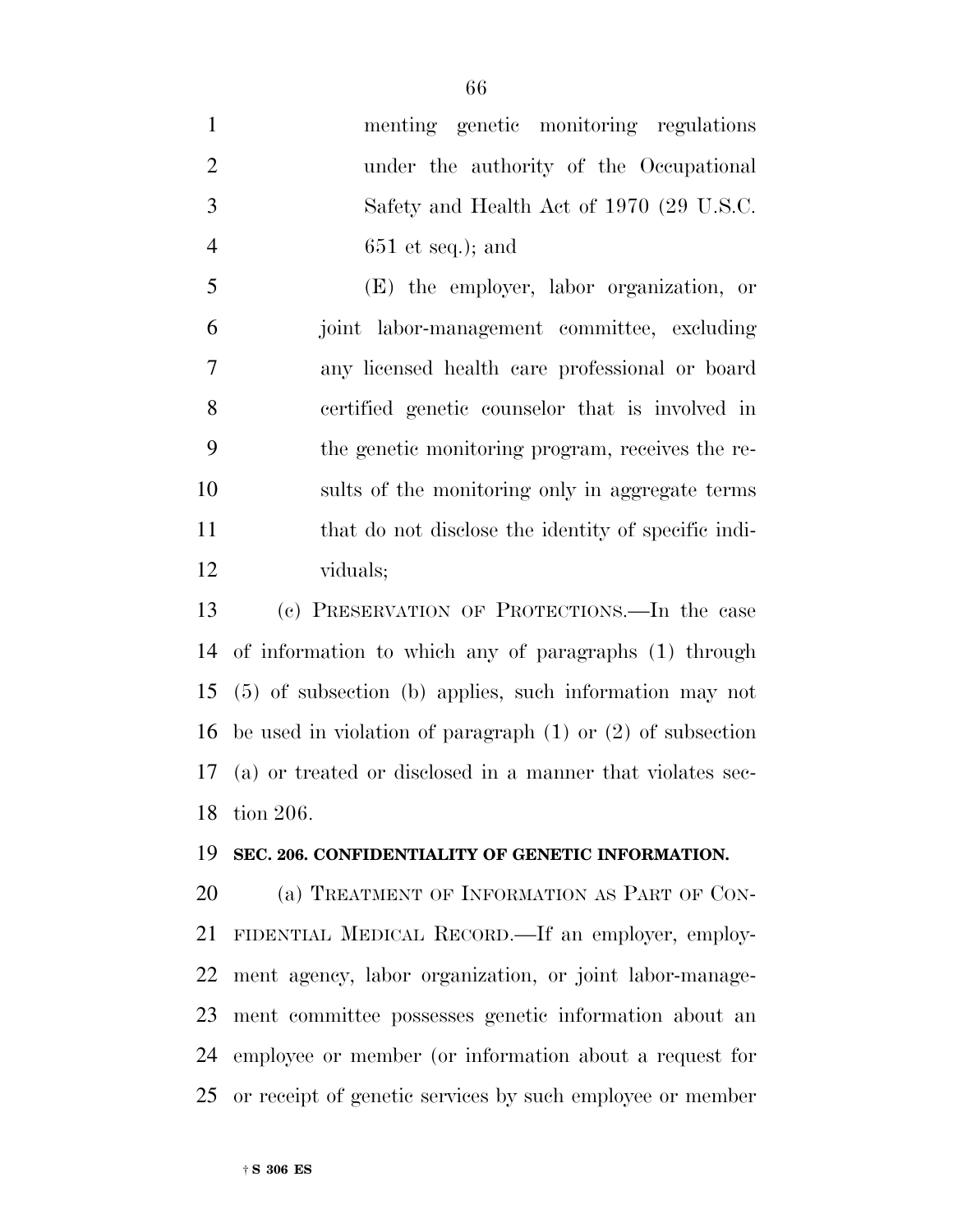or family member of such employee or member), such in- formation shall be maintained on separate forms and in separate medical files and be treated as a confidential medical record of the employee or member.

 (b) LIMITATION ON DISCLOSURE.—An employer, em- ployment agency, labor organization, or joint labor-man- agement committee shall not disclose genetic information concerning an employee or member (or information about a request for or receipt of genetic services by such em- ployee or member or family member of such employee or member) except—

 (1) to the employee (or family member if the family member is receiving the genetic services) or member of a labor organization at the request of the employee or member of such organization;

 (2) to an occupational or other health re- searcher if the research is conducted in compliance with the regulations and protections provided for under part 46 of title 45, Code of Federal Regula-tions;

 (3) in response to an order of a court, except that—

23 (A) the employer, employment agency, labor organization, or joint labor-management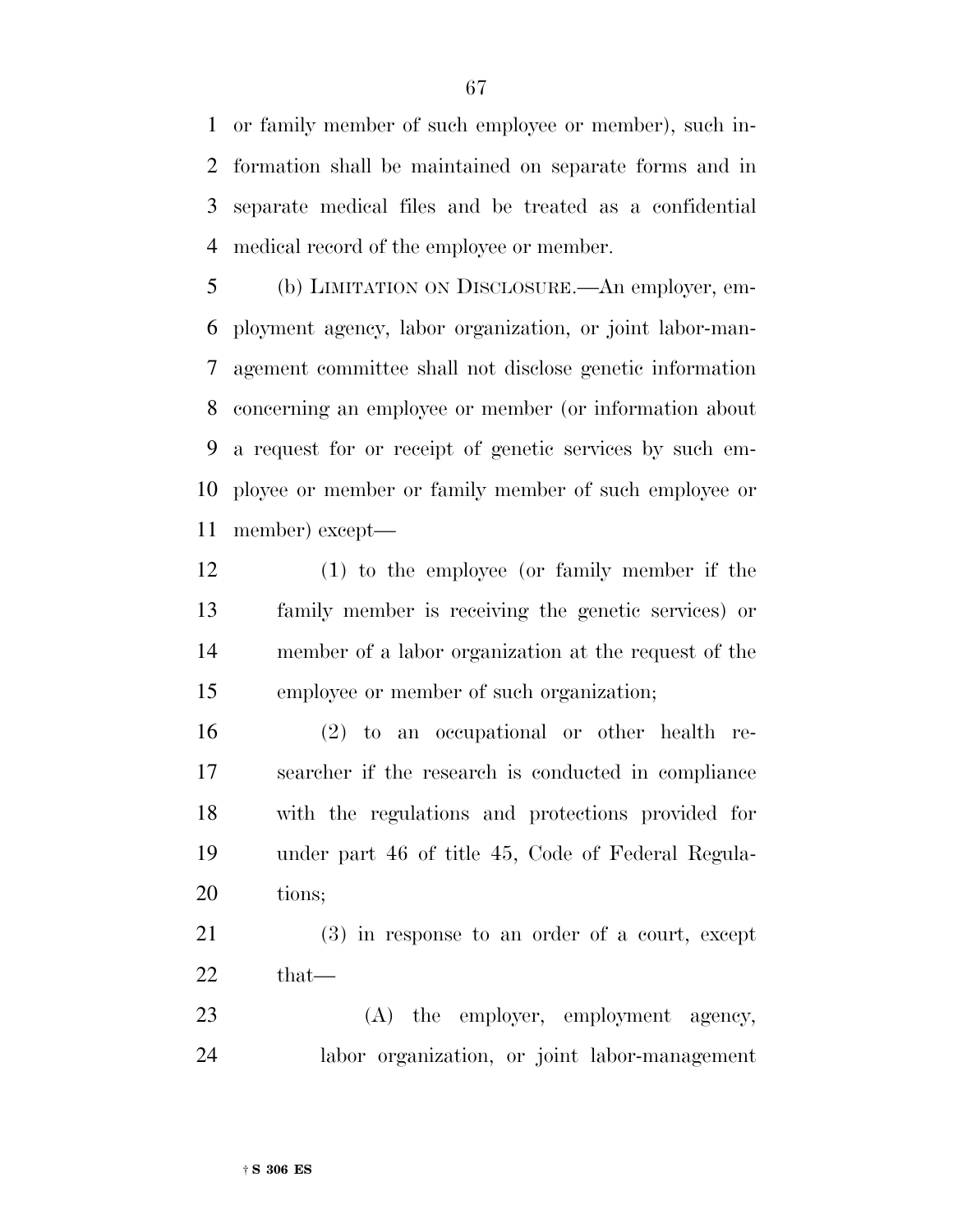| $\mathbf{1}$   | committee may disclose only the genetic infor-           |
|----------------|----------------------------------------------------------|
| $\overline{2}$ | mation expressly authorized by such order; and           |
| 3              | (B) if the court order was secured without               |
| $\overline{4}$ | the knowledge of the employee or member to               |
| 5              | whom the information refers, the employer, em-           |
| 6              | ployment agency, labor organization, or joint            |
| $\overline{7}$ | labor-management committee shall provide the             |
| 8              | employee or member with adequate notice to               |
| 9              | challenge the court order;                               |
| 10             | (4) to government officials who are inves-               |
| 11             | tigating compliance with this title if the information   |
| 12             | is relevant to the investigation; or                     |
| 13             | (5) to the extent that such disclosure is made           |
| 14             | in connection with the employee's compliance with        |
| 15             | the certification provisions of section 103 of the       |
| 16             | Family and Medical Leave Act of 1993 (29 U.S.C.          |
| 17             | 2613) or such requirements under State family and        |
| 18             | medical leave laws.                                      |
| 19             | SEC. 207. REMEDIES AND ENFORCEMENT.                      |
| <b>20</b>      | (a) EMPLOYEES COVERED BY TITLE VII OF THE                |
| 21             | CIVIL RIGHTS ACT OF 1964.—                               |
| 22             | (1) IN GENERAL.—The powers, remedies, and                |
| 23             | procedures provided in sections 705, 706, 707, 709,      |
| 24             | $710$ , and $711$ of the Civil Rights Act of $1964$ (42) |
| 25             | U.S.C. 2000e–4 et seq.) to the Commission, the At-       |
|                |                                                          |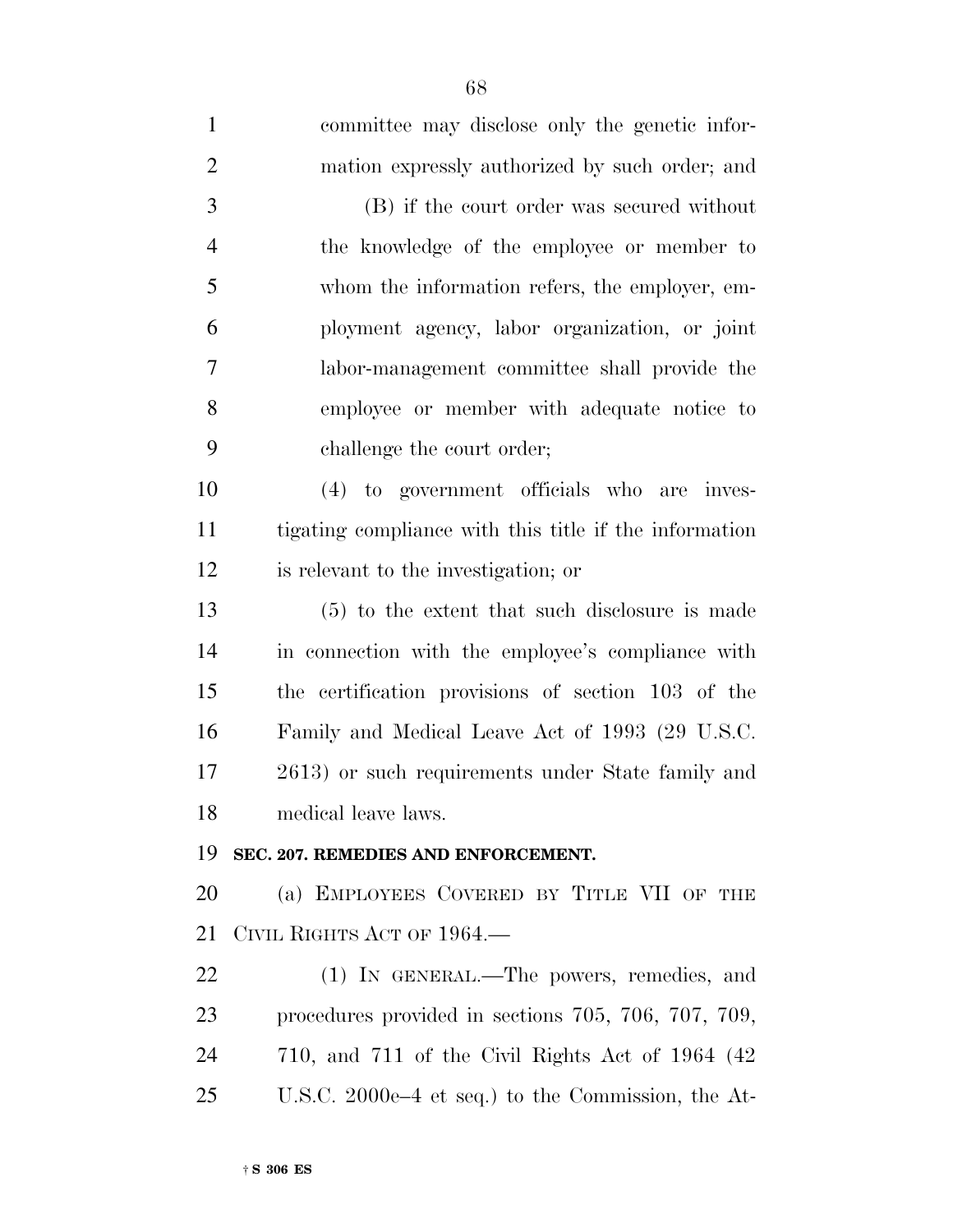| $\mathbf{1}$   | torney General, or any person, alleging a violation of   |
|----------------|----------------------------------------------------------|
| $\overline{2}$ | title VII of that Act (42 U.S.C. 2000e et seq.) shall    |
| 3              | be the powers, remedies, and procedures this title       |
| $\overline{4}$ | provides to the Commission, the Attorney General,        |
| 5              | or any person, respectively, alleging an unlawful em-    |
| 6              | ployment practice in violation of this title against an  |
| 7              | employee described in section $201(2)(A)(i)$ , except as |
| 8              | provided in paragraphs $(2)$ and $(3)$ .                 |
| 9              | (2) COSTS AND FEES.—The powers, remedies,                |
| 10             | and procedures provided in subsections (b) and (c)       |
| 11             | of section 722 of the Revised Statutes (42 U.S.C.        |
| 12             | 1988), shall be powers, remedies, and procedures         |
| 13             | this title provides to the Commission, the Attorney      |
| 14             | General, or any person, alleging such a practice.        |
| 15             | (3) DAMAGES.—The powers, remedies, and pro-              |
| 16             | cedures provided in section 1977A of the Revised         |
| 17             | Statutes (42 U.S.C. 1981a), including the limita-        |
| 18             | tions contained in subsection $(b)(3)$ of such section   |
| 19             | 1977A, shall be powers, remedies, and procedures         |
| 20             | this title provides to the Commission, the Attorney      |
| 21             | General, or any person, alleging such a practice (not    |
| 22             | an employment practice specifically excluded from        |
| 23             | coverage under section $1977A(a)(1)$ of the Revised      |
| 24             | Statutes).                                               |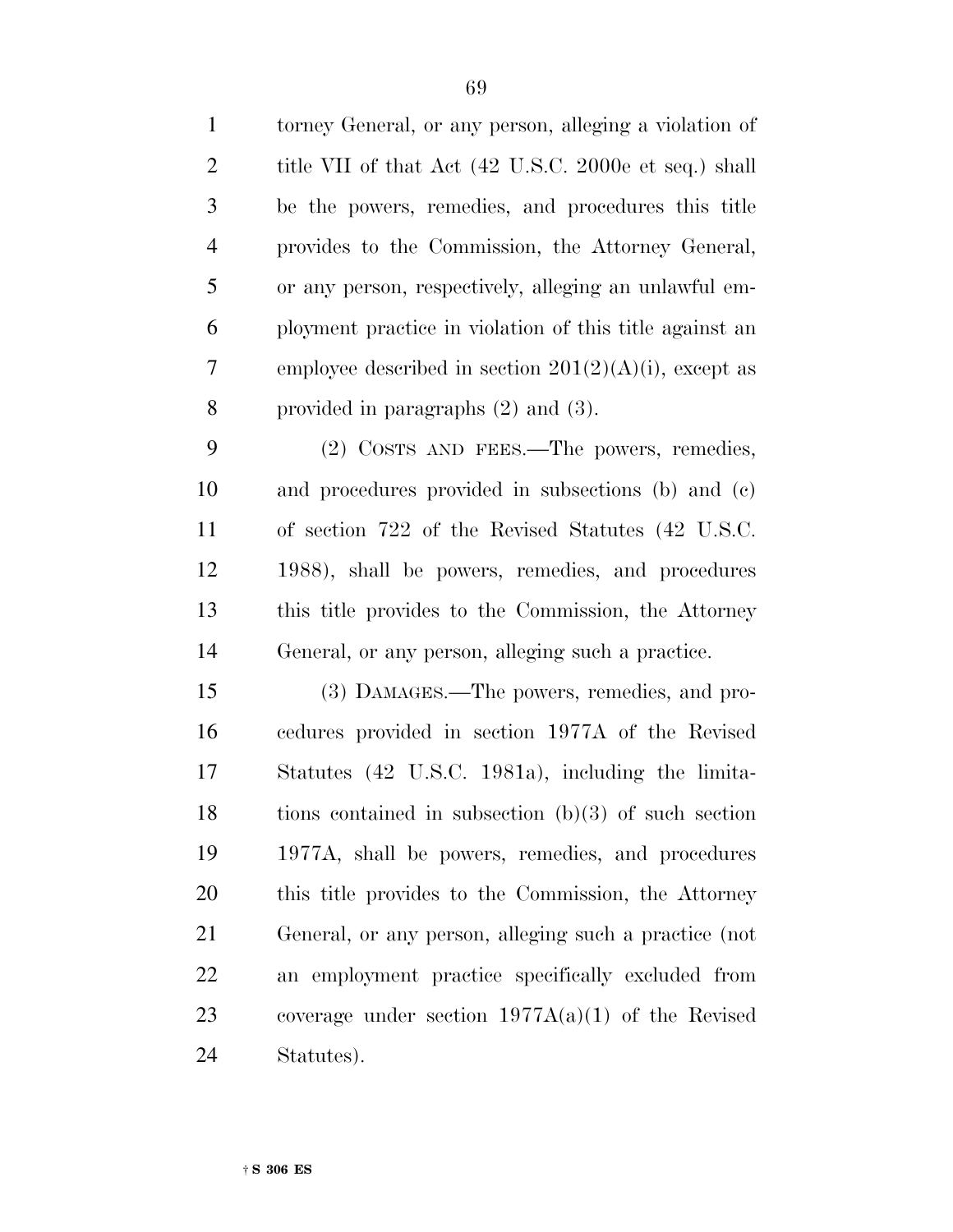(b) EMPLOYEES COVERED BY GOVERNMENT EM-PLOYEE RIGHTS ACT OF 1991.—

 (1) IN GENERAL.—The powers, remedies, and procedures provided in sections 302 and 304 of the Government Employee Rights Act of 1991 (42 U.S.C. 2000e–16b, 2000e–16c) to the Commission, or any person, alleging a violation of section  $302(a)(1)$  of that Act (42 U.S.C. 2000e–16b(a)(1)) shall be the powers, remedies, and procedures this title provides to the Commission, or any person, re- spectively, alleging an unlawful employment practice in violation of this title against an employee de-13 scribed in section  $201(2)(A)(ii)$ , except as provided in paragraphs (2) and (3).

 (2) COSTS AND FEES.—The powers, remedies, and procedures provided in subsections (b) and (c) of section 722 of the Revised Statutes (42 U.S.C. 1988), shall be powers, remedies, and procedures this title provides to the Commission, or any person, alleging such a practice.

 (3) DAMAGES.—The powers, remedies, and pro- cedures provided in section 1977A of the Revised Statutes (42 U.S.C. 1981a), including the limita- tions contained in subsection (b)(3) of such section 1977A, shall be powers, remedies, and procedures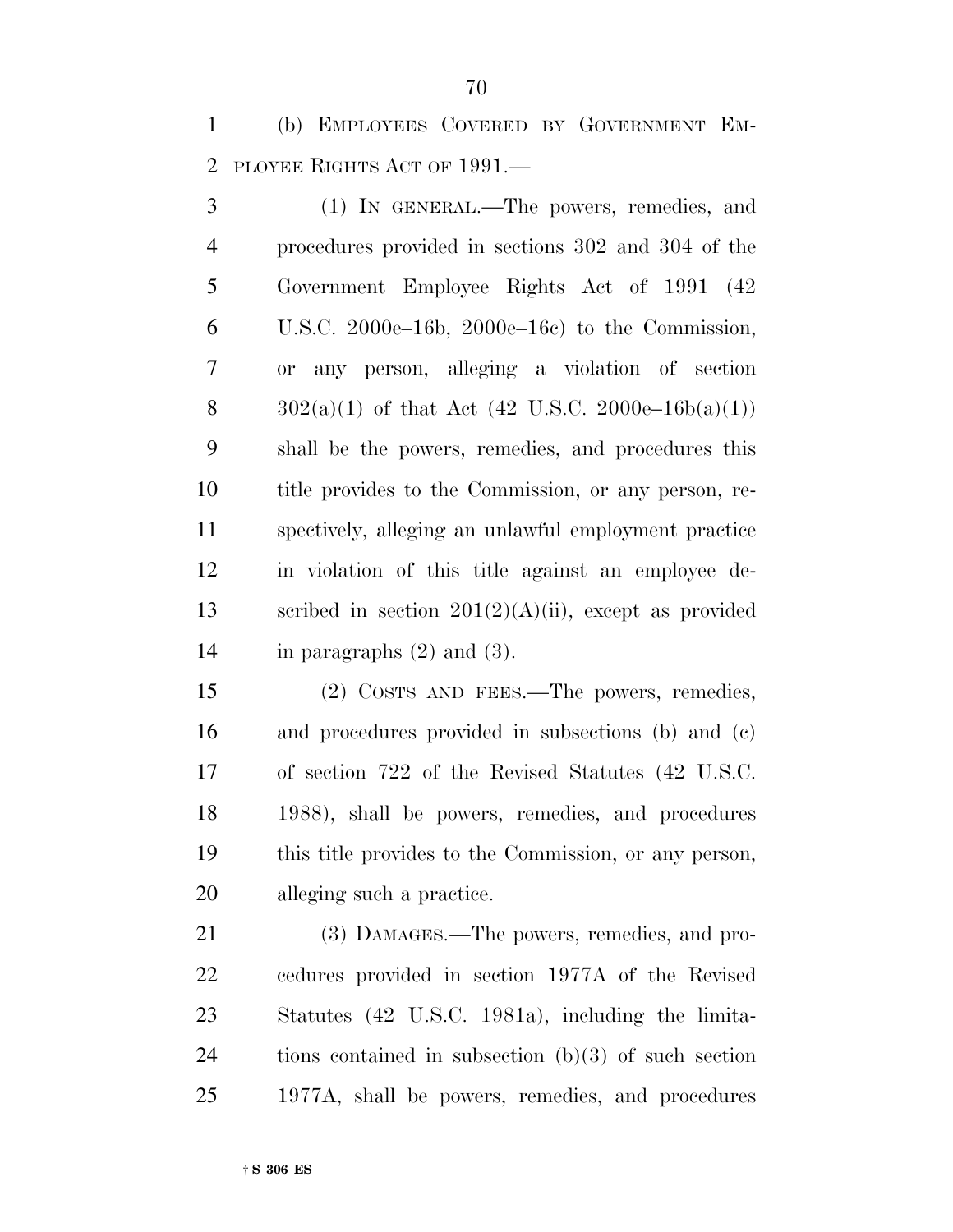this title provides to the Commission, or any person, alleging such a practice (not an employment practice specifically excluded from coverage under section 4 1977A(a)(1) of the Revised Statutes).

 (c) EMPLOYEES COVERED BY CONGRESSIONAL AC-COUNTABILITY ACT OF 1995.—

 (1) IN GENERAL.—The powers, remedies, and procedures provided in the Congressional Account- ability Act of 1995 (2 U.S.C. 1301 et seq.) to the Board (as defined in section 101 of that Act (2 U.S.C. 1301)), or any person, alleging a violation of 12 section  $201(a)(1)$  of that Act  $(42 \text{ U.S.C. } 1311(a)(1))$  shall be the powers, remedies, and procedures this title provides to that Board, or any person, alleging an unlawful employment practice in violation of this title against an employee described in section  $17 \qquad 201(2)(A)(iii)$ , except as provided in paragraphs  $(2)$ and (3).

 (2) COSTS AND FEES.—The powers, remedies, and procedures provided in subsections (b) and (c) of section 722 of the Revised Statutes (42 U.S.C. 1988), shall be powers, remedies, and procedures this title provides to that Board, or any person, al-leging such a practice.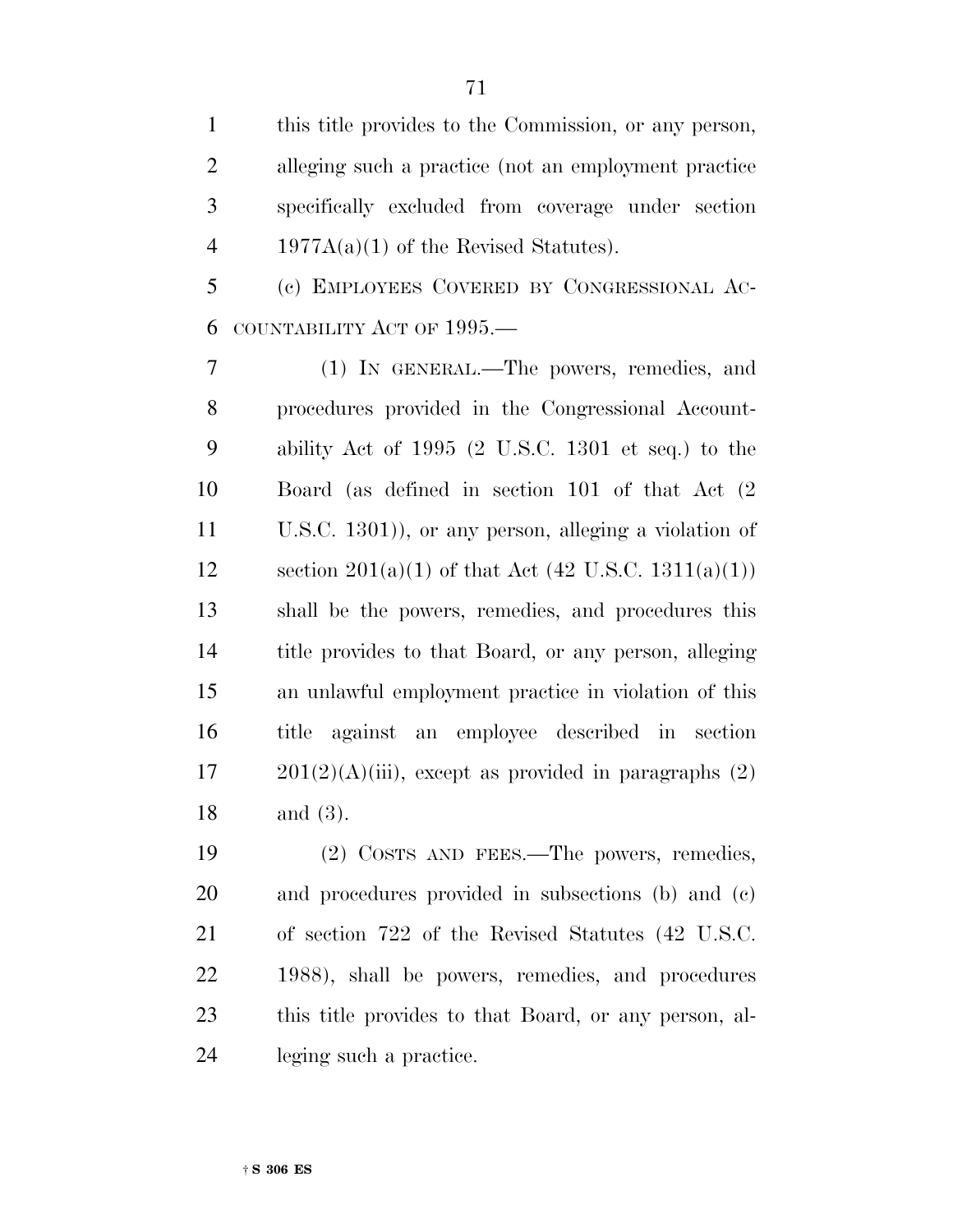(3) DAMAGES.—The powers, remedies, and pro- cedures provided in section 1977A of the Revised Statutes (42 U.S.C. 1981a), including the limita- tions contained in subsection (b)(3) of such section 1977A, shall be powers, remedies, and procedures this title provides to that Board, or any person, al- leging such a practice (not an employment practice specifically excluded from coverage under section 9 1977 $A(a)(1)$  of the Revised Statutes).

 (4) OTHER APPLICABLE PROVISIONS.—With re- spect to a claim alleging a practice described in paragraph (1), title III of the Congressional Ac- countability Act of 1995 (2 U.S.C. 1381 et seq.) shall apply in the same manner as such title applies with respect to a claim alleging a violation of section 16 201(a)(1) of such Act  $(2 \text{ U.S.C. } 1311(a)(1))$ .

 (d) EMPLOYEES COVERED BY CHAPTER 5 OF TITLE 3, UNITED STATES CODE.—

 (1) IN GENERAL.—The powers, remedies, and procedures provided in chapter 5 of title 3, United States Code, to the President, the Commission, the Merit Systems Protection Board, or any person, al- leging a violation of section 411(a)(1) of that title, shall be the powers, remedies, and procedures this 25 title provides to the President, the Commission, such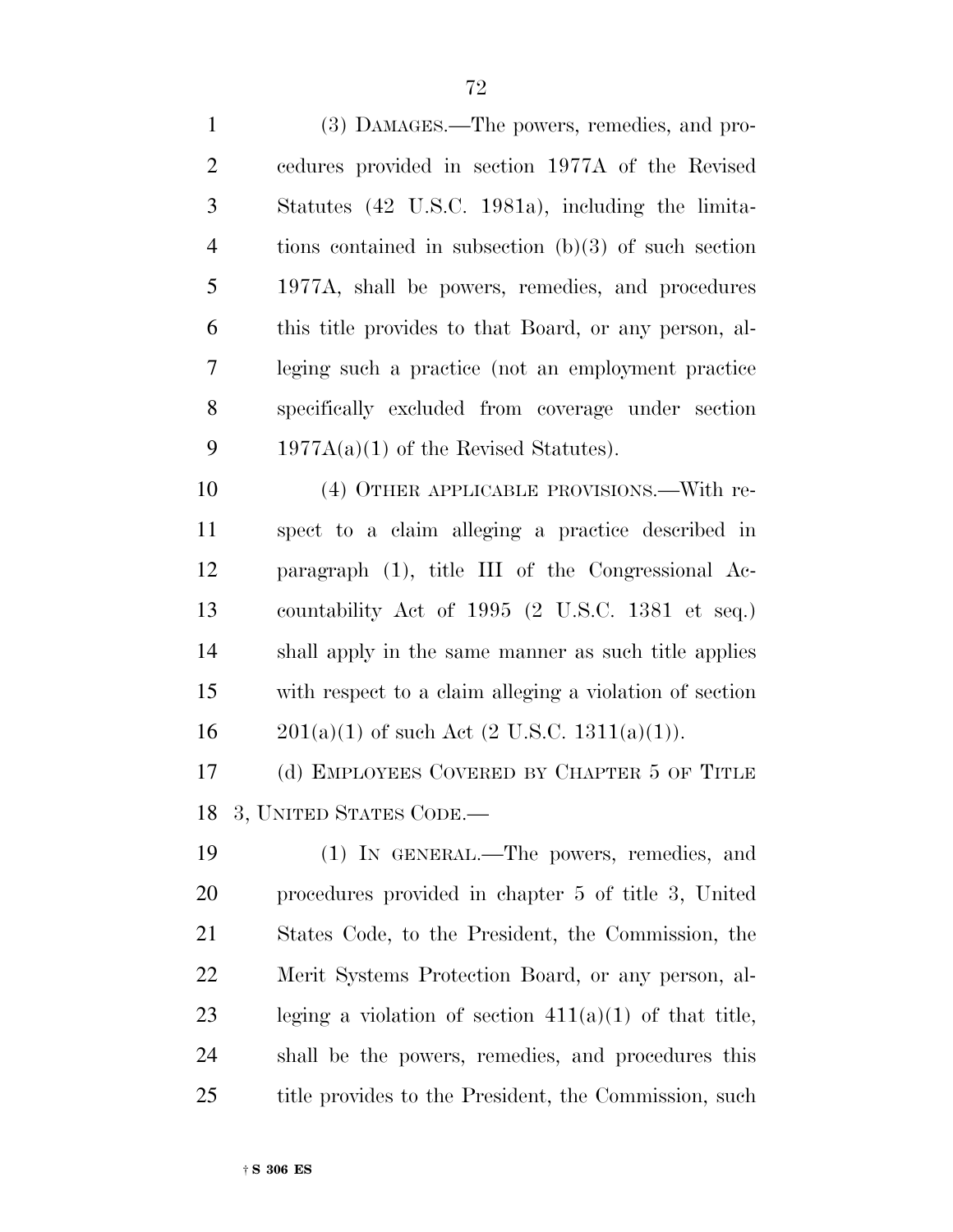| $\mathbf{1}$   | Board, or any person, respectively, alleging an un-    |
|----------------|--------------------------------------------------------|
| $\overline{2}$ | lawful employment practice in violation of this title  |
| $\mathfrak{Z}$ | an employee described in<br>section<br>against         |
| $\overline{4}$ | $201(2)(A)(iv)$ , except as provided in paragraphs (2) |
| 5              | and $(3)$ .                                            |
| 6              | (2) COSTS AND FEES.—The powers, remedies,              |
| 7              | and procedures provided in subsections (b) and (c)     |
| 8              | of section 722 of the Revised Statutes (42 U.S.C.      |
| 9              | 1988), shall be powers, remedies, and procedures       |
| 10             | this title provides to the President, the Commission,  |
| 11             | such Board, or any person, alleging such a practice.   |
| 12             | (3) DAMAGES.—The powers, remedies, and pro-            |
| 13             | cedures provided in section 1977A of the Revised       |
| 14             | Statutes (42 U.S.C. 1981a), including the limita-      |
| 15             | tions contained in subsection $(b)(3)$ of such section |
| 16             | 1977A, shall be powers, remedies, and procedures       |
| 17             | this title provides to the President, the Commission,  |
| 18             | such Board, or any person, alleging such a practice    |
| 19             | (not an employment practice specifically excluded      |
| 20             | from coverage under section $1977A(a)(1)$ of the Re-   |
| 21             | vised Statutes).                                       |
| 22             | (e) EMPLOYEES COVERED BY SECTION 717 OF THE            |
| 23             | CIVIL RIGHTS ACT OF 1964.                              |
| 24             | (1) IN GENERAL.—The powers, remedies, and              |
| 25             | procedures provided in section 717 of the Civil        |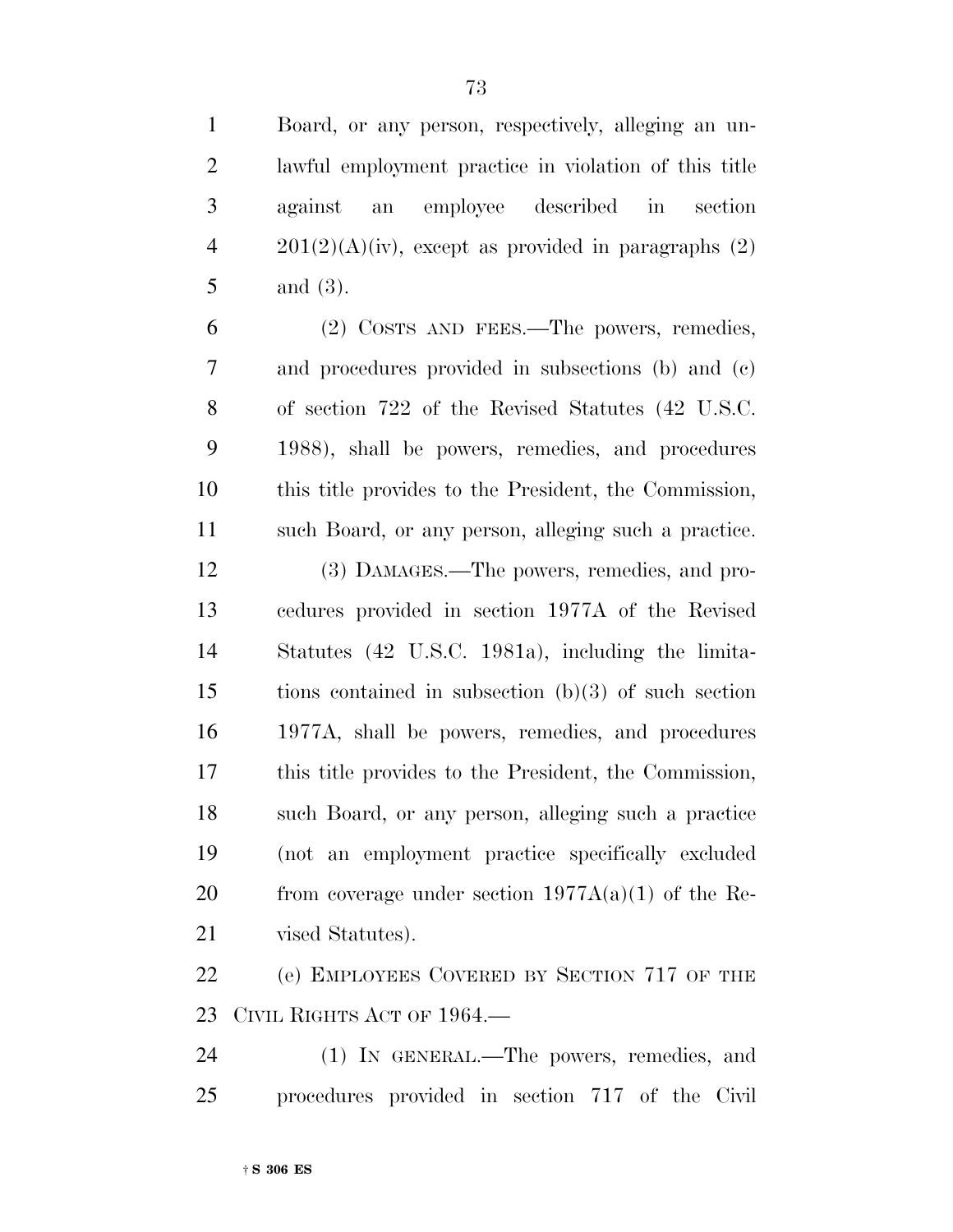Rights Act of 1964 (42 U.S.C. 2000e–16) to the Commission, the Attorney General, the Librarian of Congress, or any person, alleging a violation of that section shall be the powers, remedies, and proce- dures this title provides to the Commission, the At- torney General, the Librarian of Congress, or any person, respectively, alleging an unlawful employ- ment practice in violation of this title against an em- ployee or applicant described in section  $201(2)(A)(v)$ , except as provided in paragraphs (2) and (3).

 (2) COSTS AND FEES.—The powers, remedies, and procedures provided in subsections (b) and (c) of section 722 of the Revised Statutes (42 U.S.C. 1988), shall be powers, remedies, and procedures 16 this title provides to the Commission, the Attorney General, the Librarian of Congress, or any person, alleging such a practice.

 (3) DAMAGES.—The powers, remedies, and pro- cedures provided in section 1977A of the Revised Statutes (42 U.S.C. 1981a), including the limita- tions contained in subsection (b)(3) of such section 1977A, shall be powers, remedies, and procedures this title provides to the Commission, the Attorney General, the Librarian of Congress, or any person,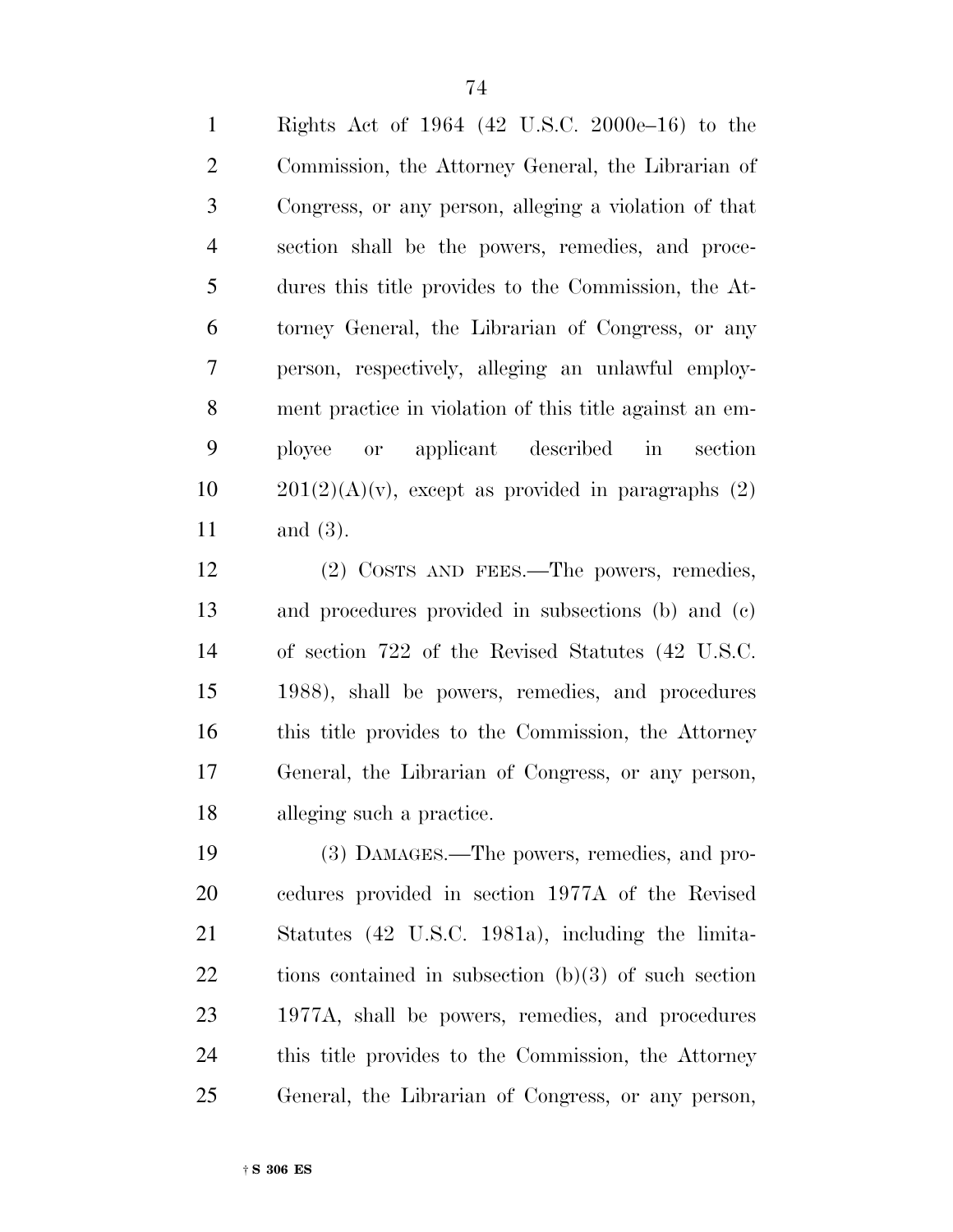alleging such a practice (not an employment practice specifically excluded from coverage under section  $3 \qquad 1977A(a)(1)$  of the Revised Statutes).

 (f) DEFINITION.—In this section, the term ''Commis- sion'' means the Equal Employment Opportunity Commis-sion.

### **SEC. 208. DISPARATE IMPACT.**

 (a) GENERAL RULE.—Notwithstanding any other provision of this Act, ''disparate impact'', as that term is used in section 703(k) of the Civil Rights Act of 1964 (42 U.S.C. 2000e–d(k)), on the basis of genetic informa- tion does not establish a cause of action under this Act. (b) COMMISSION.—On the date that is 6 years after the date of enactment of this Act, there shall be estab- lished a commission, to be known as the Genetic Non- discrimination Study Commission (referred to in this sec- tion as the ''Commission'') to review the developing science of genetics and to make recommendations to Con- gress regarding whether to provide a disparate impact cause of action under this Act.

- (c) MEMBERSHIP.—
- (1) IN GENERAL.—The Commission shall be composed of 8 members, of which—
- (A) 1 member shall be appointed by the Majority Leader of the Senate;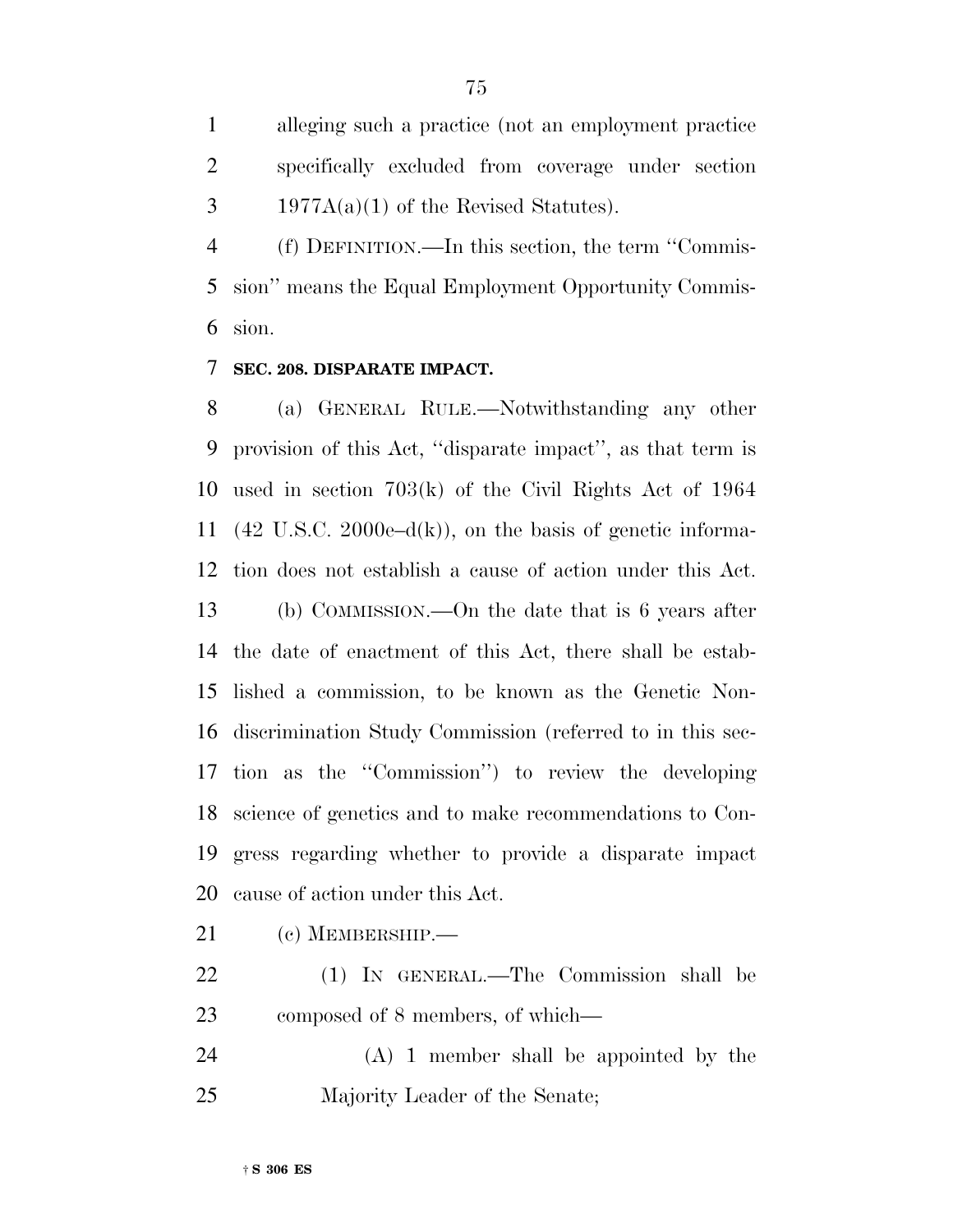| $\mathbf{1}$   | (B) 1 member shall be appointed by the            |
|----------------|---------------------------------------------------|
| $\overline{2}$ | Minority Leader of the Senate;                    |
| 3              | (C) 1 member shall be appointed by the            |
| $\overline{4}$ | Chairman of the Committee on Health, Edu-         |
| 5              | cation, Labor, and Pensions of the Senate;        |
| 6              | (D) 1 member shall be appointed by the            |
| 7              | ranking minority member of the Committee on       |
| 8              | Health, Education, Labor, and Pensions of the     |
| 9              | Senate;                                           |
| 10             | (E) 1 member shall be appointed by the            |
| 11             | Speaker of the House of Representatives;          |
| 12             | $(F)$ 1 member shall be appointed by the          |
| 13             | Minority Leader of the House of Representa-       |
| 14             | tives;                                            |
| 15             | $(G)$ 1 member shall be appointed by the          |
| 16             | Chairman of the Committee on Education and        |
| 17             | the Workforce of the House of Representatives;    |
| 18             | and                                               |
| 19             | (H) 1 member shall be appointed by the            |
| 20             | ranking minority member of the Committee on       |
| 21             | Education and the Workforce of the House of       |
| 22             | Representatives.                                  |
| 23             | (2)<br>COMPENSATION AND EXPENSES.—The             |
| 24             | members of the Commission shall not receive com-  |
| 25             | pensation for the performance of services for the |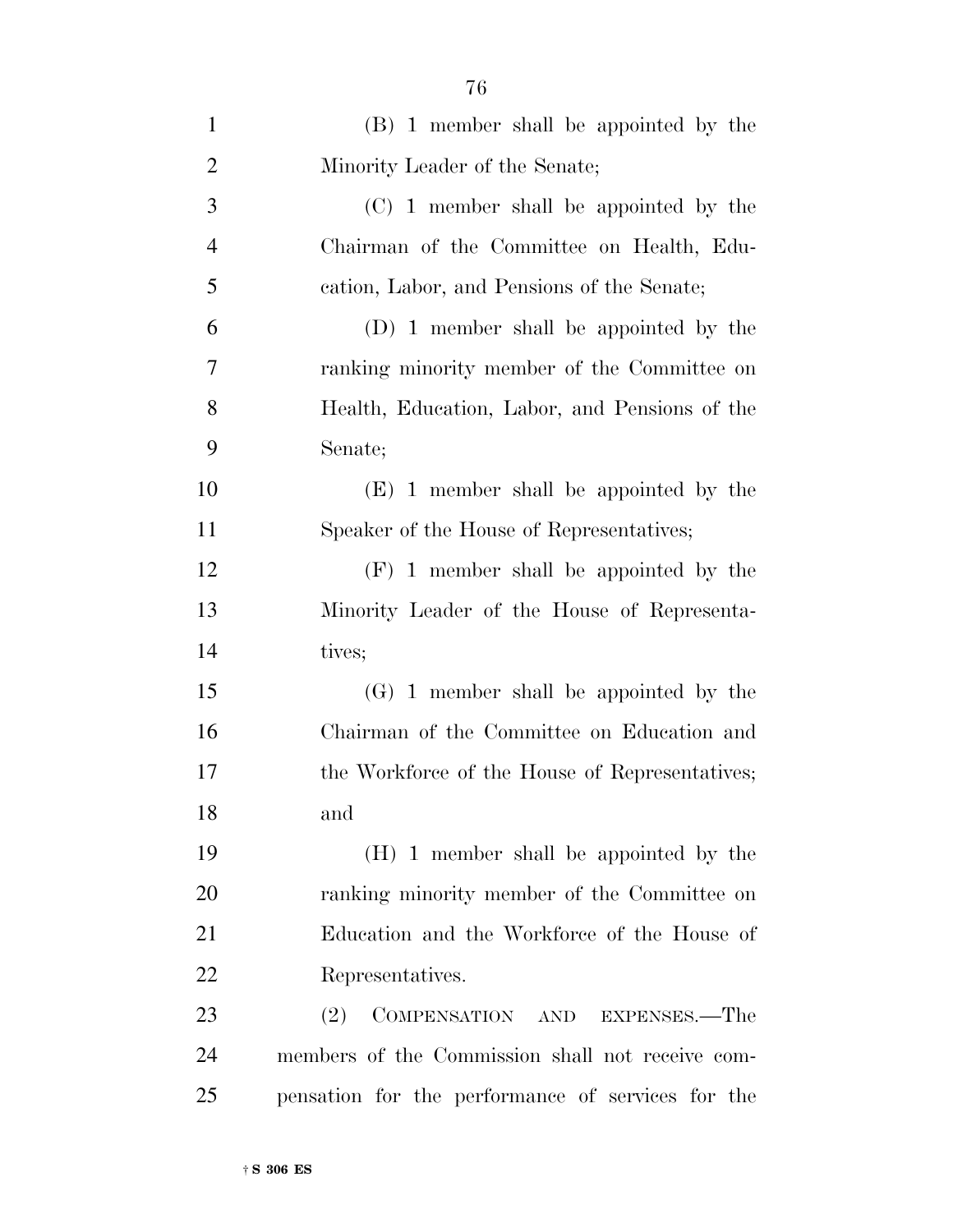| $\mathbf{1}$   | Commission, but shall be allowed travel expenses, in- |
|----------------|-------------------------------------------------------|
| $\overline{2}$ | cluding per diem in lieu of subsistence, at rates au- |
| 3              | thorized for employees of agencies under subchapter   |
| $\overline{4}$ | I of chapter 57 of title 5, United States Code, while |
| 5              | away from their homes or regular places of business   |
| 6              | in the performance of services for the Commission.    |
| 7              | (d) ADMINISTRATIVE PROVISIONS.—                       |
| 8              | (1) LOCATION.—The Commission shall be lo-             |
| 9              | cated in a facility maintained by the Equal Employ-   |
| 10             | ment Opportunity Commission.                          |
| 11             | (2) DETAIL OF GOVERNMENT EMPLOYEES.-                  |
| 12             | Any Federal Government employee may be detailed       |
| 13             | to the Commission without reimbursement, and such     |
| 14             | detail shall be without interruption or loss of civil |
| 15             | service status or privilege.                          |
| 16             | (3) INFORMATION FROM FEDERAL AGENCIES.-               |
| 17             | The Commission may secure directly from any Fed-      |
| 18             | eral department or agency such information as the     |
| 19             | Commission considers necessary to carry out the       |
| 20             | provisions of this section. Upon request of the Com-  |
| 21             | mission, the head of such department or agency        |
| 22             | shall furnish such information to the Commission.     |
| 23             | (4) HEARINGS.—The Commission may hold                 |

 such hearings, sit and act at such times and places, take such testimony, and receive such evidence as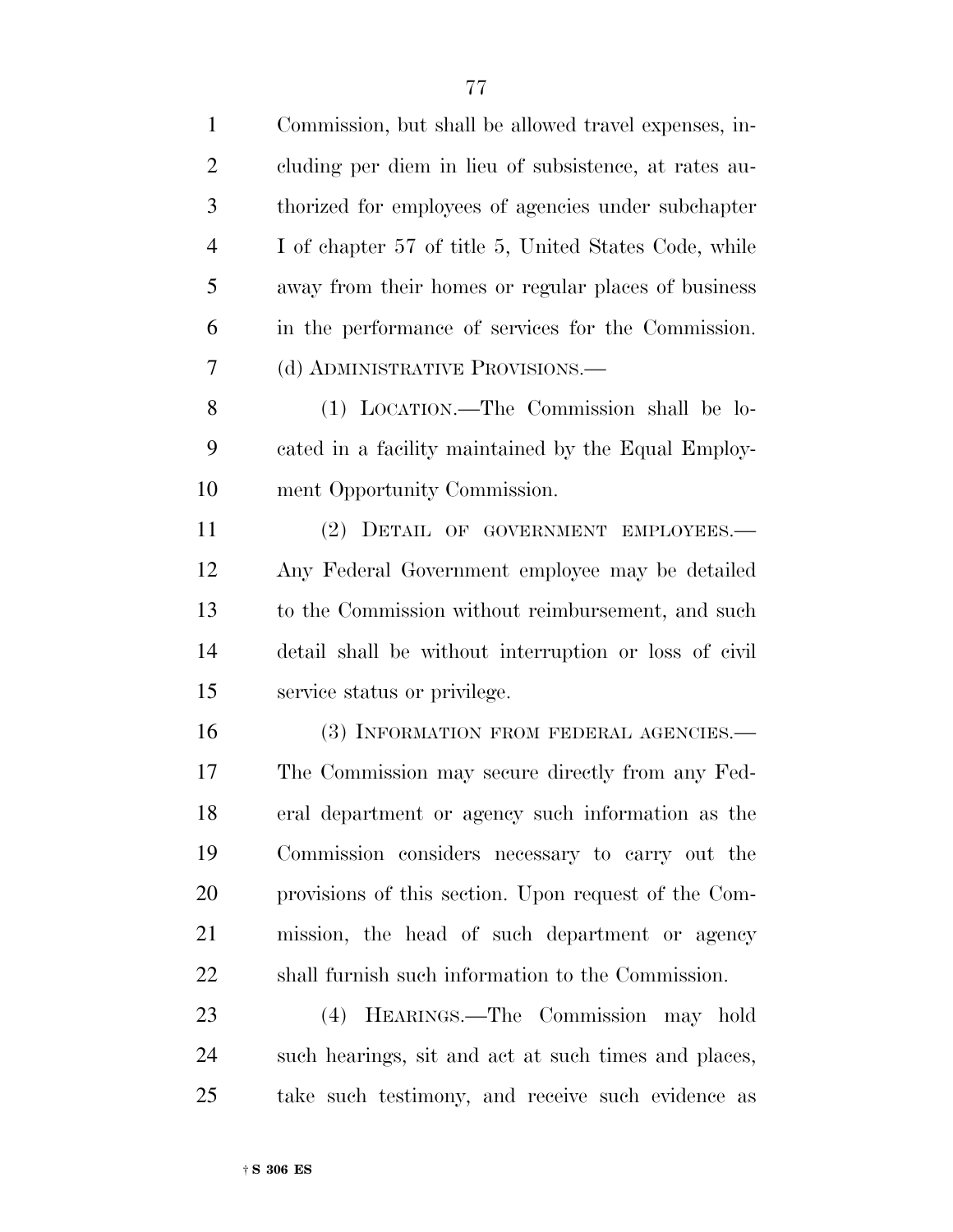the Commission considers advisable to carry out the objectives of this section, except that, to the extent possible, the Commission shall use existing data and research.

 (5) POSTAL SERVICES.—The Commission may use the United States mails in the same manner and under the same conditions as other departments and agencies of the Federal Government.

 (e) REPORT.—Not later than 1 year after all of the members are appointed to the Commission under sub- section (c)(1), the Commission shall submit to Congress a report that summarizes the findings of the Commission and makes such recommendations for legislation as are consistent with this Act.

 (f) AUTHORIZATION OF APPROPRIATIONS.—There are authorized to be appropriated to the Equal Employ- ment Opportunity Commission such sums as may be nec-essary to carry out this section.

#### **SEC. 209. CONSTRUCTION.**

Nothing in this title shall be construed to—

 (1) limit the rights or protections of an indi- vidual under the Americans with Disabilities Act of 1990 (42 U.S.C. 12101 et seq.), including coverage afforded to individuals under section 102 of such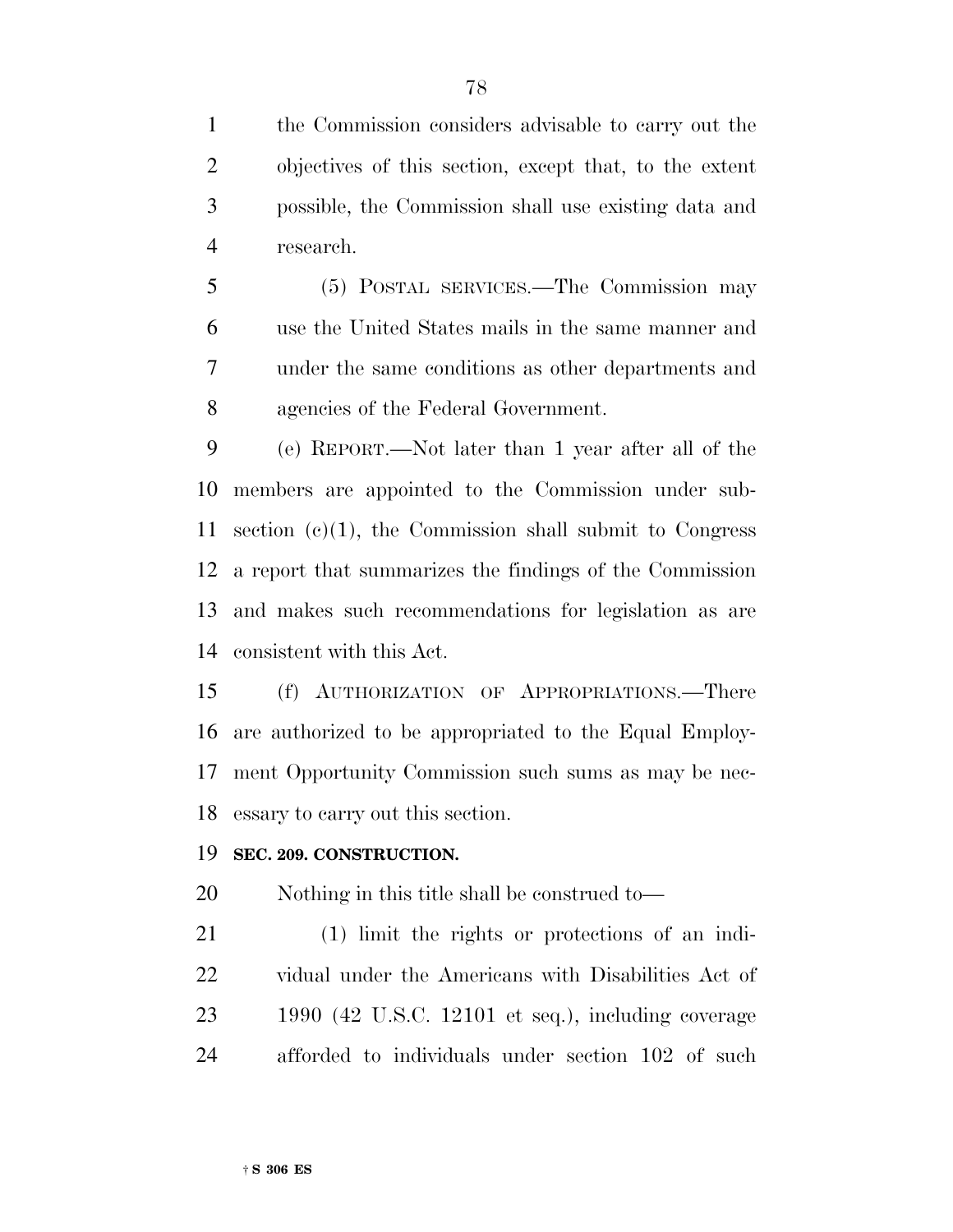| $\mathbf{1}$   | Act (42 U.S.C. 12112), or under the Rehabilitation    |
|----------------|-------------------------------------------------------|
| $\overline{2}$ | Act of 1973 (29 U.S.C. 701 et seq.);                  |
| 3              | $(2)(A)$ limit the rights or protections of an indi-  |
| 4              | vidual to bring an action under this title against an |
| 5              | employer, employment agency, labor organization, or   |
| 6              | joint labor-management committee for a violation of   |
| 7              | this title; or                                        |
| 8              | (B) establish a violation under this title for an     |
| 9              | employer, employment agency, labor organization, or   |
| 10             | joint labor-management committee of a provision of    |
| 11             | the amendments made by title I;                       |
| 12             | (3) limit the rights or protections of an indi-       |
| 13             | vidual under any other Federal or State statute that  |
| 14             | provides equal or greater protection to an individual |
| 15             | than the rights or protections provided for under     |
| 16             | this title;                                           |
| 17             | (4) apply to the Armed Forces Repository of           |
| 18             | Specimen Samples for the Identification of Remains;   |
| 19             | (5) limit or expand the protections, rights, or       |
| 20             | obligations of employees or employers under applica-  |
| 21             | ble workers' compensation laws;                       |
| 22             | $(6)$ limit the authority of a Federal department     |
| 23             | or agency to conduct or sponsor occupational or       |
| 24             | other health research that is conducted in compli-    |
| 25             | ance with the regulations contained in part 46 of     |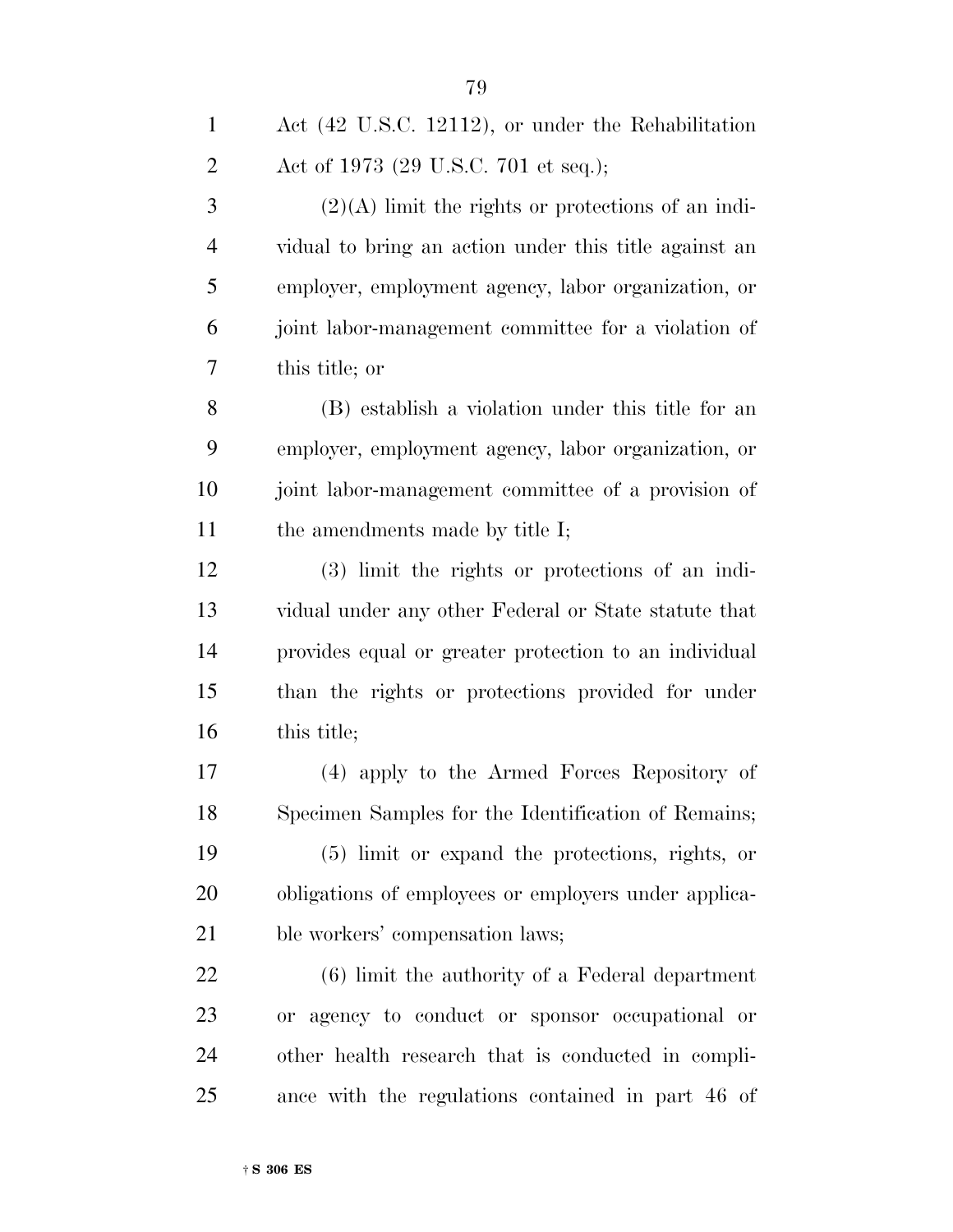title 45, Code of Federal Regulations (or any cor- responding or similar regulation or rule); and (7) limit the statutory or regulatory authority of the Occupational Safety and Health Administra- tion or the Mine Safety and Health Administration to promulgate or enforce workplace safety and health laws and regulations. **SEC. 210. MEDICAL INFORMATION THAT IS NOT GENETIC INFORMATION.** An employer, employment agency, labor organization, or joint labor-management committee shall not be consid- ered to be in violation of this title based on the use, acqui- sition, or disclosure of medical information that is not ge- netic information about a manifested disease, disorder, or pathological condition of an employee or member, includ-ing a manifested disease, disorder, or pathological condi-

tion that has or may have a genetic basis.

# **SEC. 211. REGULATIONS.**

 Not later than 1 year after the date of enactment of this title, the Commission shall issue final regulations in an accessible format to carry out this title.

# **SEC. 212. AUTHORIZATION OF APPROPRIATIONS.**

 There are authorized to be appropriated such sums as may be necessary to carry out this title (except for sec-tion 208).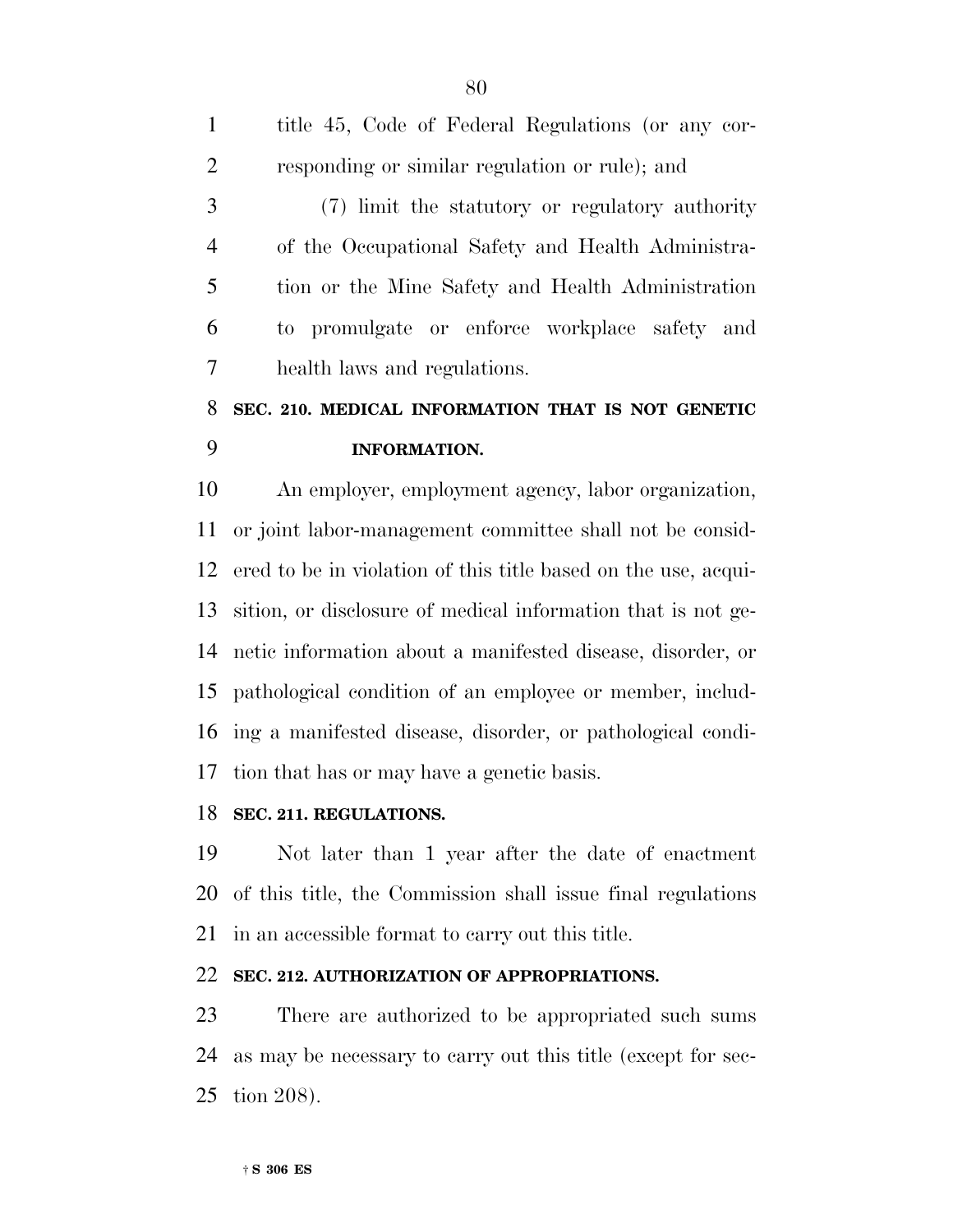#### **SEC. 213. EFFECTIVE DATE.**

 This title takes effect on the date that is 18 months after the date of enactment of this Act.

# **TITLE III—MISCELLANEOUS PROVISION**

#### **SEC. 301. SEVERABILITY.**

 If any provision of this Act, an amendment made by this Act, or the application of such provision or amend- ment to any person or circumstance is held to be unconsti- tutional, the remainder of this Act, the amendments made by this Act, and the application of such provisions to any person or circumstance shall not be affected thereby. Passed the Senate February 17, 2005.

Attest:

*Secretary.*